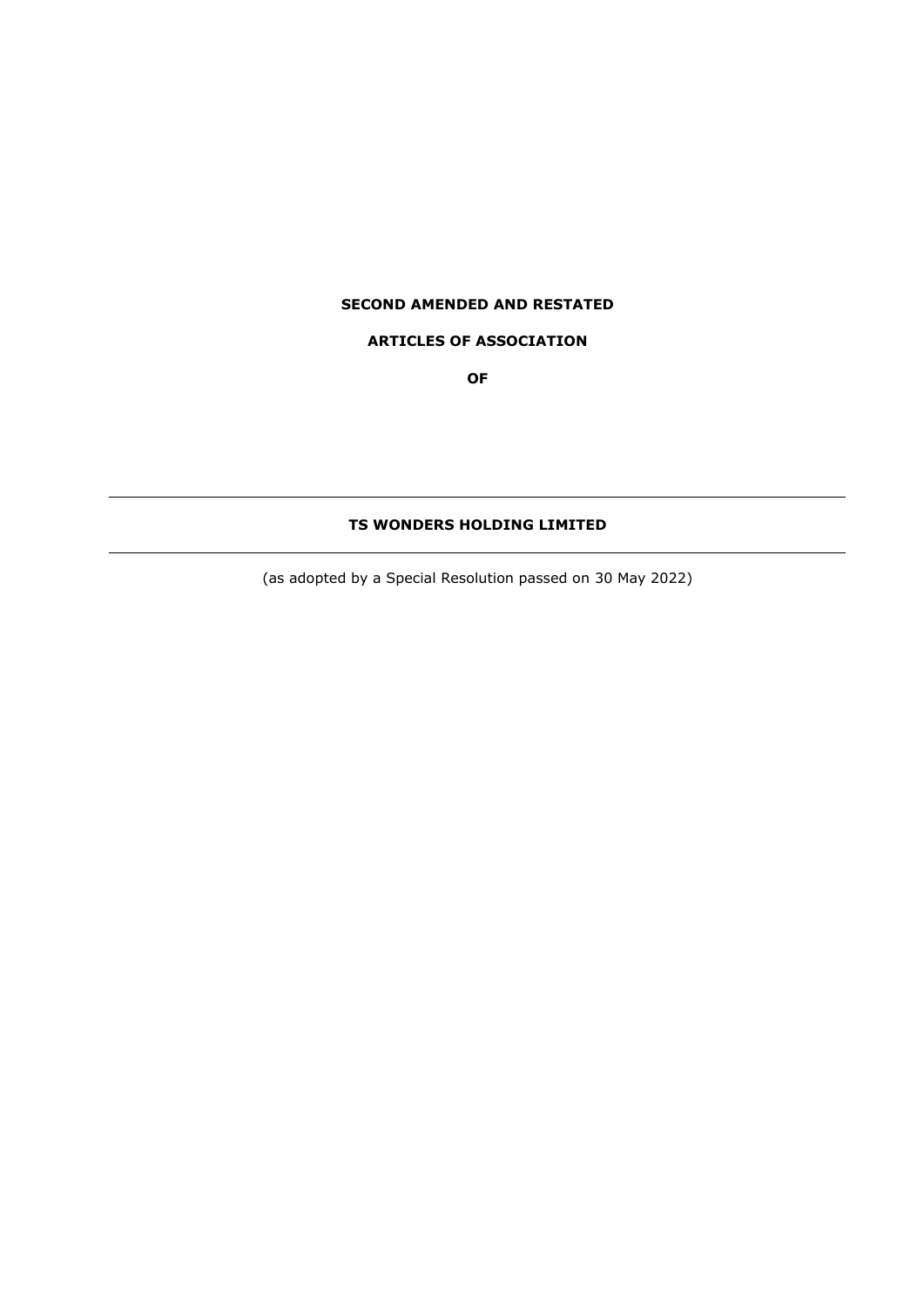# **TABLE OF CONTENTS**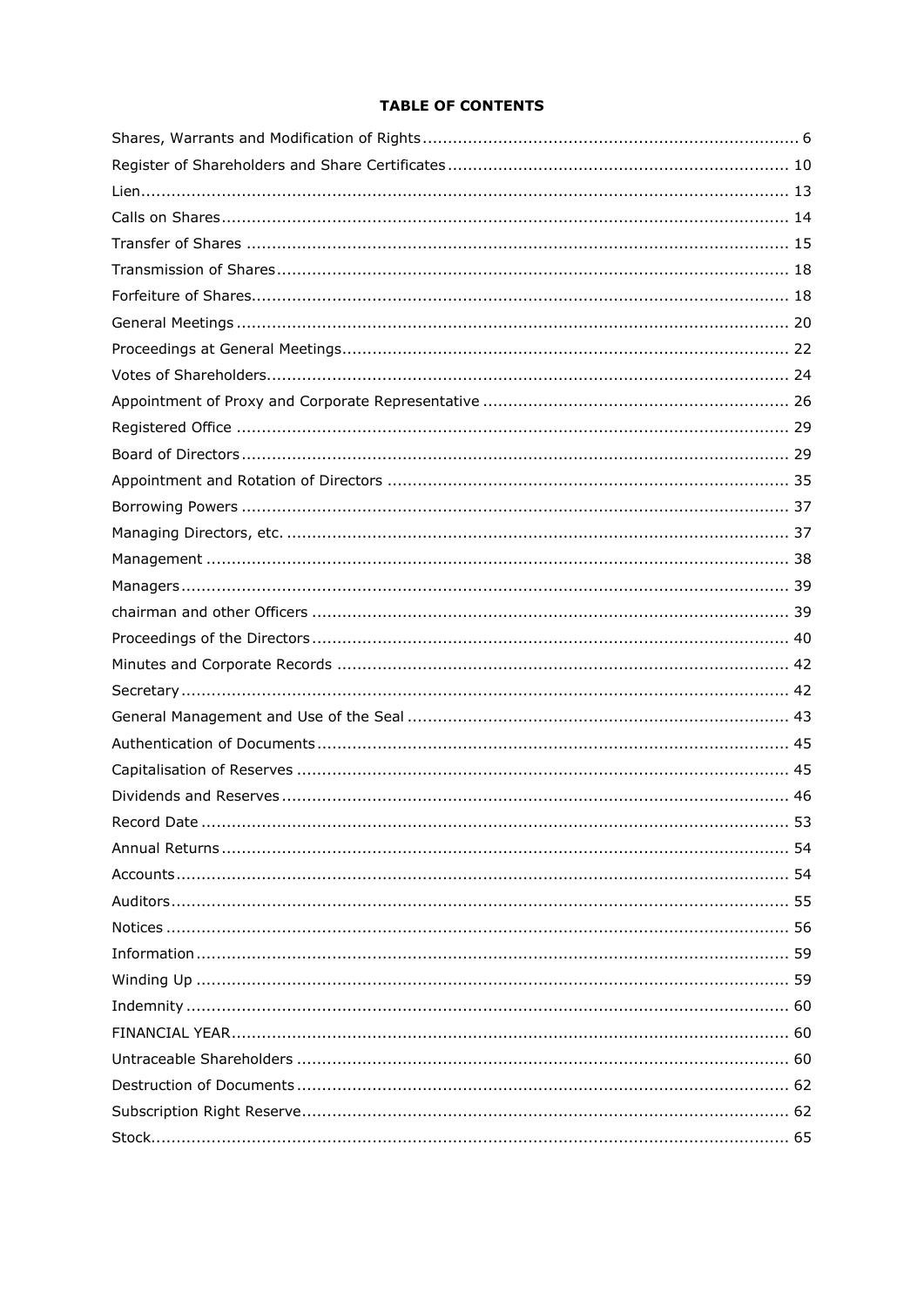# **THE COMPANIES ACT (AS REVISED)**

### **EXEMPTED COMPANY LIMITED BY SHARES**

# **SECOND AMENDED AND RESTATED**

### **ARTICLES OF ASSOCIATION**

### **OF**

#### **TS WONDERS HOLDING LIMITED**

# (**Company**)

### **(adopted by a Special Resolution passed on 30 May 2022)**

- $\mathbf{1}$ (a) Table "A" of the Companies Act shall not apply to the Company.
	- (b) Any marginal notes, titles or lead in references to Articles and the index of Marginal Notes the Memorandum and Articles of Association shall not form part of the Memorandum or Articles of Association and shall not affect their interpretation. In interpreting these Articles of Association, unless there be something in the subject or context inconsistent therewith:

**address**: shall have the ordinary meaning given to it and shall include Definitions any facsimile number, electronic number or address or website used for the purposes of any communication pursuant to these Articles;

**appointor**: means in relation to an alternate Director, the Director who appointed the alternate to act as his alternate;

**Articles**: means these Articles of Association in their present form and all supplementary, amended or substituted articles for the time being in force;

**Auditors**: means the persons appointed by the Company from time to time to perform the duties of auditors of the Company ;

**Board**: means the board of Directors of the Company as constituted from time to time or as the context may require the majority of Directors present and voting at a meeting of the Directors at which a quorum is present;

**Call**: shall include any instalment of a call;

**Clearing House**: means a clearing house recognised by the laws of the jurisdiction in which the Shares of the Company are listed or quoted with the permission of the Company on a stock exchange in such jurisdiction including Hong Kong Securities Clearing Company Limited;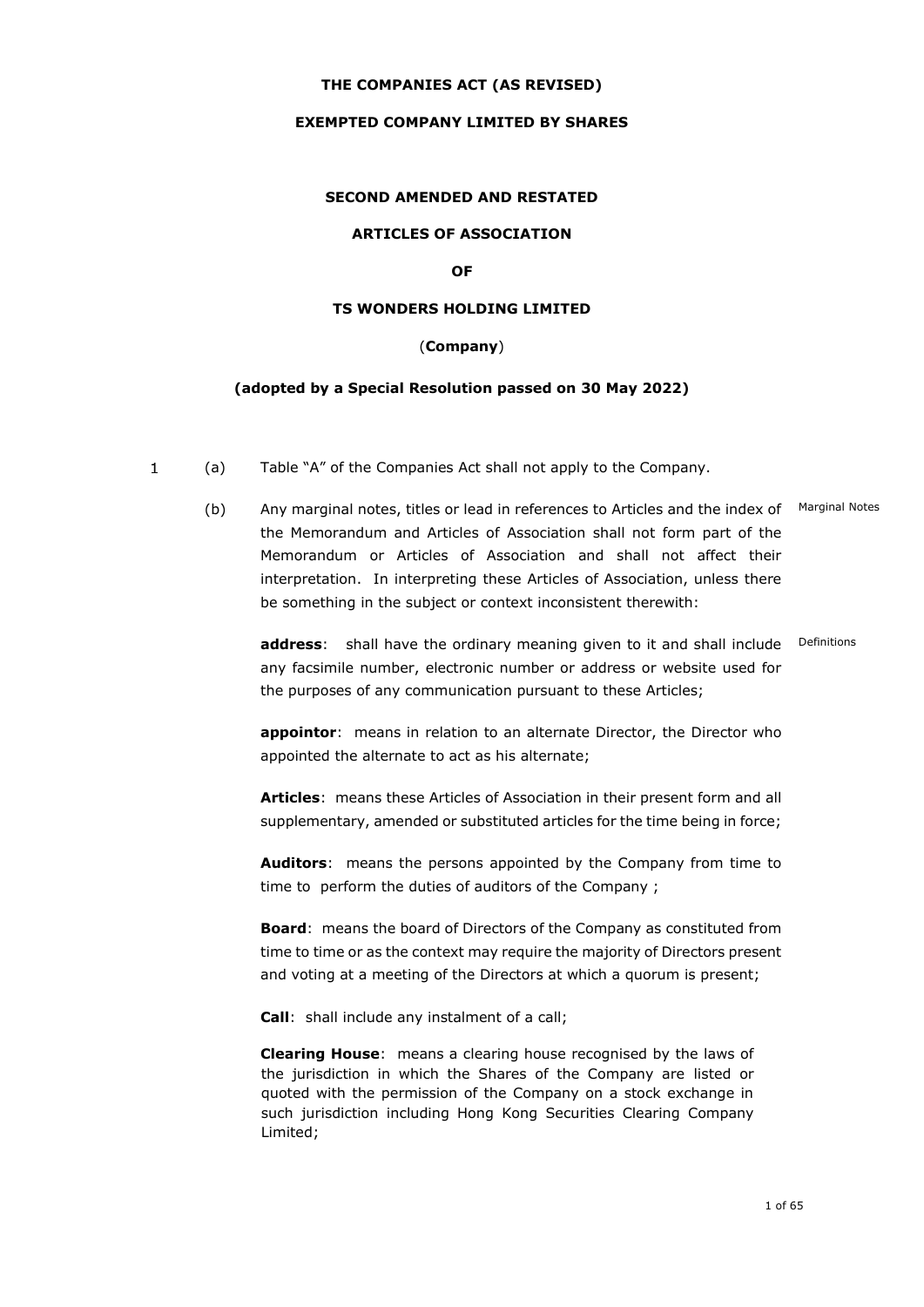Ch.13.44 **Close Associate(s):** in relation to any Director, shall have the meaning as ascribed to it in the Listing Rules except that for purposes of Article 104 where the transaction or arrangement to be approved by the Board is a connected transaction under the Listing Rules, it shall have the same meaning as that ascribed to "associate" in the Listing Rules;

> **Companies Act**: means the Companies Act, Cap. 22 (Act 3 of 1961, as consolidated and revised) of the Cayman Islands, as amended from time to time and every other act, order regulation or other instrument having statutory effect (as amended from time to time) for the time being in force in the Cayman Islands applying to or affecting the Company, the Memorandum of Association of the Company and/or the Articles;

> **Companies Ordinance**: means the Companies Ordinance, Cap. 622 of the Laws of Hong Kong as amended from time to time;

**Company**: means the above named company;

**Debenture** and **Debenture Holder**: means and includes respectively debenture stock and debenture stockholder;

**Director**: means such person or persons as shall be appointed to the Board from time to time;

**Dividend**: means dividends, distributions in specie or in kind, capital distributions and capitalisation issues;

**Head Office**: means such office of the Company as the Board may from time to time determine to be the principal office of the Company;

**HK Stock Exchange** means The Stock Exchange of Hong Kong Limited;

**HK\$** or **Hong Kong dollars**: means Hong Kong dollars, the lawful currency for the time being of Hong Kong;

**Holding Company**: has the meaning ascribed to it by Section 13 of the Companies Ordinance;

**Hong Kong** means the Hong Kong Special Administrative Region of the People's Republic of China;

**Listing Rules**: shall mean the Rules Governing the Listing of Securities on The Stock Exchange of Hong Kong Limited (as amended from time to time);

**Month**: means a calendar month;

**Newspapers**: means at least one English language daily newspaper and at least one Chinese language daily newspaper, in each case published and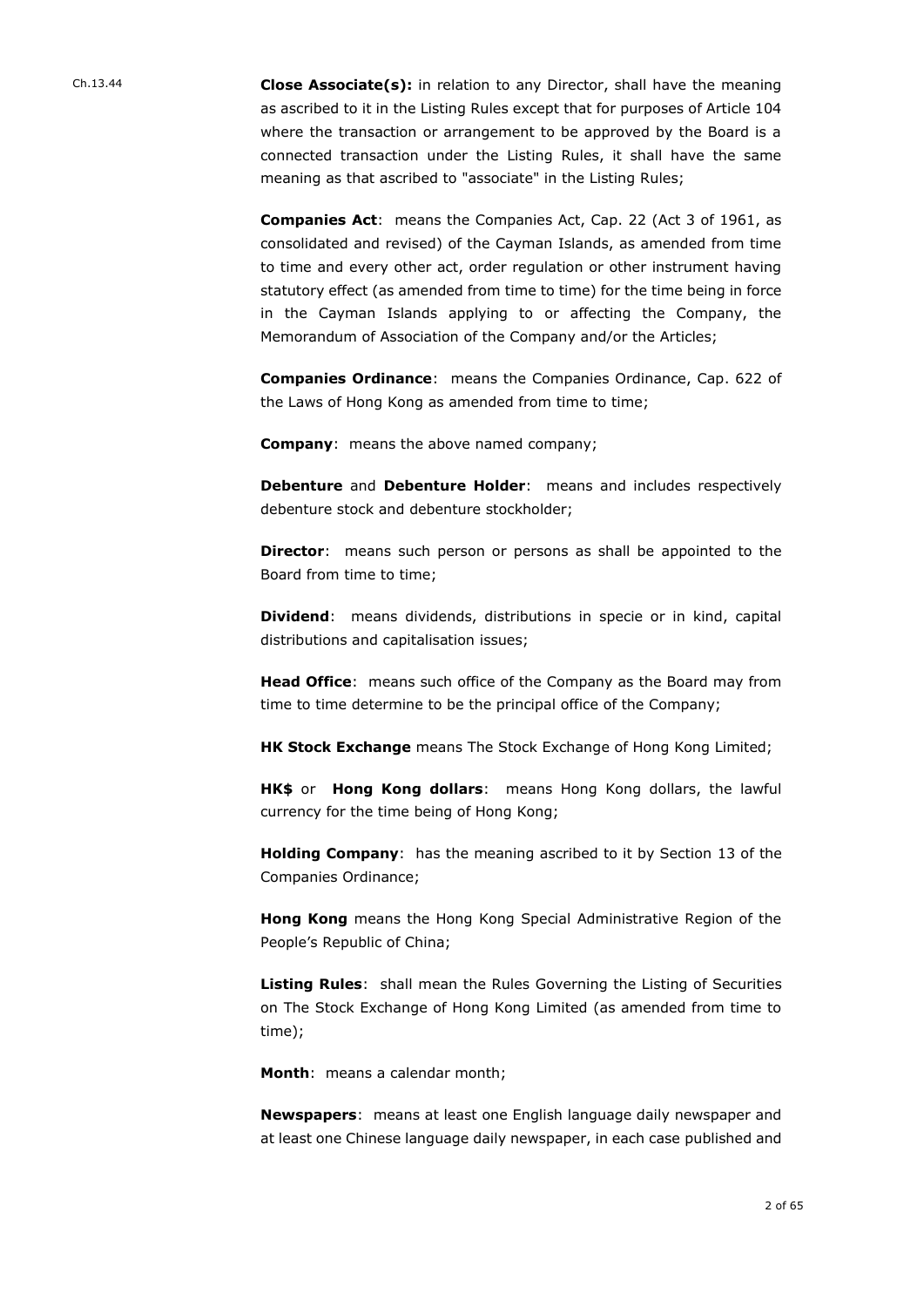circulating generally in the Relevant Territory and specified or not excluded for this purpose by the stock exchange in the Relevant Territory;

**Ordinary Resolution**: means a resolution as described in Article 1(e) of these Articles;

**Paid**: means, as it relates to a Share, paid or credited as paid;

**Register**: means the principal register and any branch register of Shareholders of the Company to be maintained at such place within or outside the Cayman Islands as the Board may determine from time to time;

**Registered Office**: means the registered office of the Company for the time being as required by the Companies Act;

**Registration Office**: means such place or places in the Relevant Territory or elsewhere where the Board from time to time determine to keep a branch register of Shareholders of the Company in respect of that class of share capital and where (except in cases where the Board otherwise agrees) transfers of other documents of title for Shares are to be lodged for registration and are to be registered;

**Relevant Period**: means the period commencing from the date on which any of the securities of the Company first become listed on the HK Stock Exchange to and including the date immediately before the day on which none of such securities are so listed (and so that if at any time listing of any such securities is suspended for any reason whatsoever and for any length of time, they shall nevertheless be treated, for the purpose of this definition, as listed);

**Relevant Territory**: means Hong Kong or such other territory where any of the securities of the Company is listed on a stock exchange in that territory;

**Seal**: means the common seal of the Company and any one or more facsimile seals from time to time of the Company for use in the Cayman Islands or in any place outside the Cayman Islands;

**Secretary:** means the person or corporation for the time being performing the duties of that office of the Company and includes any assistant, deputy, acting or temporary secretary;

**Securities Seal**: shall mean a seal for use for sealing certificates for shares or other securities issued by the Company which is a facsimile of the Seal of the Company with the addition on its face of the words Securities Seal;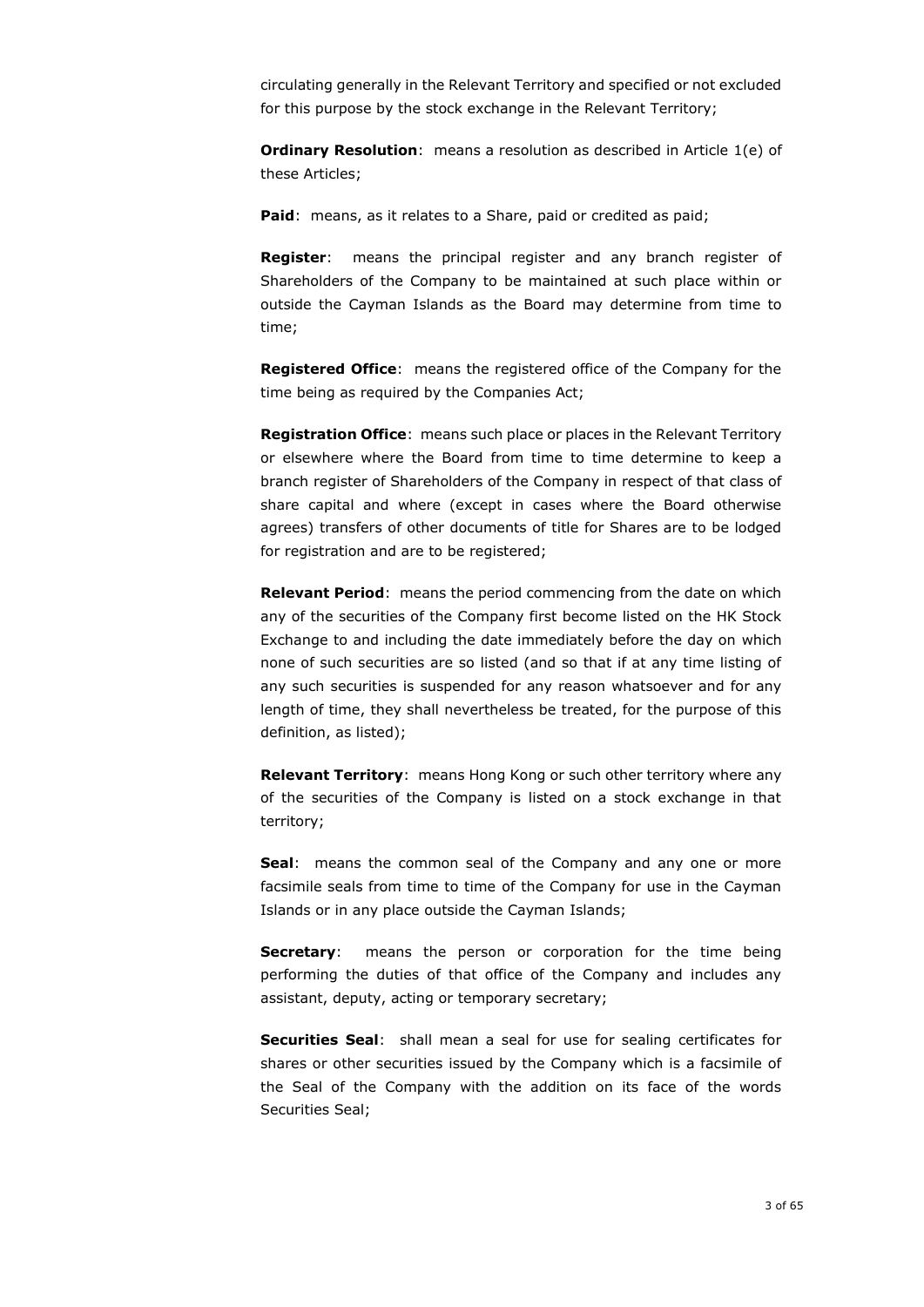**Share**: means a share in the share capital of the Company and includes stock except where a distinction between stock and Shares is expressed or implied;

**Shareholder** or **member**: means the person who is duly registered in the Register as holder for the time being of any Share and includes persons who are jointly so registered;

**Special Resolution**: means a resolution as described in Article 1(d) of these Articles;

**Subsidiary**: has the meaning ascribed to it by Section 15 of the Companies Ordinance;

**Transfer Office**: means the place where the principal register of Shareholders is located for the time being;

**writing** or **printing**: includes writing, printing, lithography, photography, typewriting and every other mode of representing words or figures in a legible and non-transitory form, and including where the representation takes the form of electronic display, provided that the same is available for download onto a user's computer or for printing through conventional small office equipment or is placed on the Company's website and, in each case, the shareholder concerned (where the relevant provision of these Articles require the delivery or service of any document or notice on him in his capacity as shareholder) has elected for the receipt of the relevant download or notice through electronic means and both the mode of service of the relevant document or notice and the shareholder's election comply with all applicable laws and regulations and the requirements of the stock exchange of the Relevant Territory.

- (c) In these Articles, unless there be something in the subject or context General inconsistent herewith:
	- (i) words denoting the singular number shall include the plural number and vice versa;
	- (ii) words importing any gender shall include every gender and words importing persons shall include partnerships, firms, companies and corporations;
	- (iii) subject to the foregoing provisions of this Article, any words or expressions defined in the Companies Act (except any statutory modification thereof not in force when these Articles become binding on the Company) shall bear the same meaning in these Articles, save that "company" shall where the context permits include any company incorporated in the Cayman Islands or elsewhere; and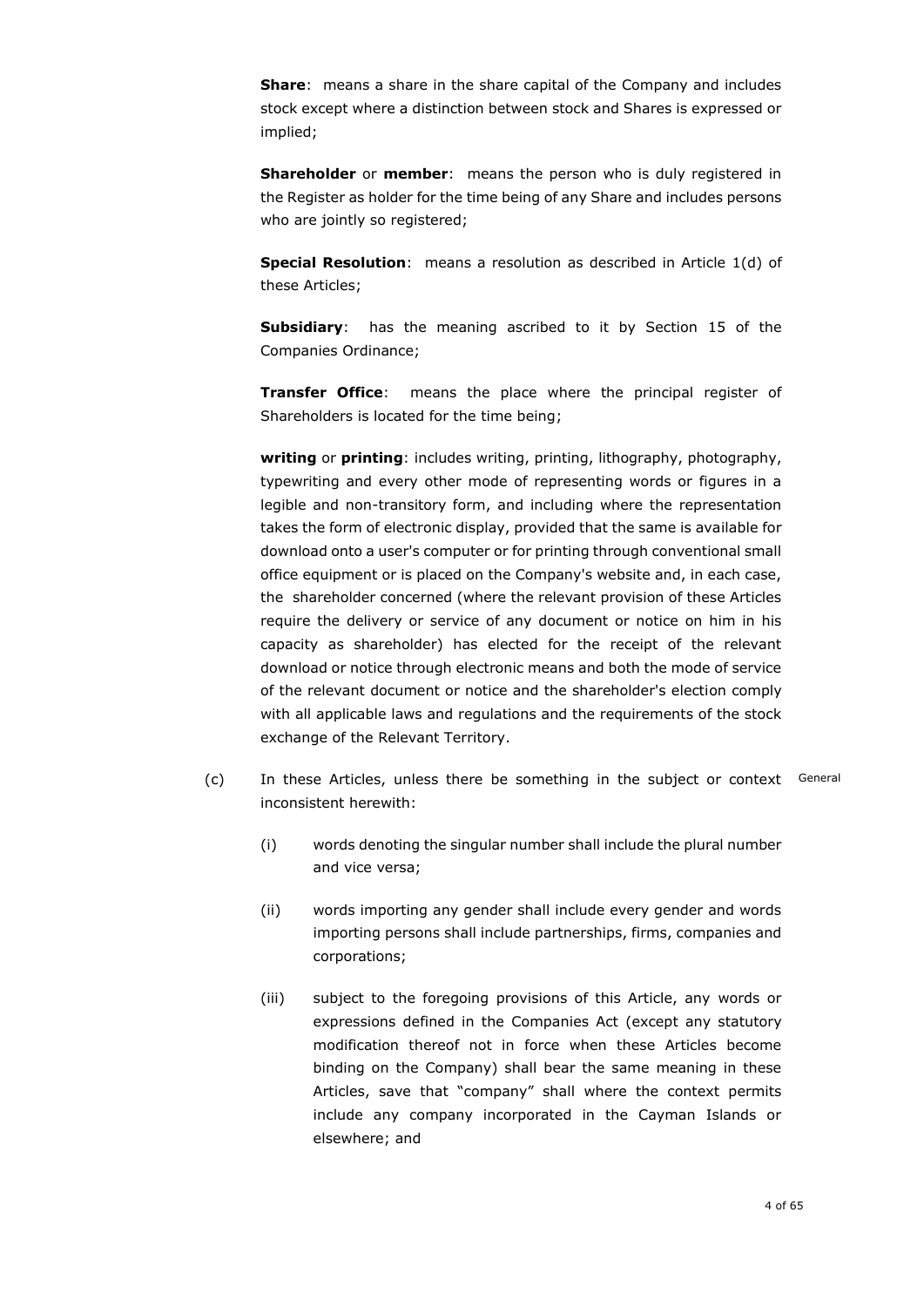- (iv) references to any statute or statutory provision shall be construed as relating to any statutory modification or re-enactment thereof for the time being in force.
- (d) At all times during the Relevant Period a resolution shall be a Special Resolution when it has been passed by a majority of not less than 34 of the votes cast by such Shareholders as, being entitled so to do, vote in person or by proxy or, in the cases of Shareholders which are corporations, by their respective duly authorised representatives at a general meeting of which notice has been duly given in accordance with Article 65. Special
- (e) A resolution shall be an Ordinary Resolution when it has been passed by a simple majority of such Shareholders as, being entitled so to do, vote in person or, where proxies are allowed, by proxy or, in the case of any Shareholder being a corporation, by its duly authorised representative at a general meeting held in accordance with these Articles and of which notice has been duly given in accordance with Article 65. Ordinary
- (f) A resolution in writing signed (in such manner as to indicate, expressly or impliedly, unconditional approval) by or on behalf of all Shareholders for the time being entitled to receive notice of and to attend and vote at general meetings of the Company shall, for the purpose of these Articles, be treated as an Ordinary Resolution duly passed at a general meeting of the Company duly convened and held and, where relevant as a Special Resolution so passed. Any such resolution shall be deemed to have been passed at a meeting held on the date on which it was signed by the last person to sign, and where the resolution states a date as being the date of his signature thereof by any Shareholder the statement shall be prima facie evidence that it was signed by him on that date. Such a resolution may consist of several documents in the like form, and signed by one or more relevant Shareholders.
- (g) A Special Resolution shall be effective for any purpose for which an Ordinary Resolution is expressed to be required under any provision of these Articles.
- (h) Section 8 and Section 19 of the Electronic Transactions Act (2003) of the Cayman Islands, as amended from time to time, shall not apply to these Articles to the extent it imposes obligations or requirements in addition to those set out in these Articles.
- $\overline{2}$ To the extent that the same is permissible under Cayman Islands law and subject x to Article [13,](#page-9-0) a Special Resolution shall be required to alter the Memorandum of Association of the Company, to approve any amendment of the Articles or to change the name of the Company.

Special Resolution effective as **Ordinary** Resolution

Electronic **Transactions** Act

When Special Resolution is required

App.3 16

Resolutions in writing

Resolution

Resolution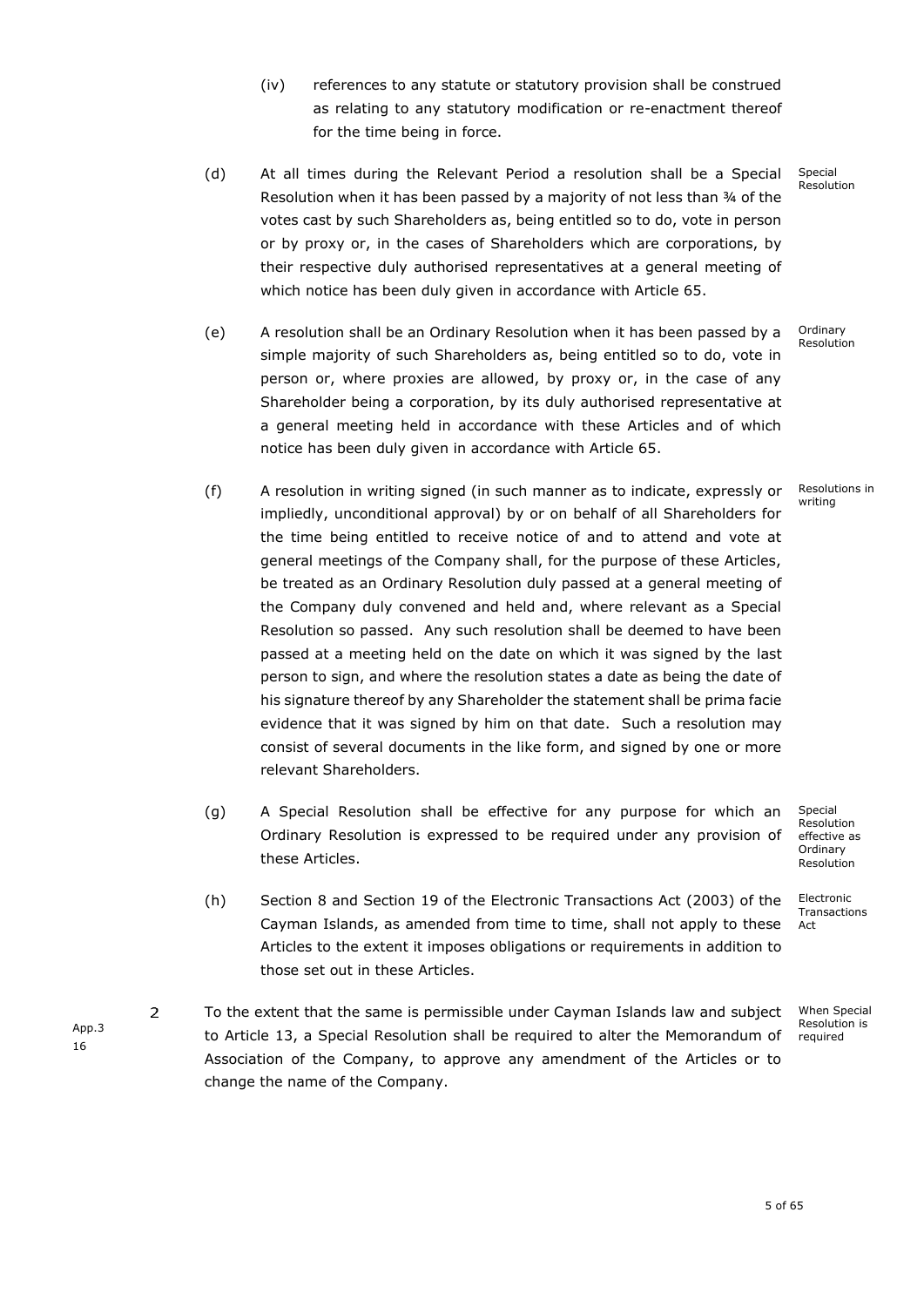#### **SHARES, WARRANTS AND MODIFICATION OF RIGHTS**

- <span id="page-7-0"></span> $\overline{3}$ Without prejudice to any special rights or restrictions for the time being attaching to any Shares or any class of Shares including preference Shares, any Share may be issued upon such terms and conditions and with such preferred, deferred or other qualified or special rights, or such restrictions, whether in regard to Dividend, voting, return of capital or otherwise, as the Company may from time to time by Ordinary Resolution determine (or, in the absence of any such determination or so far as the same may not make specific provision, as the Board may determine) and any Share may be issued on the terms that it is liable to be redeemed upon the happening of a specified event or upon a given date and either at the option of the Company, or at the option of the holder. No Shares shall be issued to bearer.
- $\overline{4}$ The Board may issue warrants to subscribe for any class of Shares or other Warrants securities of the Company, which warrants may be issued on such terms as the Board may from time to time determine. Where warrants are issued to bearer, no certificate thereof shall be issued to replace one that has been lost unless the Board is satisfied beyond reasonable doubt that the original certificate thereof has been destroyed and the Company has received an indemnity in such form as the Board shall think fit with regard to the issue of any such replacement certificate.
- App<sub>3</sub> 5 (a) x If at any time the share capital of the Company is divided into different classes of Shares, all or any of the special rights attached to any class (unless otherwise provided for by the terms of issue of the Shares of that class) may, subject to the provisions of the Companies Act, be varied or abrogated either with the consent in writing of the holders of not less than ¾ in nominal value of the issued Shares of that class or with the sanction of a Special Resolution passed at a separate general meeting of the holders of the Shares of that class. To every such separate general meeting the provisions of these Articles relating to general meetings shall *mutatis mutandis* apply, but so that the necessary quorum (other than at an adjourned meeting) shall be not less than two persons holding (or, in the case of a Shareholder being a corporation, by its duly authorised representative) or representing by proxy one-third in nominal value of the issued Shares of that class, that the quorum for any meeting adjourned for want of quorum shall be two Shareholders present in person (or in the case of the Shareholder being a corporation, by its duly authorised representative) or by proxy (whatever the number of Shares held by them) and that any holder of Shares of the class present in person (or in the case of the Shareholder being a corporation, by its duly authorised representative) or by proxy may demand a poll.

15

(b) The provisions of this Article shall apply to the variation or abrogation of the rights attached to the Shares of any class as if each group of Shares of the class differently treated formed a separate class the rights whereof are to be varied or abrogated.

How rights of shares may be modified

Issue of Shares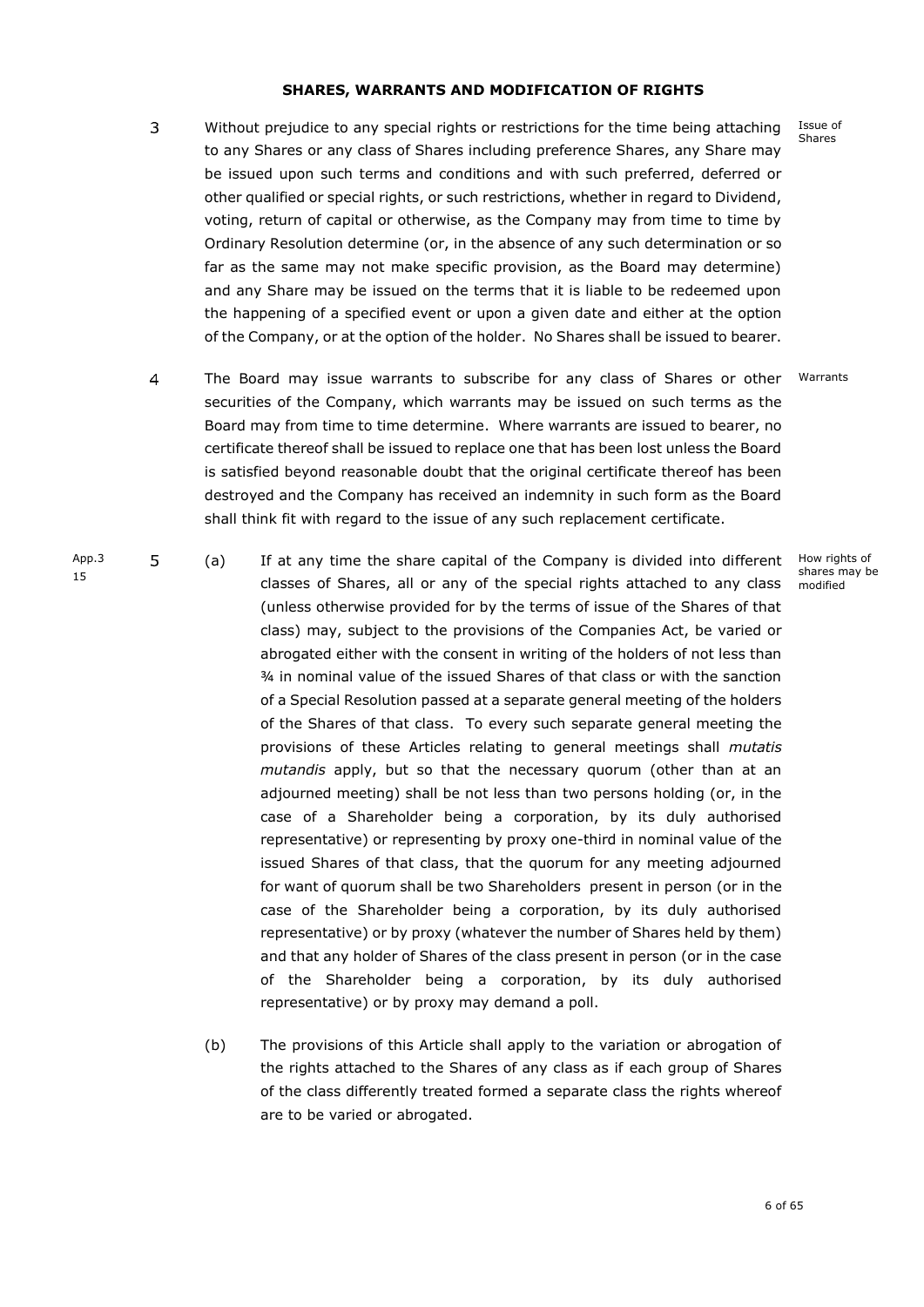- (c) The special rights conferred upon the holders of any Shares or class of Shares shall not, unless otherwise expressly provided in the rights attaching to the terms of issue of such Shares be deemed to be altered by the creation or issue of further Shares ranking *pari passu* therewith.
- 6 The authorised share capital of the Company on the date of the adoption of these x Articles is HK\$50,000,000.00 consisting of 5,000,000,000 shares of HK\$0.01 each.
- <span id="page-8-1"></span> $\overline{7}$ The Company in general meeting may from time to time, whether or not all the Shares for the time being authorised shall have been issued and whether or not all the Shares for the time being issued shall have been fully paid up, by Ordinary Resolution increase its share capital by the creation of new Shares, such new capital to be of such amount and to be divided into Shares of such class or classes and of such amounts in Hong Kong dollars or such other currency as the Shareholders may think fit and as the resolution may prescribe.
- 8 Any new Shares shall be issued upon such terms and conditions and with such x rights, privileges or restrictions attached thereto as the general meeting resolving upon the creation thereof shall direct, and if no direction be given, subject to the provisions of the Companies Act and of these Articles, as the Board shall determine; and in particular such Shares may be issued with a preferential or qualified right to participate in Dividends and in the distribution of assets of the Company and with a special right or without any right of voting. The Company may, subject to the provisions of the Companies Act, issue shares which are, or at the option of the Company or the holders are liable, to be redeemed.
- <span id="page-8-0"></span> $\mathbf{Q}$ The Board may, before the issue of any new Shares, determine that the same, or any of them, shall be offered in the first instance, and either at par or at a premium, to all the existing holders of any class of Shares in proportion as nearly as may be to the number of Shares of such class held by them respectively, or make any other provisions as to the allotment and issue such Shares, but in default of any such determination or so far as the same shall not extend, such Shares may be dealt with as if they formed part of the capital of the Company existing prior to the issue of the same.
- $10$ Except so far as otherwise provided by the conditions of issue or by these Articles, any capital raised by the creation of new Shares shall be treated as if it formed part of the original capital of the Company and such Shares shall be subject to the provisions contained in these Articles with reference to the payment of calls and instalments, transfer and transmission, forfeiture, lien, cancellation, surrender, voting and otherwise.
- $11$ (a) x All unissued Shares and other securities of the Company shall be at the disposal of the Board and it may offer, allot (with or without conferring a right of renunciation), grant options over or otherwise dispose of them to such persons, at such times, for such consideration and generally on such terms (subject to Article [9\)](#page-8-0) as it in its absolute discretion thinks fit, but so that no Shares shall be issued at a discount. The Board shall, as regards

Authorised Share Capital

Power to increase capital

On what conditions new shares may be issued

When to be offered to existing shareholders

New shares to form part of original capital

Unissued Shares at the disposal of the Directors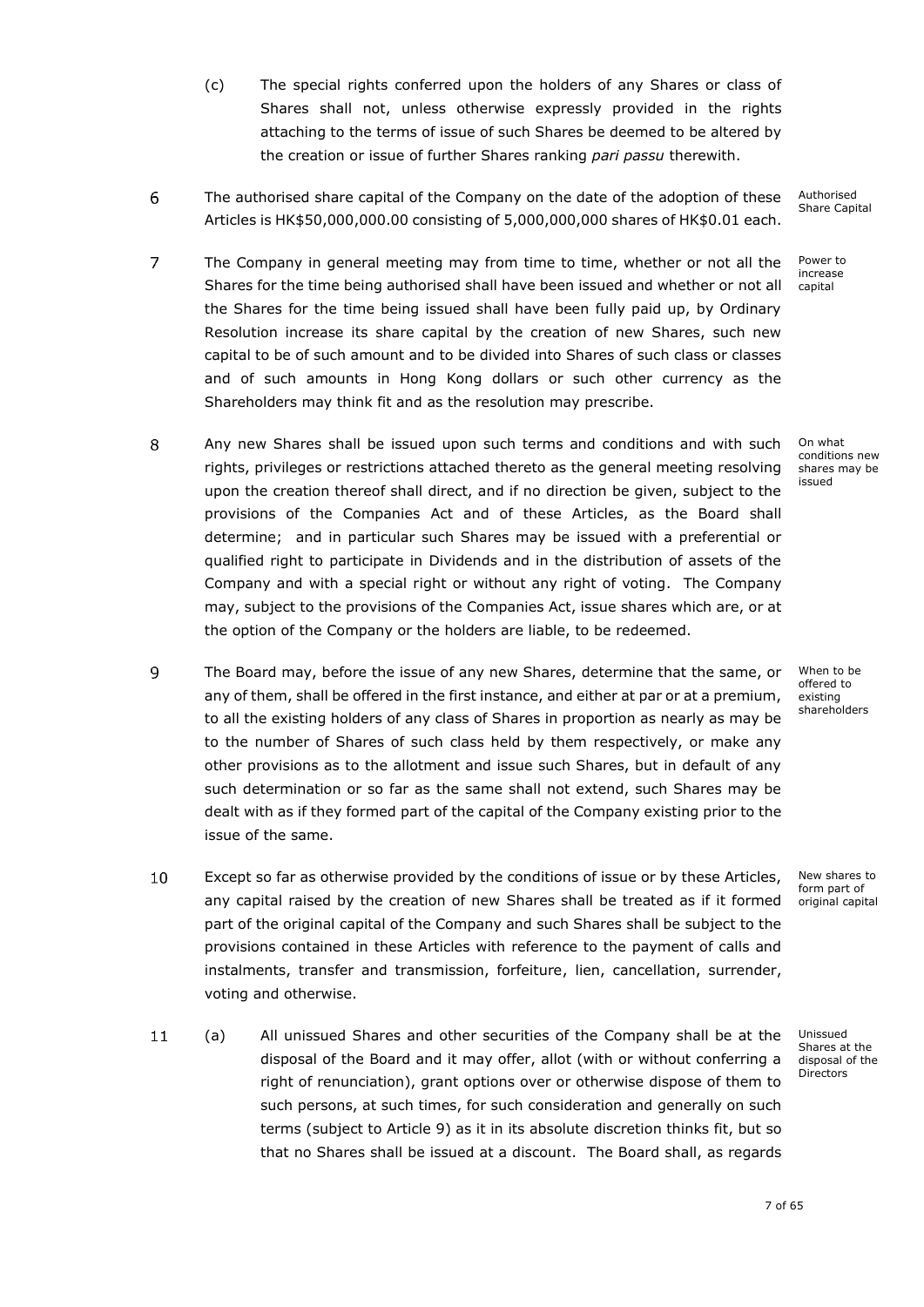any offer or allotment of Shares, comply with the provisions of the Companies Act, if and so far as such provisions may be applicable thereto.

- <span id="page-9-1"></span>(b) Neither the Company nor the Board shall be obliged, when making or granting any allotment of, offer of, option over or disposal of Shares or other securities of the Company, to make, or make available, and may resolve not to make, or make available, any such allotment, offer, option or Shares or other securities to Shareholders or others with registered addresses in any jurisdiction outside of the Relevant Territory, or in any particular territory or territories being a territory or territories where, in the absence of a registration statement or other special formalities, this would or might, in the opinion of the Board, be unlawful or impracticable, or the existence or extent of the requirement for such registration statement or special formalities might be expensive (whether in absolute terms or in relation to the rights of the Shareholder(s) who may be affected) or time consuming to determine. The Board shall be entitled to make such arrangements to deal with fractional entitlements arising on an offer of any unissued Shares or other securities as it thinks fit, including the aggregation and the sale thereof for the benefit of the Company. Shareholders who may be affected as a result of any of the matters referred to in this paragraph [\(b\)](#page-9-1) shall not be, and shall be deemed not to be, a separate class of Shareholders for any purposes whatsoever.
- $12$ (a) x The Company may at any time pay commission to any person for subscribing or agreeing to subscribe (whether absolutely or conditionally) for any Shares or procuring or agreeing to procure subscriptions (whether absolute or conditional) for any Shares, but so that the conditions and requirements of the Companies Act shall be observed and complied with, and in each case the commission shall not exceed 10% of the price at which the Shares are issued.
	- (b) If any Shares are issued for the purpose of raising money to defray the expenses of the construction of any works or buildings or the provision of any plant which cannot be made profitable within a period of one year, the Company may pay interest on so much of that share capital as is for the time being paid up for the period and, subject to any conditions and restrictions mentioned in the Companies Act, may charge the sum so paid by way of interest to capital as part of the cost of construction of the works or buildings, or the provisions of the plant.
- <span id="page-9-0"></span>13 The Company may from time to time by Ordinary Resolution: The Company Increase in
	- (a) increase its share capital as provided by Article [7;](#page-8-1) example the consolidation
	- (b) consolidate or divide all or any of its share capital into Shares of larger or smaller amount than its existing Shares; and on any consolidation of fully paid Shares into Shares of larger amount, the Board may settle any

Company may pay commission

Defraying of expenses

capital

and division of capital and subdivision, cancellation of shares and redenomination etc.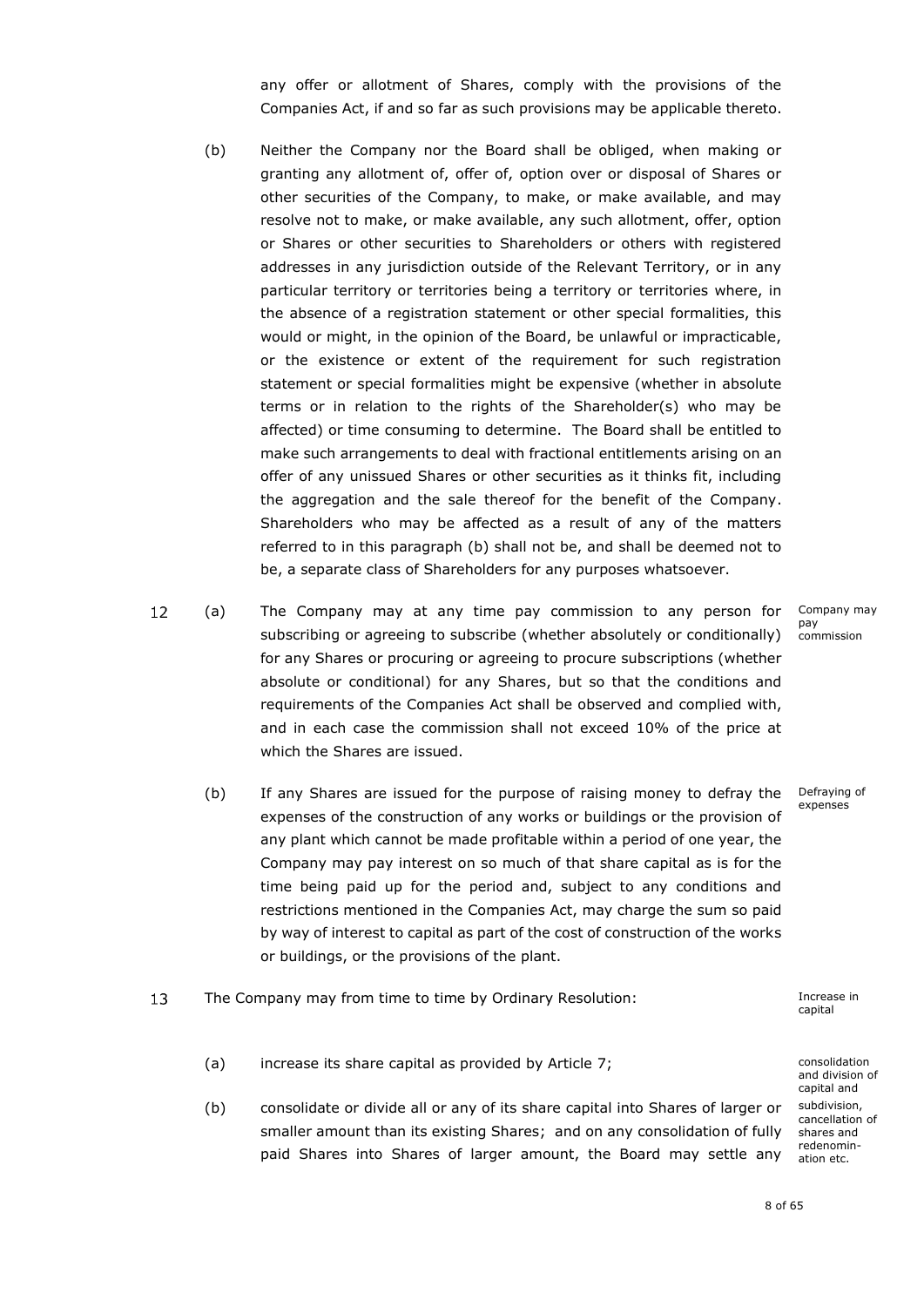difficulty which may arise as it thinks expedient and in particular (but without prejudice to the generality of the foregoing) may as between the holders of Shares to be consolidated determine which particular Shares are to be consolidated into a consolidated Share, and if it shall happen that any person shall become entitled to fractions of a consolidated Share or Shares, such fractions may be sold by some person appointed by the Board for that purpose and the person so appointed may transfer the Shares so sold to the purchaser thereof and the validity of such transfer shall not be questioned, and so that the net proceeds of such sale (after deduction of the expenses of such sale) may either be distributed among the persons who would otherwise be entitled to a fraction or fractions of a consolidated Share or Shares rateably in accordance with their rights and interest or may be paid to the Company for the Company's benefit;

- (c) divide its Shares into several classes and attach thereto respectively any preferential, deferred, qualified or special rights, privileges or conditions;
- (d) sub-divide its Shares or any of them into Shares of smaller amount than is fixed by its Memorandum of Association, subject nevertheless to the provisions of the Companies Act, and so that the resolution whereby any Share is sub-divided may determine that, as between the holders of the Shares resulting from such sub-division, one or more of the Shares may have any such preferred or other special rights over, or may have such deferred rights or be subject to any such restrictions as compared with the others as the Company has power to attach to unissued or new Shares;
- (e) cancel any Shares which at the date of the passing of the resolution have not been taken or agreed to be taken by any person, and diminish the amount of its share capital by the amount of the Shares so cancelled;
- (f) make provision for the issue and allotment of Shares which do not carry any voting rights; and
- (g) change the currency of denomination of its share capital.
- 14 The Company may by Special Resolution reduce its share capital or undistributable Reduction of capital reserve in any manner authorised, and subject to any conditions prescribed, by law.
- 15 (a) x Subject to the Companies Act, or any other law or so far as not prohibited by any law and subject to any rights conferred on the holders of any class of Shares, the Company shall have the power to purchase or otherwise acquire all or any of its own Shares (which expression as used in this Article includes redeemable Shares) provided that the manner and terms of purchase have first been authorised by an Ordinary Resolution of the Shareholders, and to purchase or otherwise acquire warrants and other

Company to purchase its own securities and to finance the same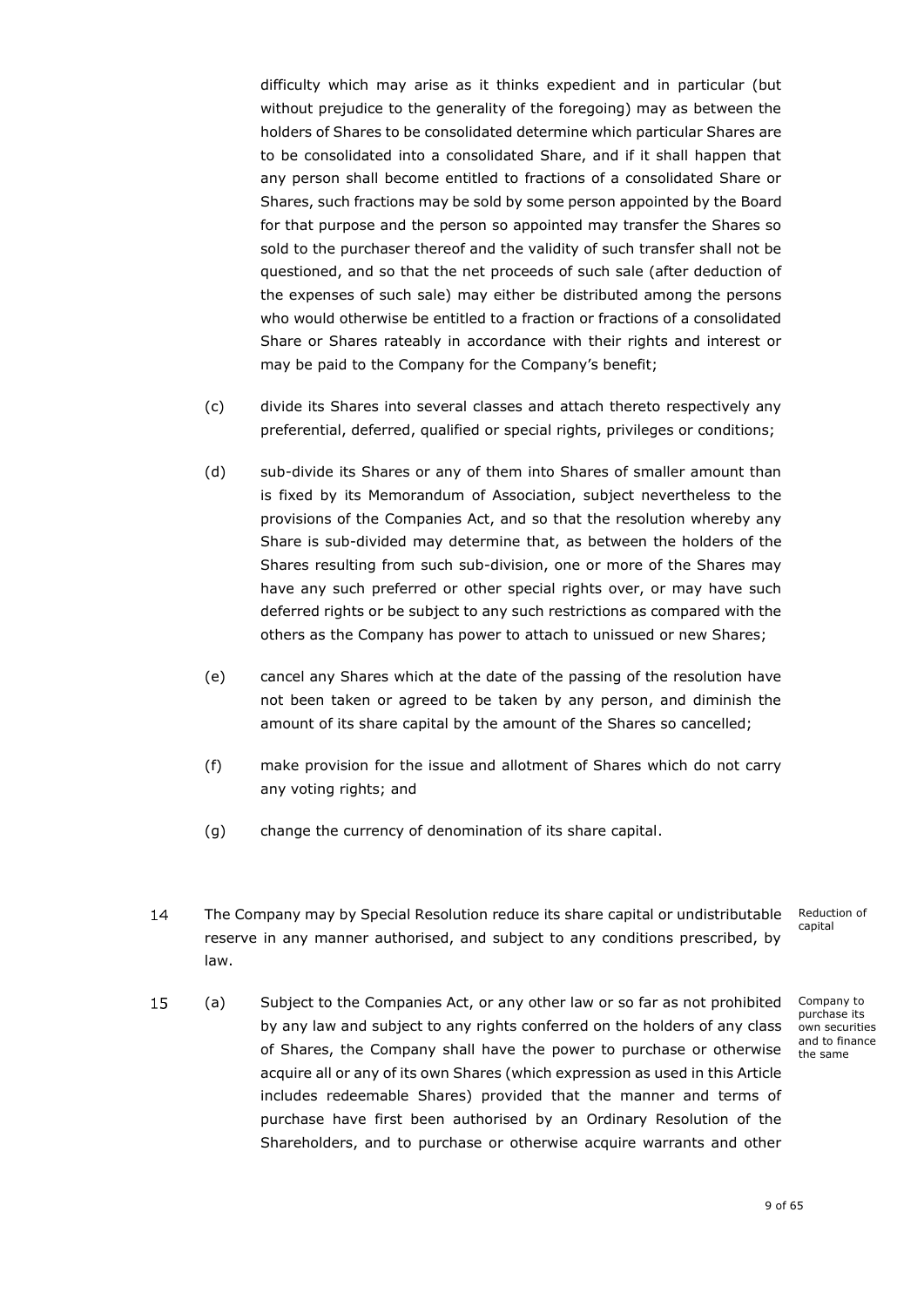securities for the subscription or purchase of its own Shares, and shares and warrants and other securities for the subscription or purchase of any shares in any company which is its Holding Company and may make payment therefor in any manner and terms authorised or not prohibited by law, including out of capital, or to give, directly or indirectly, by means of a loan, a guarantee, an indemnity, the provision of security or otherwise howsoever, financial assistance for the purpose of or in connection with a purchase or other acquisition made or to be made by any person of any Shares or warrants or other securities in the Company or any company which is a Holding Company of the Company and should the Company purchase or otherwise acquire its own Shares or warrants or other securities neither the Company nor the Board shall be required to select the Shares or warrants or other securities to be purchased or otherwise acquired rateably or in any other manner and terms as between the holders of Shares or warrants or other securities of the same class or as between them and the holders of Shares or warrants or other securities of any other class or in accordance with the rights as to Dividends or capital conferred by any class of Shares provided always that any such purchase or other acquisition or financial assistance shall only be made in accordance with the relevant code, rules or regulations issued from time to time by the HK Stock Exchange and/or the Securities and Futures Commission of Hong Kong from time to time in force.

- (b) Subject to the provisions of the Companies Act and the Memorandum of Association of the Company, and to any special rights conferred on the holders of any Shares or attaching to any class of Shares, Shares may be issued on the terms that they may, at the option of the Company or the holders thereof, be liable to be redeemed on such terms and in such manner, including out of capital, as the Board may deem fit.
- (c) [RESERVED].
- (d) The purchase or redemption of any Share shall not be deemed to give rise to the purchase or redemption of any other Share.
- (e) The holder of the Shares being purchased or redeemed shall be bound to deliver up to the Company at the Head Office or such other place as the Board shall specify the certificate(s) thereof for cancellation and thereupon the Company shall pay to him the purchase or redemption monies in respect thereof.

### <span id="page-11-0"></span>**REGISTER OF SHAREHOLDERS AND SHARE CERTIFICATES**

16 Except as otherwise expressly provided by these Articles or as required by law or as ordered by a court of competent jurisdiction, no person shall be recognised by the Company as holding any Share upon any trust and, except as aforesaid, the Company shall not be bound by or be compelled in any way to recognise (even when having notice thereof) any equitable, contingent, future or partial interest in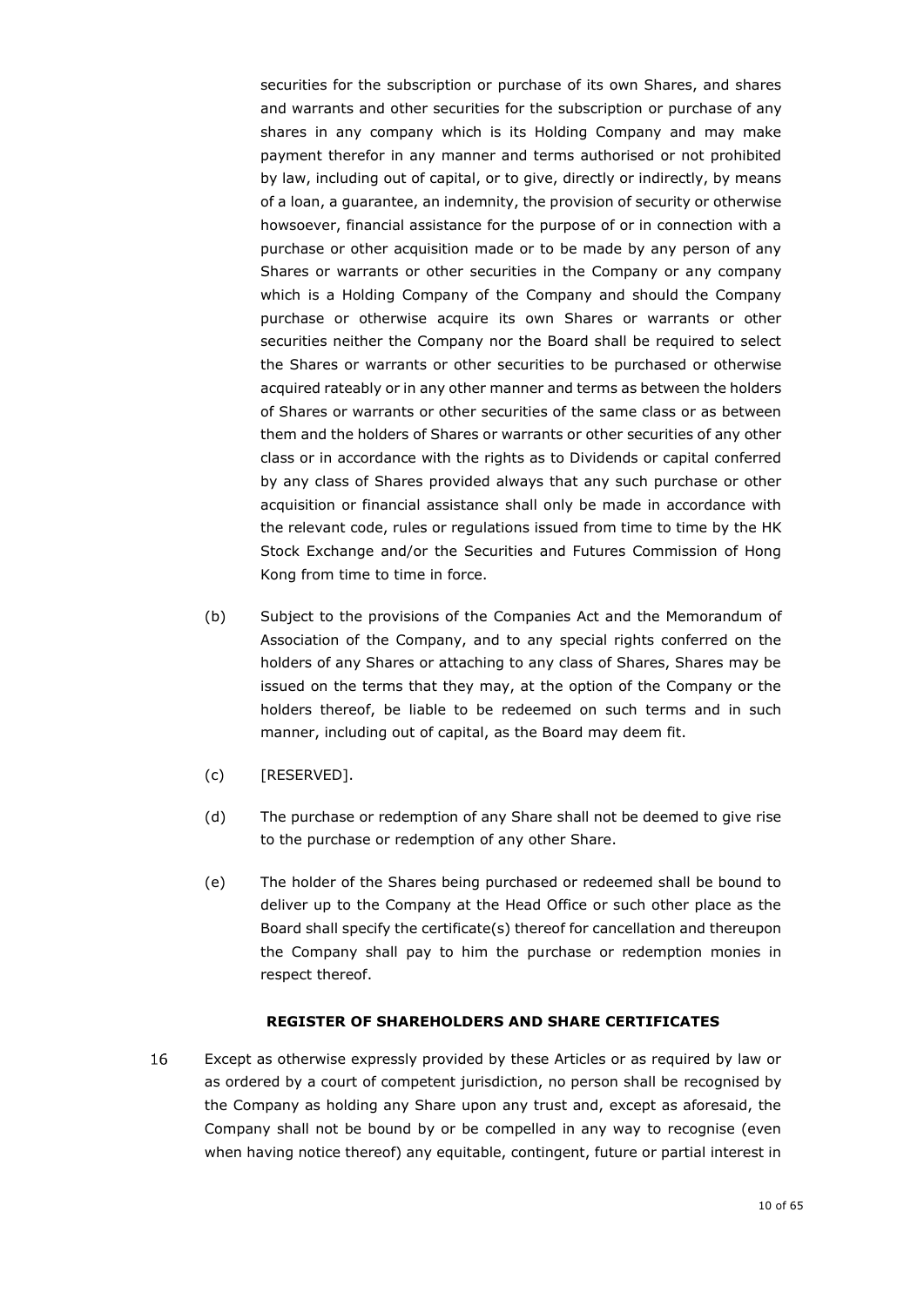any Share or any interest in any fractional part of a Share or any other right or claim to or in respect of any Shares except an absolute right to the entirety thereof of the registered holder.

- 17 (a) x The Board shall cause to be kept the Register and there shall be entered Share Register therein the particulars required under the Companies Act.
	- (b) Subject to the provisions of the Companies Act, if the Board considers it necessary or appropriate, the Company may establish and maintain a principal or branch register of Shareholders at such location as the Board thinks fit and, during the Relevant Period, the Company shall keep its principal or a branch register of Shareholders in Hong Kong. Local or

branch register

- (c) During the Relevant Period (except when the Register is closed), any Shareholder may inspect during business hours any Register maintained in Hong Kong without charge and require the provision to him of copies or extracts thereof in all respects as if the Company were incorporated under and were subject to the Companies Ordinance.
	- (d) The Register may be closed at such time or for such period not exceeding in the whole 30 days in each year as the Board may determine.
- <span id="page-12-1"></span><span id="page-12-0"></span>18 (a) x Every person whose name is entered as a Shareholder in the Register shall Share certificatesbe entitled to receive within the relevant time limit as prescribed in the Companies Act or as the HK Stock Exchange may from time to time determine, whichever is shorter, after allotment or lodgement of a transfer (or within such other period as the conditions of issue shall provide or is required by the applicable rules of the stock exchange of the Relevant Territory) one certificate for all his Shares, or, if he shall so request, in a case where the allotment or transfer is of a number of Shares in excess of the number for the time being forming a stock exchange board lot for the purposes of the stock exchange of the Relevant Territory on which the Shares are listed upon payment of such sum (in the case of a transfer, not exceeding in the case of any share capital listed on a stock exchange in Hong Kong, HK\$2.50 or such other sum as may from time to time be allowed or not prohibited under the Listing Rules, and in the case of any other Shares, such sum in such currency as the Board may from time to time determine to be reasonable in the territory in which the relevant Register is situated, or otherwise such other sum as the Company may by Ordinary Resolution determine) for every certificate after the first as the Board may from time to time determine, such number of certificates for Shares in stock exchange board lots or whole multiples thereof as he shall request and one for the balance (if any) of the Shares in question, provided that in respect of a Share or Shares held jointly by several persons the Company shall not be bound to issue a certificate or certificates to each such person, and the issue and delivery of a certificate or certificates to one of the joint holders shall be sufficient delivery to all such holders.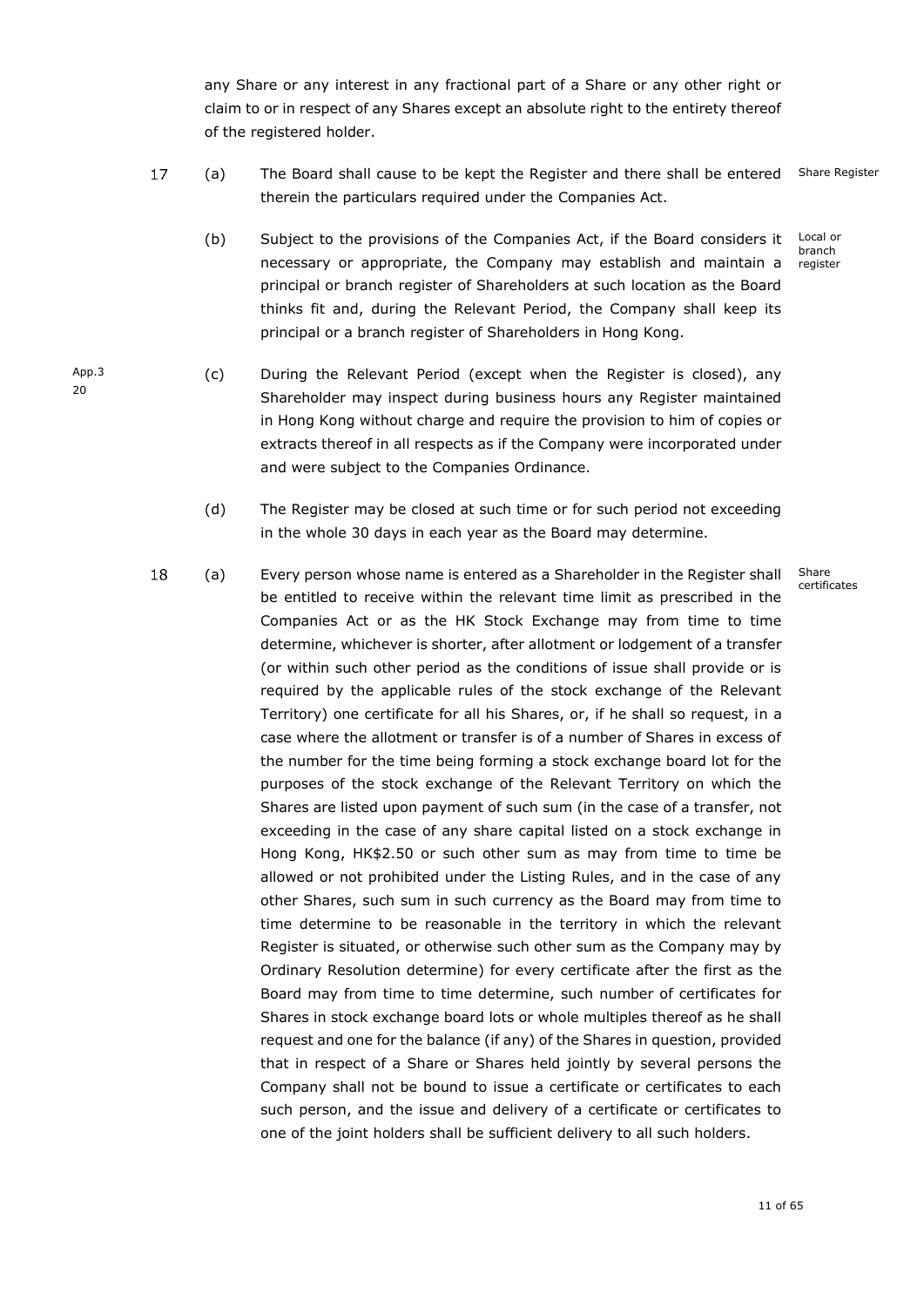- (b) The Company may, in the event of a change in the form of definitive Share certificate adopted by the Board, issue new definitive certificates to all holders of Shares appearing on the Register in replacement of old definitive certificates issued to such holders. The Board may resolve whether or not to require the return of the old certificates as a condition precedent to the issue of replacement certificates and, as regards any old certificates which have been lost or defaced, to impose such conditions (including as to indemnity) as the Board shall see fit. If the Board elects not to require the return of the old certificates, the same shall be deemed to have been cancelled and of no further effect for all purposes.
- 19 Share Every certificate for Shares, warrants or debentures or representing any other form x of securities of the Company shall be issued under the Seal of the Company, which for this purpose may be a duplicate Seal.
- 20 Every share certificate hereafter issued shall specify the number and class of Shares in respect of which it is issued and the amount paid thereon and may otherwise be in such form as the Board may from time to time prescribe. A share certificate shall relate to only one class of Shares, and where the capital of the Company includes Shares with different voting rights, the designation of each class of Shares, other than those which carry the general right to vote at general meetings, must include the words "restricted voting" or "limited voting" or "nonvoting" or some other appropriate designation which is commensurate with the rights attaching to the relevant class of Shares.
- $21$ (a) x The Company shall not be bound to register more than four persons as Joint holders joint holders of any Share.
	- (b) If any Shares shall stand in the names of two or more persons, the person first named in the Register shall be deemed to be sole holder thereof as regards service of notice and, subject to the provisions of these Articles, all or any other matter connected with the Company, except the transfer of the Share.
- 22 If a share certificate is defaced, lost or destroyed, it may be replaced on payment of such fee, if any, (not exceeding, in the case of any share capital listed on a stock exchange in Hong Kong, HK\$2.50 or such other sum as may from time to time be allowed or not prohibited under the Listing Rules, and, in the case of any other capital, such sum in such currency as the Board may from time to time determine to be reasonable in the territory in which the relevant Register is situated, or such other sum as the Company may by Ordinary Resolution determine) as the Board shall from time to time determine and on such terms and conditions, if any, as to publication of notices, evidence and indemnity as the Board thinks fit and in the case of wearing out or defacement, after delivery up of the old certificate. In the case of destruction or loss, the person to whom such replacement certificate is given shall also bear and pay to the Company all costs and out-of-pocket expenses

certificates to be sealed

Share certificate to specify number and class of shares

Replacement of share certificates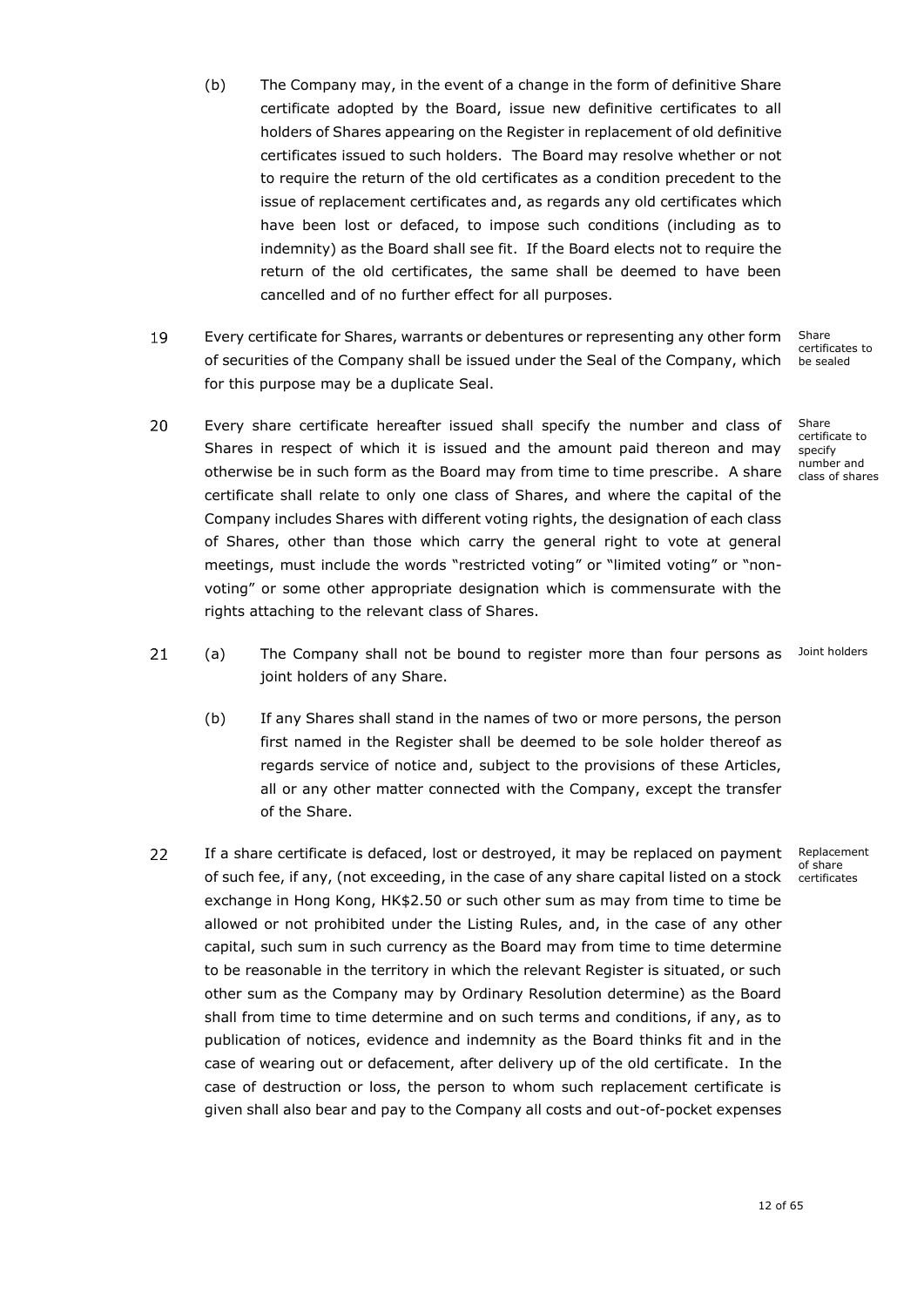<span id="page-14-0"></span>incidental to the investigation by the Company of the evidence of such destruction or loss and of such indemnity.

#### **LIEN**

- 23 The Company shall have a first and paramount lien on every Share (not being a fully paid Share) for all moneys, whether presently payable or not, called or payable at a fixed time in respect of that Share; and the Company shall also have a first and paramount lien and charge on all Shares (other than fully paid-up Shares) standing registered in the name of a Shareholder, whether singly or jointly with any other person or persons, for all the debts and liabilities of such Shareholder or his estate to the Company and whether the same shall have been incurred before or after notice to the Company of any equitable or other interest of any person other than such Shareholder, and whether the period for the payment or discharge of the same shall have actually arrived or not, and notwithstanding that the same are joint debts or liabilities of such Shareholder or his estate and any other person, whether a Shareholder of the Company or not. The Company's lien (if any) on a Share shall extend to all Dividends and bonuses declared in respect thereof. The Board may at any time either generally or in any particular case waive any lien that has arisen, or declare any Share to be exempt wholly or partially from the provisions of this Article.
- 24 The Company may sell, in such manner as the Board thinks fit, any Shares on x which the Company has a lien, but no sale shall be made unless some sum in respect of which the lien exists is presently payable or the liability or engagement in respect of which such lien exists is liable to be presently fulfilled or discharged, nor until the expiration of 14 days after a notice in writing, stating and demanding payment of the sum presently payable or specifying the liability or engagement and demanding fulfilment or discharge thereof and giving notice of intention to sell in default, shall have been given, in the manner in which notices may be sent to Shareholders of the Company as provided in these Articles, to the registered holder for the time being of the Shares, or the person entitled by reason of such holder's death, bankruptcy or winding-up to the Shares.
- 25 The net proceeds of such sale after the payment of the costs of such sale shall be applied in or towards payment or satisfaction of the debt or liability or engagement in respect whereof the lien exists, so far as the same is presently payable, and any residue shall (subject to a like lien for debts or liabilities not presently payable as existed upon the Shares prior to the sale) be paid to the person entitled to the Shares at the time of the sale. For the purpose of giving effect to any such sale, the Board may authorise some person to transfer the Shares sold to the purchaser thereof and may enter the purchaser's name in the Register as holder of the Shares, and the purchaser shall not be bound to see the application of the purchase money, nor shall his title to the Shares be affected by any irregularity or invalidity in the proceedings relating to the sale.

Company's lien

Sale of shares subject to lien

Application of proceeds of sale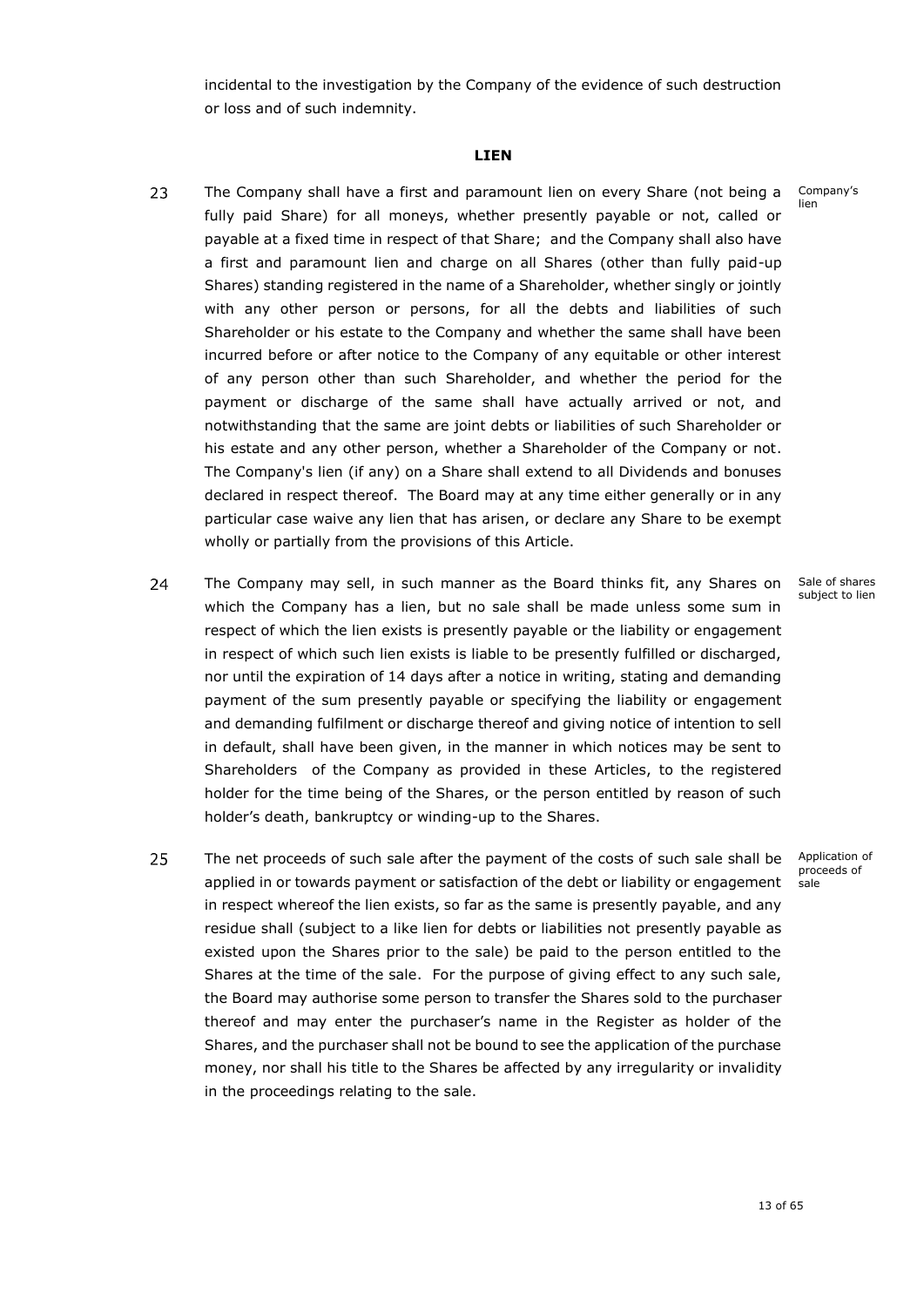### **CALLS ON SHARES**

<span id="page-15-0"></span>26 The Board may from time to time make such calls as it thinks fit upon the Calls/ Shareholders in respect of any moneys unpaid on the Shares held by them respectively (whether on account of the nominal value of the Shares or by way of premiums) and not by the conditions of allotment thereof made payable at a fixed time. A call may be made payable either in one sum or by instalments.

<span id="page-15-1"></span>Notice of call 27 At least 14 days' notice of any call shall be given to the relevant Shareholders specifying the time and place of payment and to whom such call shall be paid.

- <span id="page-15-2"></span>Copy of notice 28 A copy of the notice referred to in Article [27](#page-15-1) shall be sent to relevant Shareholders to be sent to in the manner in which notices may be sent to Shareholders by the Company as shareholders herein provided.
- 29 Notice of call In addition to the giving of notice in accordance with Article [28,](#page-15-2) notice of the person may be given appointed to receive payment of every call and of the times and places appointed for payment may be given to the relevant Shareholders by notice to be inserted at least once in the Newspapers.
- 30 Every Shareholder upon whom a call is made shall pay the amount of every call so x Time and place for made on him to the person and at the time or times and place or places as the payment of call Board shall appoint.
- 31 A call shall be deemed to have been made at the time when the resolution of the Board authorising such call was passed.
- 32 The joint holders of a Share shall be severally as well as jointly liable for the payment of all calls and instalments due in respect of such Share or other moneys due in respect thereof.
- 33 The Board from time to time at its discretion may extend the time fixed for any call, and may extend such time as regards all or any of the Shareholders, whom due to residence outside the Relevant Territory or other cause the Board may deem entitled to any such extension but no Shareholder shall be entitled to any such extension except as a matter of grace and favour.
- <span id="page-15-3"></span>34 If the sum payable in respect of any call or instalment is not paid before or on the day appointed for payment thereof, the person or persons from whom the sum is due shall pay interest on the same at such rate not exceeding 20% per annum as the Board shall fix from the day appointed for the payment thereof to the time of the actual payment, but the Board may waive payment of such interest wholly or in part.
- 35 No Shareholder shall be entitled to receive any Dividend or bonus or to be present x or vote (save as proxy or authorised representative for another Shareholder) at any general meeting, either personally, or (save as proxy or authorised representative for another Shareholder) by proxy, or be reckoned in a quorum, or to exercise any other privilege as a Shareholder until all calls or instalments due

Suspension of privileges while call unpaid

When call deemed to have been made

Liability of joint holders

Board may extend time fixed for call

Interest on unpaid calls

instalments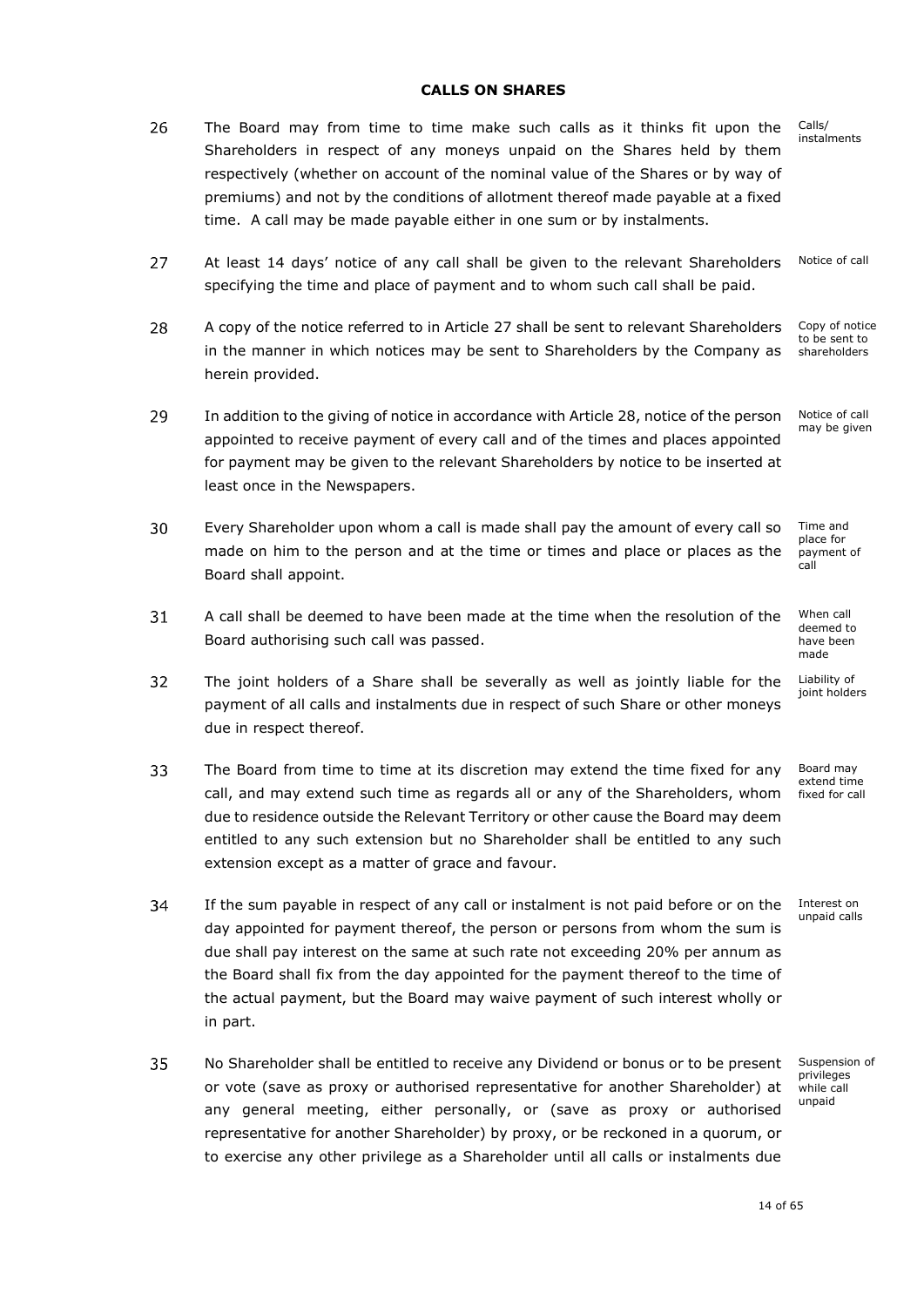from him to the Company, whether alone or jointly or jointly and severally with any other person, together with interest and expenses (if any) shall have been paid.

- 36 On the trial or hearing of any action or other proceedings for the recovery of any money due for any call, it shall be sufficient to prove that the name of the Shareholder sued is entered in the Register as the holder, or one of the holders, of the Shares in respect of which such debt accrues; that the resolution of the Board making the call has been duly recorded in the minute book of the Board; and that notice of such call was given to the Shareholder sued, in pursuance of these Articles, and it shall not be necessary to prove the appointment of the Directors who made such call, nor any other matters whatsoever, but the proof of the matters aforesaid shall be conclusive evidence of the debt.
- 37 (a) x Any sum which by the terms of allotment of a Share is made payable upon Sums payable on allotment allotment or at any fixed date, whether on account of the nominal value of deemed a call the Share and/or by way of premium, shall for all purposes of these Articles be deemed to be a call duly made and notified and payable on the date fixed for payment, and in case of non-payment all the relevant provisions of these Articles as to payment of interest and expenses, forfeiture and the like, shall apply as if such sums had become payable by virtue of a call duly made and notified.
	- (b) The Board may on the issue of Shares differentiate between the allottees or holders as to the amount of calls to be paid and the time of payment.
- <span id="page-16-1"></span>38 The Board may, if it thinks fit, receive from any Shareholder willing to advance the x same, and either in money or money's worth, all or any part of the money uncalled and unpaid or instalments payable upon any Shares held by him, and in respect of all or any of the moneys so advanced may pay interest at such rate (if any) not exceeding 20% per annum, as the Board may decide but a payment in advance of a call shall not entitle the Shareholder to receive any Dividend subsequently declared or to exercise any other rights or privileges as a Shareholder in respect of the Share or the due portion of the Shares upon which payment has been advanced by such Shareholder before it is called up. The Board may at any time repay the amount so advanced upon giving to such Shareholder not less than one Month's notice in writing of its intention on that behalf, unless before the expiration of such notice the amount so advanced shall have been called up on the Shares in respect of which it was advanced.

# **TRANSFER OF SHARES**

<span id="page-16-0"></span>39 Subject to the Companies Act, all transfers of Shares shall be effected by transfer in writing in the usual or common form or in such other form as the Board may accept provided always that it shall be in such a form prescribed by the HK Stock Exchange and may be under hand only or, if the transferor or transferee is a

Shares may be issued subject to different conditions as to calls, etc.

Form of transfer

Evidence in action for call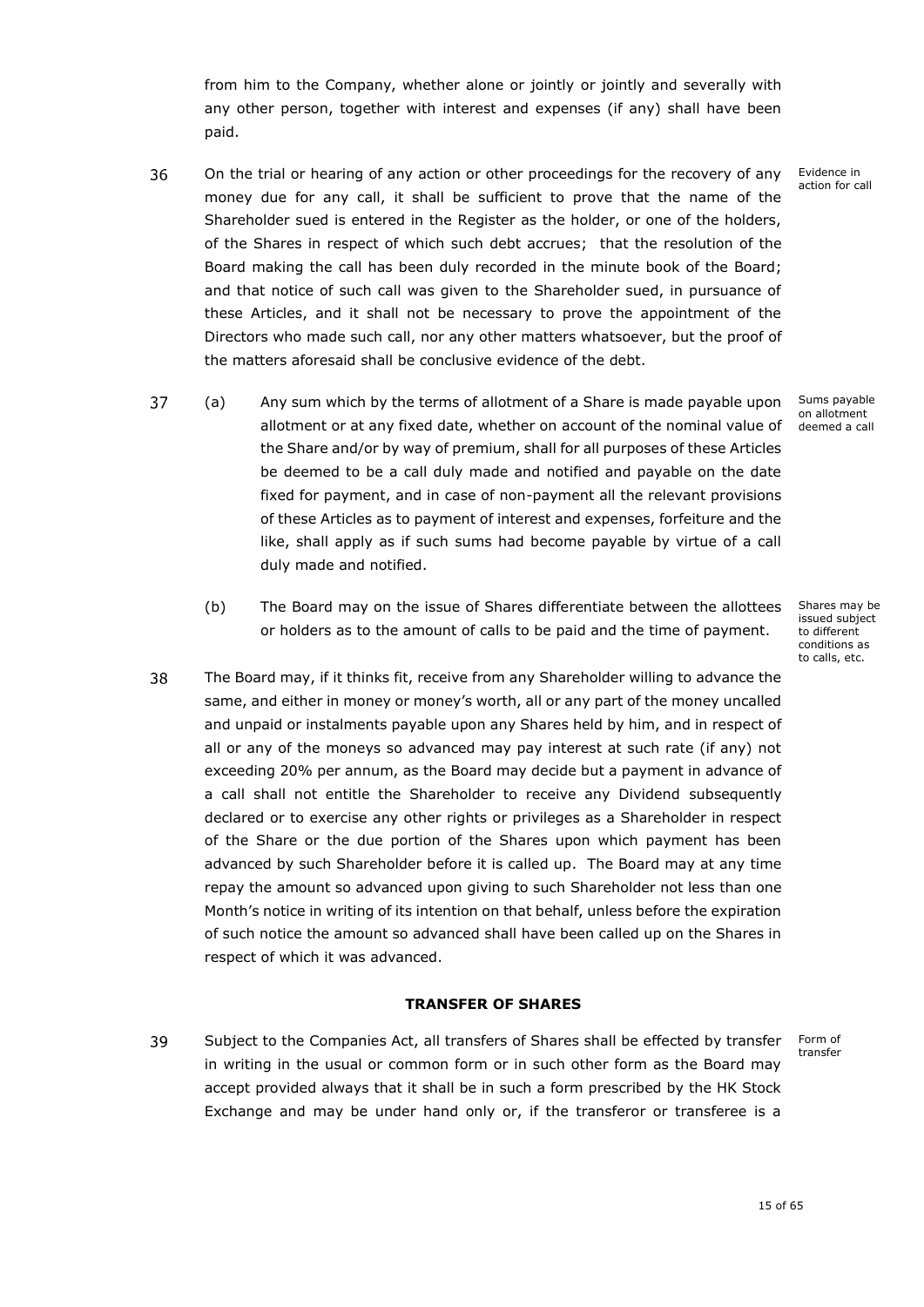Clearing House (or its nominee(s)), under hand or by machine imprinted signature or by such other means of execution as the Board may approve from time to time.

- 40 Execution of The instrument of transfer of any Share shall be executed by or on behalf of the x transfer transferor and by or on behalf of the transferee provided that the Board may dispense with the execution of the instrument of transfer by the transferor or the transferee or accept mechanically executed transfers in any case in which it in its absolute discretion thinks fit to do so. The transferor shall be deemed to remain the holder of the Share until the name of the transferee is entered in the Register in respect thereof. Nothing in these Articles shall preclude the Board from recognising a renunciation of the allotment or provisional allotment of any Share by the allottee in favour of some other person.
- 41 (a) x The Board may, in its absolute discretion at any time and from time to time, remove any Share on the principal Register to any branch Register or any Share on any branch Register to the principal Register or any other branch Register.

Shares registered on principal .<br>register, branch register, etc.

- (b) Unless the Board otherwise agrees (which agreement may be on such terms and subject to such conditions as the Board in its absolute discretion may from time to time stipulate, and which agreement it shall, without giving any reason therefore, be entitled in its absolute discretion to give or withhold) no Shares on the principal Register shall be removed to any branch Register nor shall Shares on any branch Register be removed to the principal Register or any other branch Register and all removals and other documents of title relating to or affecting the title to any share or other securities of the Company shall be lodged for registration, and be registered, in the case of any Shares on a branch Register, at the relevant Registration Office, and, in the case of any Shares on the principal Register, at the Transfer Office.
- (c) Notwithstanding anything contained in these Articles, the Company shall as soon as practicable and on a regular basis record in the principal Register all removals of Shares effected on any branch Register and shall at all times maintain the principal Register and all branch Registers in all respects in accordance with the Companies Act.
- (d) Notwithstanding the provisions of Articles 41(a) to (c) above, at all times during the Relevant Period, title to such listed shares may be evidenced and transferred in accordance with the laws applicable to and the Listing Rules that are or shall be applicable to such listed shares. The Register in respect of its listed shares (whether the principal Register or a branch Register) may be kept by recording the particulars required by Section 40 of the Companies Act in a form otherwise than legible if such recording otherwise complies with the laws applicable to and the Listing Rules that are or shall be applicable to such listed shares.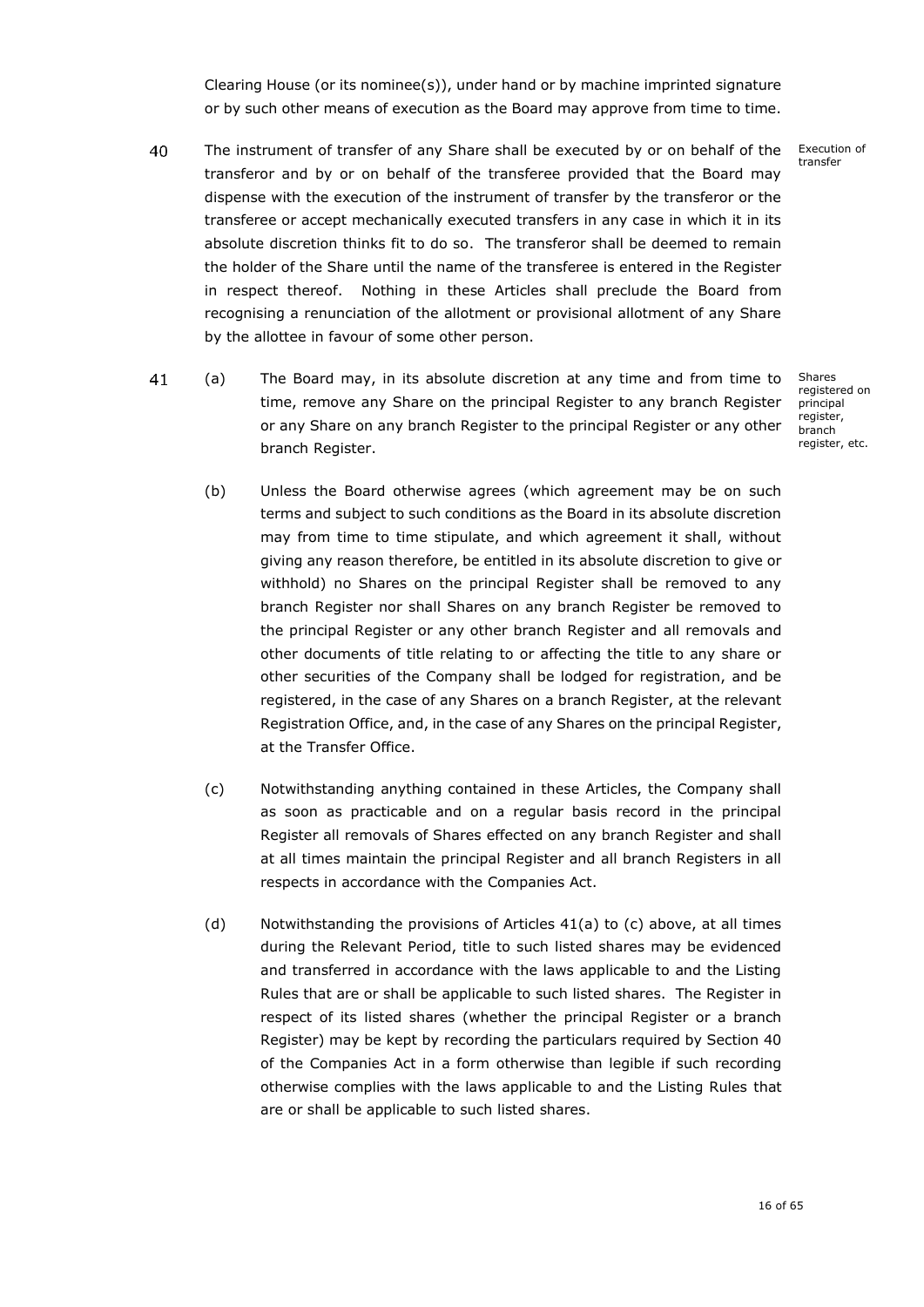Directors may refuse to register a transfer

- 42 Fully paid Shares shall be free from any restriction with respect to the right of the holder thereof to transfer such Shares (except when permitted by the HK Stock Exchange) and shall also be free from all liens. The Board however, may, in its absolute discretion, refuse to register a transfer of any Share which is not fully paid to a person of whom it does not approve or any Share issued under any share option scheme upon which a restriction on transfer imposed thereby still subsists, and it may also refuse to register a transfer of any Share (whether fully paid up or not) to more than four joint holders or a transfer of any Shares (not being a fully paid up Share) on which the Company has a lien.
- 43 The Board may also decline to recognise any instrument of transfer unless:
	- (a) a fee of such maximum as the HK Stock Exchange may from time to time determine to be payable (or such lesser sum as the Board may from time to time require) has been paid to the Company; Requirement as to transfer
	- (b) the instrument of transfer is lodged at the relevant Registration Office or, as the case may be, the Transfer Office accompanied by the certificate of the Shares to which it relates, and such other evidence as the Board may reasonably require to show the right of the transferor to make the transfer (and, if the instrument of transfer is executed by some other person on his behalf, the authority of that person so to do);
	- (c) the instrument of transfer is in respect of only one class of Share;
	- (d) the Shares concerned are free of any lien in favour of the Company; and
	- (e) if applicable, the instrument of transfer is properly stamped.
- 44 The Board may refuse to register a transfer of any Share to an infant or to a person an infant of unsound mind or under other legal disability.
- 45 If the Board shall refuse to register a transfer of any Share, it shall, within two x months after the date on which the transfer was lodged with the Company, send to each of the transferor and the transferee notice of such refusal and, except where the subject Share is not a fully paid Share, the reason(s) for such refusal.
- 46 Upon every transfer of Shares, the certificate in respect thereof held by the transferor shall be given up to be cancelled, and shall forthwith be cancelled accordingly, and a new certificate shall be issued to the transferee in respect of the Shares transferred to him as provided in Article [18,](#page-12-0) and if any of the Shares included in the certificate so given up shall be retained by the transferor a new certificate in respect thereof shall be issued to him as provided in Article [18.](#page-12-0) The Company shall retain the instrument of transfer.
- 47 The registration of transfers may be suspended when the Register is closed in accordance with Article [17\(d\).](#page-12-1)

No transfer to

Notice of refusal

Certificate to be given up on transfer

When transfer books or register is closed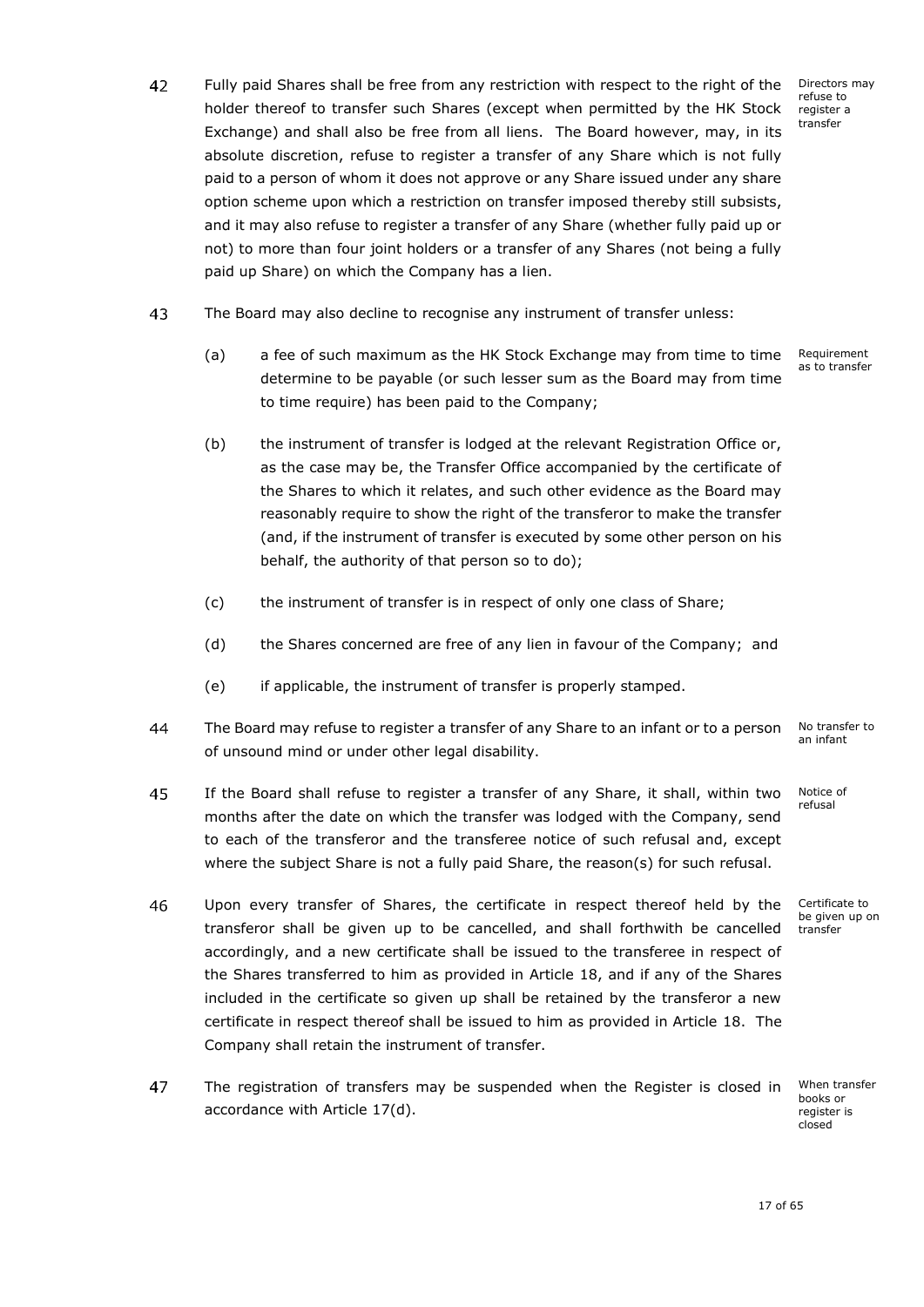# **TRANSMISSION OF SHARES**

- <span id="page-19-0"></span>48 In the case of the death of a Shareholder, the survivor or survivors where the deceased was a joint holder, and the legal personal representatives of the deceased where he was a sole or only surviving holder, shall be the only persons recognised by the Company as having any title to his interest in the Shares; but nothing herein contained shall release the estate of a deceased holder (whether sole or joint) from any liability in respect of any Share solely or jointly held by him.
- <span id="page-19-2"></span>49 Any person becoming entitled to a Share in consequence of the death or bankruptcy or winding-up of a Shareholder may, upon such evidence as to his title being produced as may from time to time be required by the Board, and subject as hereinafter provided, elect either to be registered himself as holder of the Share or to have some person nominated by him registered as the transferee thereof.
- 50 If the person becoming entitled to a Share pursuant to Article [49](#page-19-2) shall elect to be registered himself as the holder of such Share, he shall deliver or send to the Company a notice in writing signed by him, at (unless the Board otherwise agrees) the Registration Office, stating that he so elects. If he shall elect to have his nominee registered, he shall testify his election by executing a transfer of such Share to his nominee. All the limitations, restrictions and provisions of these Articles relating to the right to transfer and the registration of transfers of Shares shall be applicable to any such notice or transfer as aforesaid as if the death, bankruptcy or winding-up of the Shareholder had not occurred and the notice or transfer were a transfer executed by such Shareholder.
- <span id="page-19-3"></span>51 A person becoming entitled to a Share by reason of the death, bankruptcy or winding-up of the holder shall be entitled to the same Dividends and other advantages to which he would be entitled if he were the registered holder of the Share. However, the Board may, if it thinks fit, withhold the payment of any Dividend payable or other advantages in respect of such Share until such person shall become the registered holder of the Share or shall have effectually transferred such Share, but, subject to the requirements of Article [80](#page-26-0) being met, such a person may vote at general meetings of the Company.

### **FORFEITURE OF SHARES**

- <span id="page-19-1"></span>52 If a Shareholder fails to pay any call or instalment of a call on the day appointed for payment thereof, the Board may, at any time thereafter during such time as any part of the call or instalment remains unpaid, without prejudice to the provisions of Article [34,](#page-15-3) serve notice on him requiring payment of so much of the call or instalment as is unpaid, together with any interest which may have accrued and which may still accrue up to the date of actual payment.
- 53 The notice shall name a further day (not earlier than the expiration of 14 days from the date of the notice) on or before which the payment required by the notice is to be made, and it shall also name the place where payment is to be made such place being the Registered Office or a Registration Office or another place within the

Deaths of registered holder or of joint holder of shares

Registration of personal representative s and trustees in bankruptcy

Notice of election to be registered of nominee

Retention of dividends, etc. until transmission of shares of a deceased or bankrupt shareholder

If call or instalment not paid notice may be given

Content of notice of call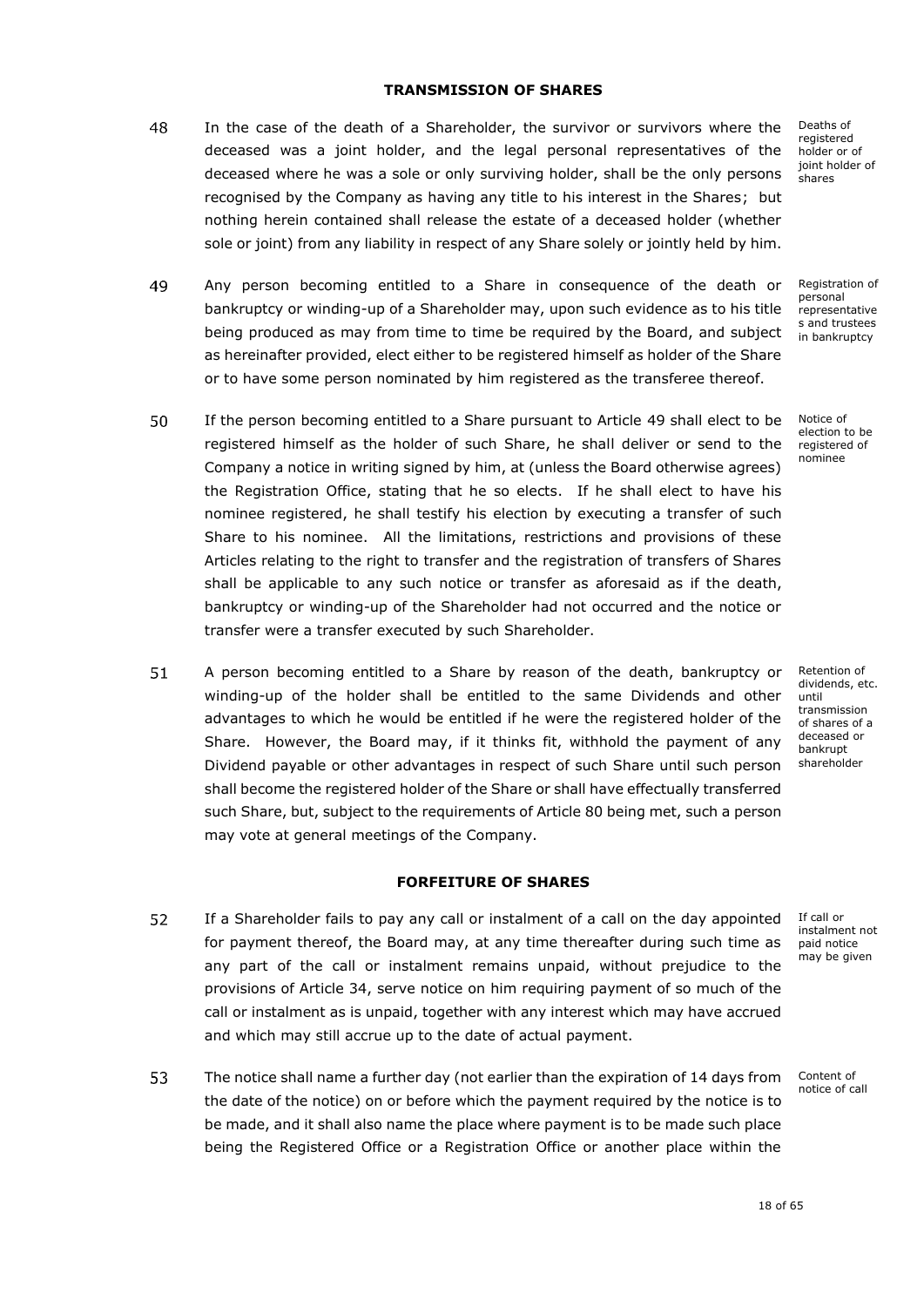Relevant Territory. The notice shall also state that, in the event of non-payment at or before the time appointed, the Shares in respect of which the call was made will be liable to be forfeited.

- 54 If the requirements of any such notice as aforesaid are not complied with, any Share in respect of which the notice has been given may at any time thereafter, before the payment required by the notice has been made, be forfeited by a resolution of the Board to that effect. Such forfeiture shall include all Dividends and bonuses declared in respect of the forfeited Share and not actually paid before the forfeiture. The Board may accept the surrender of any Share liable to be forfeited hereunder and in such cases references in these Articles to forfeiture shall include surrender.
- 55 Any Share so forfeited shall be deemed to be the property of the Company, and may be re-allotted, sold or otherwise disposed of on such terms and in such manner as the Board thinks fit and at any time before a sale or disposition, the forfeiture may be cancelled on such terms as the Board thinks fit.
- 56 A person whose Shares have been forfeited shall cease to be a Shareholder in x respect of the forfeited Shares, but shall, nevertheless, remain liable to pay to the Company all moneys which, at the date of forfeiture, were payable by him to the Company in respect of the forfeited Shares, together with (if the Board shall in its discretion so require) interest thereon from the date of forfeiture until the date of actual payment (including the payment of such interest) at such rate not exceeding 20% per annum as the Board may prescribe, and the Board may enforce the payment thereof if it thinks fit, and without any deduction or allowance for the value of the Shares at the date of forfeiture, but his liability shall cease if and when the Company shall have received payment in full of all such moneys in respect of the Shares. For the purposes of this Article any sum which by the terms of issue of a Share, is payable thereon at a fixed time which is subsequent to the date of forfeiture, whether on account of the nominal value of the Share or by way of premium, shall notwithstanding that such time has not yet arrived be deemed to be payable on the date of forfeiture, and the same shall become due and payable immediately upon the forfeiture, but interest thereon shall only be payable in respect of any period between the said fixed time and the date of actual payment.
- 57 A certificate in writing that the declarant is a Director or the Secretary, and that a x Share has been duly forfeited or surrendered on a date stated in the certificate, shall be conclusive evidence of the facts therein stated as against all persons claiming to be entitled to the Share. The Company may receive the consideration, if any, given for the Share on any re-allotment, sale or disposition thereof and may execute a transfer of the Share in favour of the person to whom the Share is reallotted, sold or disposed of and such person shall thereupon be registered as the holder of the Share, and shall not be bound to see to the application of the subscription or purchase money, (if any), nor shall his title to the Share be affected by any irregularity or invalidity in the proceedings in reference to the forfeiture, re-allotment, sale or disposal of such Share.

If notice not complied with shares may be forfeited

Forfeited shares to become property of Company

Arrears to be paid not withstanding forfeiture

Evidence of forfeiture and transfer of forfeited share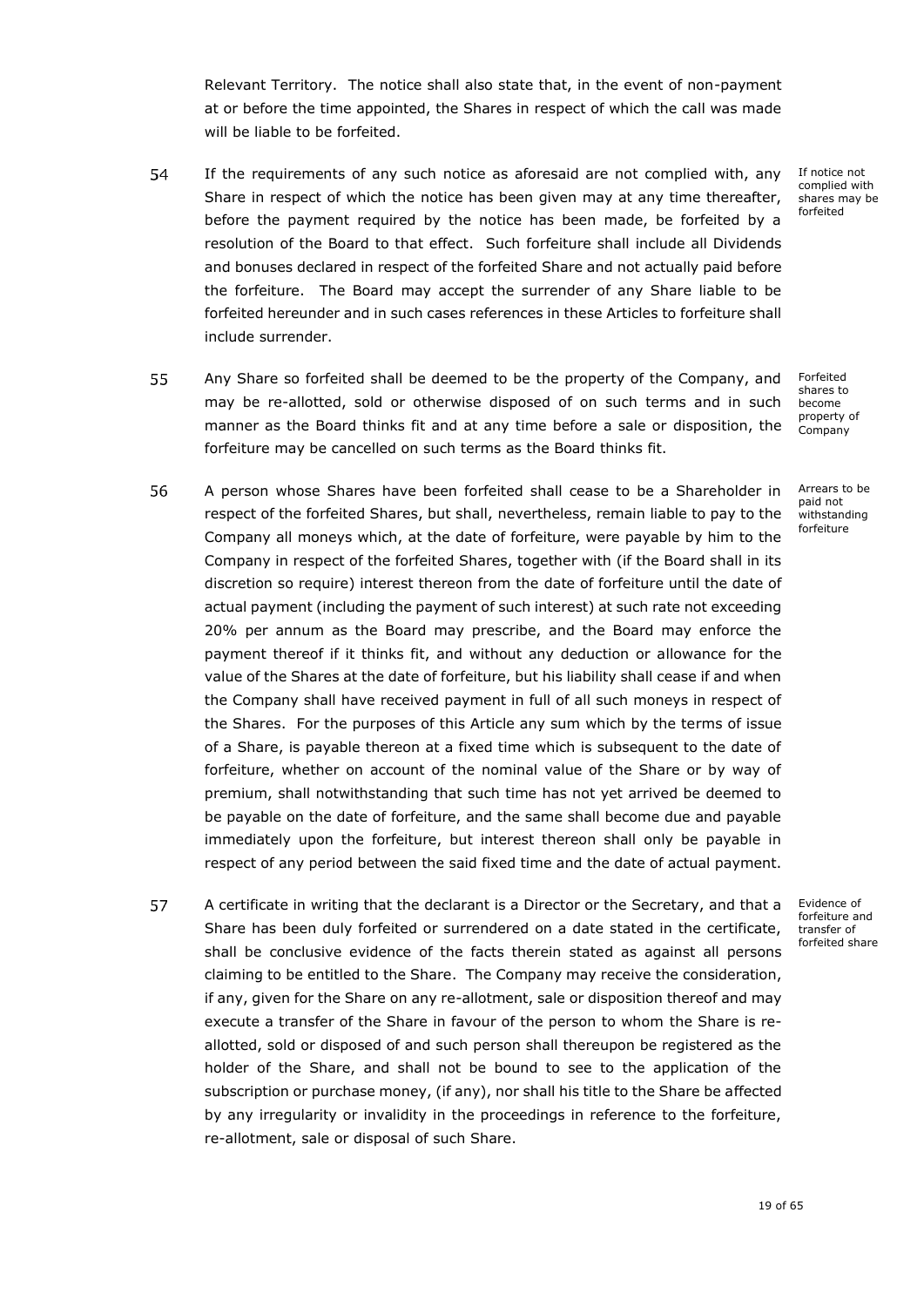Notice after forfeiture

- 58 When any Share shall have been forfeited, notice of the forfeiture shall be given to the Shareholder in whose name it stood immediately prior to the forfeiture, and an entry of the forfeiture, with the date thereof, shall forthwith be made in the Register, but no forfeiture shall be in any manner invalidated by any omission or neglect to give such notice or make any such entry.
- 59 Power to Notwithstanding any such forfeiture as aforesaid the Board may at any time, before x redeem any Shares so forfeited shall have been re-allotted, sold or otherwise disposed of, forfeited shares cancel the forfeiture on such terms as it thinks fit or permit the Shares so forfeited to be bought back or redeemed upon the terms of payment of all calls and interest due upon and expenses incurred in respect of the Shares, and upon such further terms (if any) as it thinks fit.

The forfeiture of a Share shall not prejudice the right of the Company to any call x

Forfeiture not

- to prejudice Company's right to call or instalment Forfeiture for non-payment of any sum due on shares
- 61 (a) x The provisions of these Articles as to forfeiture shall apply in the case of non-payment of any sum which, by terms of issue of a Share, becomes payable at a fixed time, whether on account of the nominal value of the Share or by way of premium, as if the same had been payable by virtue of a call duly made and notified.

already made or any instalment payment thereon.

60

<span id="page-21-0"></span>(b) In the event of a forfeiture of Shares the Shareholder shall be bound to deliver and shall forthwith deliver to the Company the certificate or certificates held by him for the Shares so forfeited and in any event the certificates representing Shares so forfeited shall be void and of no further effect.

# **GENERAL MEETINGS**

- When annual App<sub>.3</sub> 62 At all times during the Relevant Period other than the year of the Company's general 14(1) adoption of these Articles, the Company shall in each financial year hold a general meeting to be held meeting as its annual general meeting in addition to any other meeting in that financial year and shall specify the meeting as such in the notice calling it; and such annual general meeting must be held within 6 months after the end of the Company's financial year (or such longer period as may be permitted by the HK Stock Exchange) shall elapse between the date of one annual general meeting of the Company and that of the next. The annual general meeting shall be held in the Relevant Territory or elsewhere as may be determined by the Board and at such time and place as the Board shall appoint. A meeting of the Shareholders or any class thereof may be held by means of such telephone, electronic or other communication facilities as permit all persons participating in the meeting to communicate with each other simultaneously and instantaneously, and participation in such a meeting shall constitute presence at such meetings.
	- 63 All general meetings other than annual general meetings shall be called Extraordinary general extraordinary general meetings. meeting

20 of 65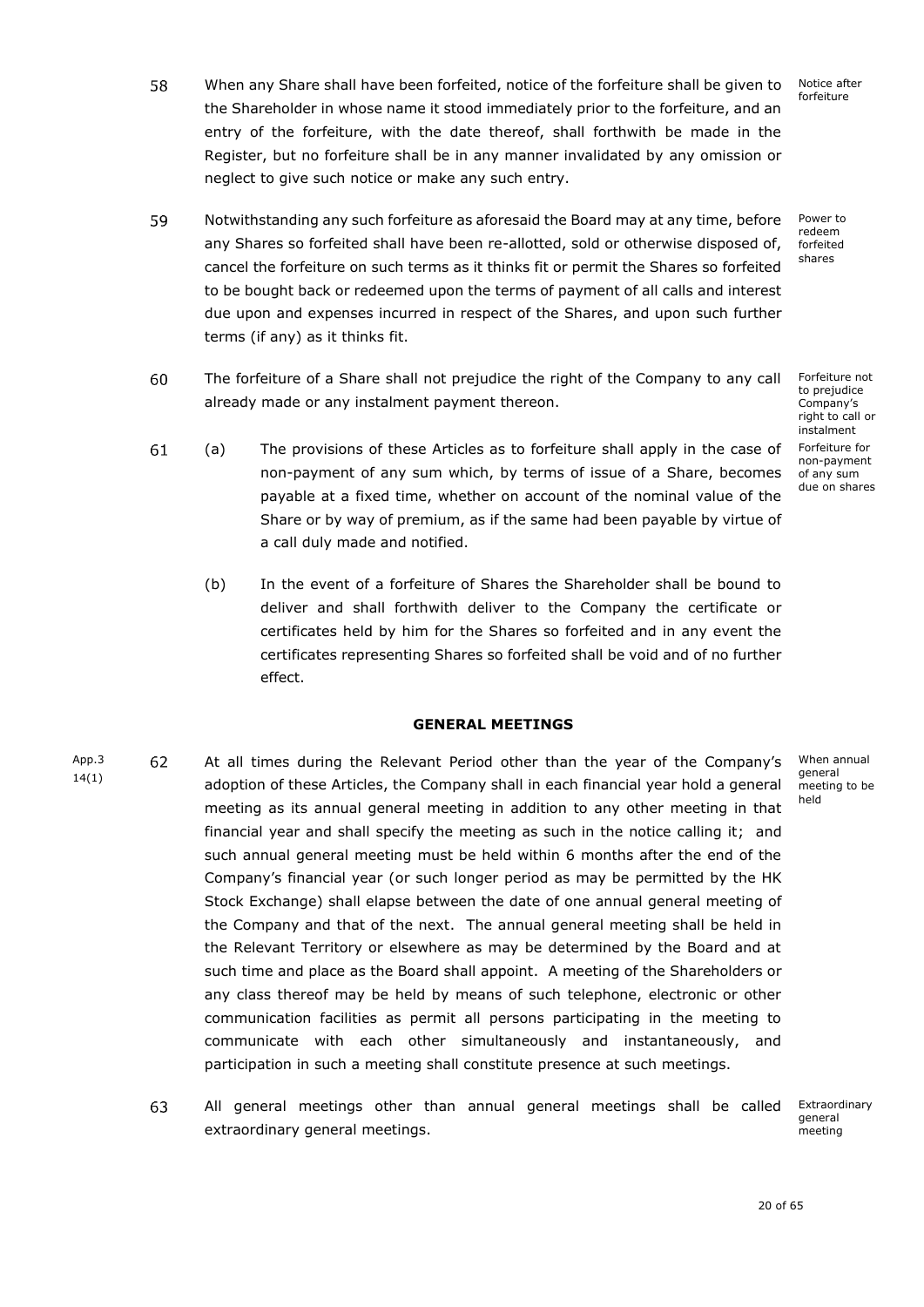- App.3 64 The Board may, whenever it thinks fit, convene an extraordinary general meeting. 14(5) Subject to the Listing Rules, extraordinary general meetings shall also be convened on the requisition of one or more Shareholders holding, at the date of deposit of the requisition, not less than one tenth of the paid up capital of the Company having the right of voting at general meetings. Such requisition shall be made in writing to the Board or the Secretary for the purpose of requiring an extraordinary general meeting to be called by the Board for the transaction of any business or resolution specified in such requisition. Such meeting shall be held within two Months after the deposit of such requisition. If within 21 days of such deposit, the Board fails to proceed to convene such meeting, the requisitionist(s) himself (themselves) may do so in the same manner, and all reasonable expenses incurred by the requisitionist(s) as a result of the failure of the Board shall be reimbursed to the requisitionist(s) by the Company.
- App.3 14(2)

65

An annual general meeting of the Company shall be called by at least 21 days' notice in writing, and a general meeting of the Company, other than an annual general meeting, shall be called by at least 14 days' notice in writing. The notice shall be exclusive of the day on which it is served or deemed to be served and of the day for which it is given, and shall specify the place, the day, the hour and the agenda of the meeting and particulars of the resolutions to be considered at that meeting and in case of special business (as defined in Article [67\)](#page-23-1), the general nature of that business, and shall be given, in manner hereinafter mentioned or in such other manner, if any, as may be prescribed by the Company in general meeting, to such persons as are, under these Articles, entitled to receive such notices from the Company, provided that a meeting of the Company shall notwithstanding that it is called by shorter notice than that specified in this Article be deemed to have been duly called if it is so agreed:

- (a) in the case of a meeting called as the annual general meeting, by all the Shareholders entitled to attend and vote thereat; and
- (b) in the case of any other meeting, by a majority in number of the Shareholders having a right to attend and vote at the meeting, being a majority representing not less than 95% of the total voting rights at the meeting of all members of the Company.
- 66 (a) The accidental omission to give any notice to, or the non-receipt of any notice by, any person entitled to receive notice shall not invalidate any resolution passed or any proceedings at any such meeting.
	- Omission to give notice
	- (b) In the case where forms of proxy or notice of appointment of corporate representative are to be sent out with any notice, the accidental omission to send such forms of proxy or notice of appointment of corporate representative to, or the non-receipt of such forms by, any person entitled to receive notice of the relevant meeting shall not invalidate any resolution passed or any proceeding at any such meeting.

Convening of extraordinary general meeting

Notice of meetings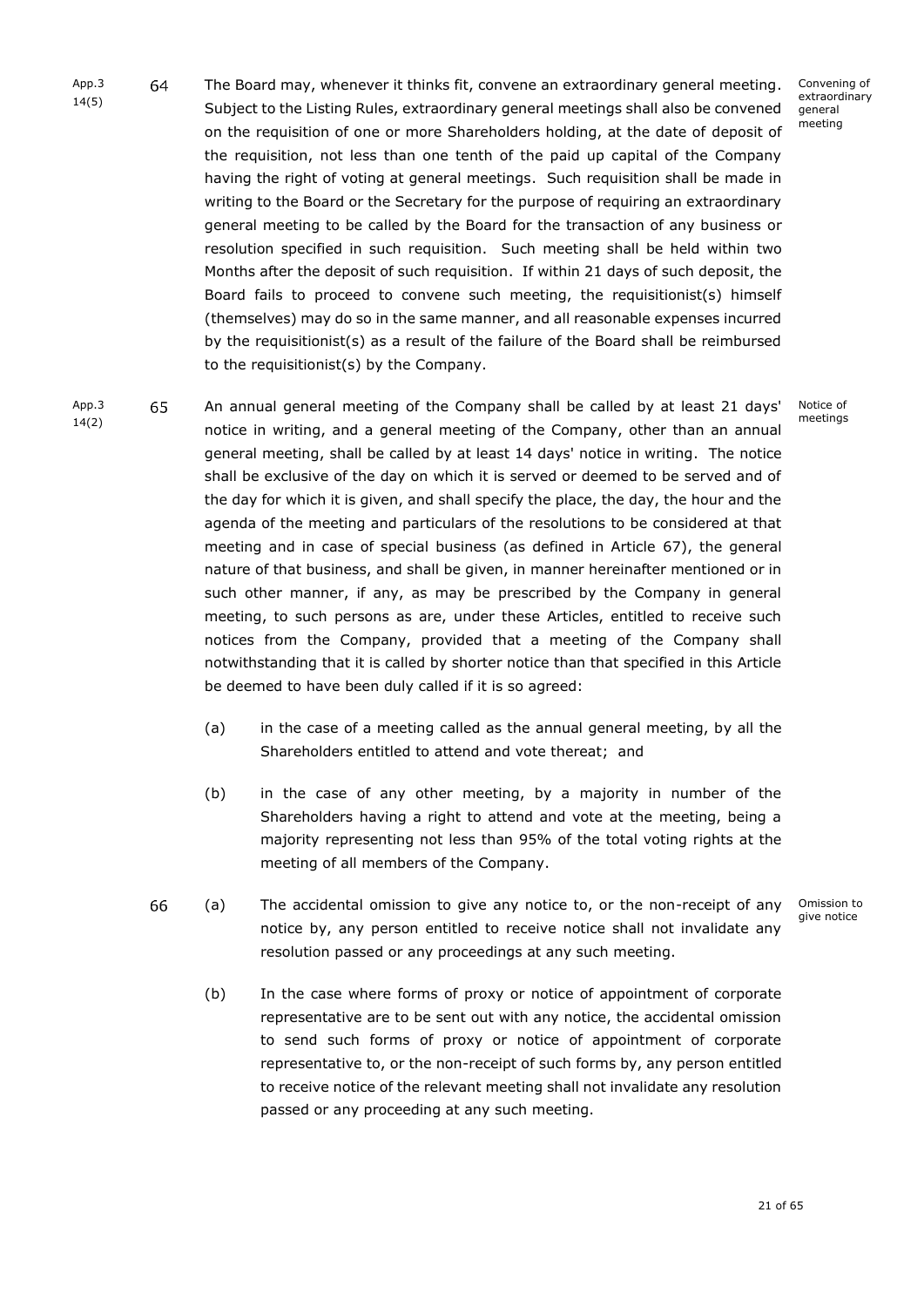### **PROCEEDINGS AT GENERAL MEETINGS**

<span id="page-23-1"></span><span id="page-23-0"></span>67 (a) (a) All business shall be deemed special that is transacted at an extraordinary general meeting and also all business shall be deemed special that is transacted at an annual general meeting with the exception of the following, which shall be deemed ordinary business:

Special business, business of annual general meeting

- (i) the declaration and sanctioning of Dividends;
- (ii) the consideration and adoption of the accounts and balance sheets and the reports of the Directors and Auditors and other documents required to be annexed to the balance sheets;
- (iii) the election of Directors in place of those retiring;
- (iv) the appointment of Auditors;
- (v) the fixing of, or the determining of the method of fixing of the remuneration of the Directors and of the Auditors.
- 68 For all purposes the quorum for a general meeting shall be two Shareholders Quorum present in person (or, in the case of a Shareholder being a corporation, by its duly authorised representative) or by proxy or, for quorum purposes only, two persons appointed by the clearing house as authorised representative or proxy, and entitled to vote. No business shall be transacted at any general meeting unless the requisite quorum shall be present at the time when the meeting proceeds to business and continues to be present until the conclusion of the meeting.
- 69 If within 15 minutes from the time appointed for the meeting a quorum is not present, the meeting, if convened upon the requisition of Shareholders, shall be dissolved, but in any other case it shall stand adjourned to the same day in the next week and at such time and place as shall be decided by the Board, and if at such adjourned meeting a quorum is not present within 15 minutes from the time appointed for holding the meeting, the Shareholder or the Shareholders present in person (or, in the case of a Shareholder being a corporation by its duly authorised representative) or by proxy and entitled to vote shall be a quorum and may transact the business for which the meeting was called.
- 70 The chairman (if any) of the Company or if he is absent or declines to take the chair at such meeting, the Vice chairman (if any) of the Company shall take the chair at every general meeting, or, if there be no such chairman or Vice chairman, or, if at any general meeting neither of such chairman or Vice chairman is present within 15 minutes after the time appointed for holding such meeting, or both such persons decline to take the chair at such meeting, the Directors present shall choose one of their number as chairman of the meeting, and if no Director be present or if all the Directors present decline to take the chair or if the chairman chosen shall retire from the chair, then the Shareholders present shall choose one of their number to be chairman of the meeting.

When quorum is not present meeting to be dissolved and when to be adjourned

chairman of general meeting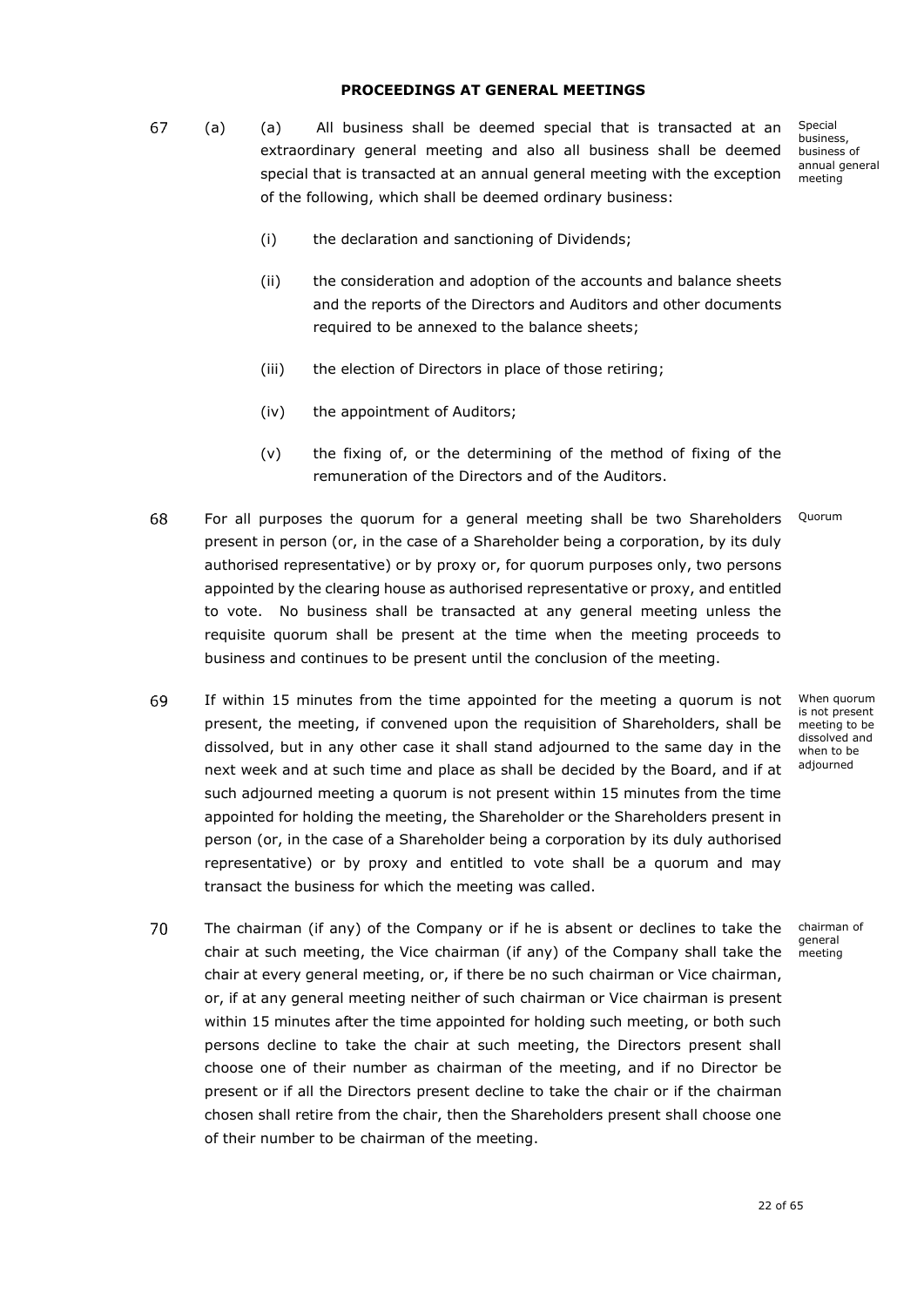- $71$ The chairman of the meeting may, with the consent of any general meeting at which a quorum is present, and shall, if so directed by the meeting, adjourn any meeting from time to time and from place to place as the meeting shall determine. Whenever a meeting is adjourned for 14 days or more, at least seven clear days' notice, specifying the details set out in Article 65 but it shall not be necessary to specify in such notice the nature of the business to be transacted at the adjourned meeting. Save as aforesaid, no notice of an adjournment or of the business to be transacted at any adjourned meeting needs to be given nor shall any Shareholder be entitled to any such notice. No business shall be transacted at an adjourned meeting other than the business which might have been transacted at the meeting from which the adjournment took place.
- 72 At any general meeting a resolution put to the vote of the meeting shall be decided by poll save that the chairman of the meeting may, in good faith, allow a resolution which relates purely to a procedural or administrative matter to be voted by a show of hands, in which case every Shareholder present in person (or being a corporation, is present by a duly authorized representative), or by proxy(ies) shall have one vote provided that where more than one proxy is appointed by a Shareholder which is a clearing house (or its nominee(s)), each such proxy shall have one vote on a show of hands. For purposes of this Article, procedural and administrative matters are those that (i) are not on the agenda of the general meeting or in any supplementary circular that may be issued by the Company to its shareholders; and (ii) relate to the chairman's duties to maintain the orderly conduct of the meeting and/or allow the business of the meeting to be properly and effectively dealt with, whilst allowing all shareholders a reasonable opportunity to express their views.

Ch.13 39(4)

App.3 19

> Where a show of hands is allowed, before or on the declaration of the result of the show of hands, a poll may be demanded by:

- (a) at least two Shareholders present in person (or, in the case of a Shareholder being a corporation, by its duly authorised representative) or by proxy for the time being entitled to vote at the meeting; or
- (b) any Shareholder or Shareholders present in person (or, in the case of a Shareholder being a corporation, by its duly authorised representative) or by proxy and representing not less than one-tenth of the total voting rights of all the Shareholders having the right to vote at the meeting; or
- (c) any Shareholder or Shareholders present in person (or, in the case of a Shareholder being a corporation, by its duly authorised representative) or by proxy and holding Shares conferring a right to vote at the meeting being Shares on which an aggregate sum has been paid up equal to not less than one-tenth of the total sum paid up on all the Shares conferring that right.

Power to adjourn general meeting, business of adjourned meeting

Poll, show of hands and demand for poll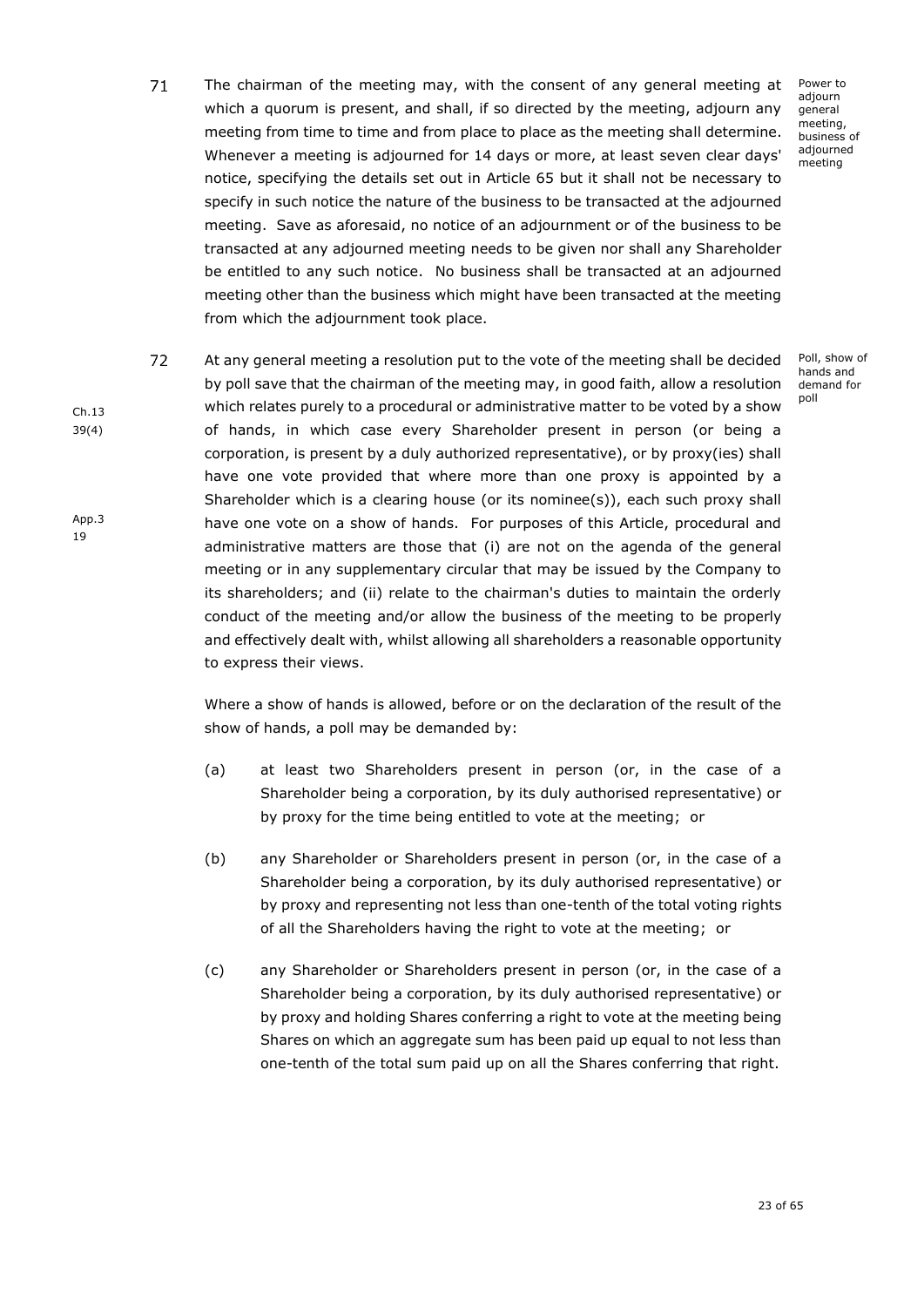A demand by a person as proxy for a Shareholder or in the case of a Shareholder being a corporation by its duly authorised representative shall be deemed to be the same as a demand by the Shareholder.

- 73 Where a resolution is voted on by a show of hands, a declaration by the chairman of the meeting that a resolution has on a show of hands been carried or carried unanimously, or by a particular majority, or not carried by a particular majority, or lost, and an entry to that effect made in the minute book of the Company shall be conclusive evidence of the facts without proof of the number or proportion of the votes recorded in favour of or against such resolution.
- 74 Poll A poll shall be taken in such manner (including the use of ballot or voting papers or tickets) and at such time and place as the chairman of the meeting directs. No notice need be given of a poll not taken immediately. The result of the poll shall be deemed to be the resolution of the meeting at which the poll was required or demanded. In the event that a poll is demanded after the chairman of the meeting allows a show of hands pursuant to Article 72, the demand for a poll may be withdrawn, with the consent of the chairman of the meeting, at any time before the close of the meeting at which the poll was demanded or the taking of the poll, whichever is the earlier.
- 75 Any poll on the election of a chairman of a meeting or on any question of adjournment shall be taken at the meeting and without adjournment.
- 76 In the case of an equality of votes, whether on a show of hands or on a poll, the chairman of the meeting shall be entitled to a second or casting vote. In case of any dispute as to the admission or rejection of any vote, the chairman of the meeting shall determine the same, and such determination shall be final and conclusive.
- 77 The demand for a poll shall not prevent the continuance of a meeting for the Business may proceed transaction of any business other than the question on which a poll has been notwithstandin g demand for demanded. poll
- 78 If an amendment shall be proposed to any resolution under consideration but shall x in good faith be ruled out of order by the chairman of the meeting, the proceedings shall not be invalidated by any error in such ruling. In the case of a resolution duly proposed as a Special Resolution no amendment thereto (other than a mere clerical amendment to correct a patent error) may in any event be considered or voted upon.

# **VOTES OF SHAREHOLDERS**

<span id="page-25-0"></span>79 Subject to any special rights, privileges or restrictions as to voting for the time being attached to any class or classes of Shares, at any general meeting on a poll every Shareholder present in person (or, in the case of a Shareholder being a corporation, by its duly authorised representative) or by proxy, shall have one vote for every Share of which he is the holder which is fully paid or credited as fully paid

Amendment of resolutions

What is to be evidence of the passing of a resolution

chairman to have casting vote

Votes of shareholders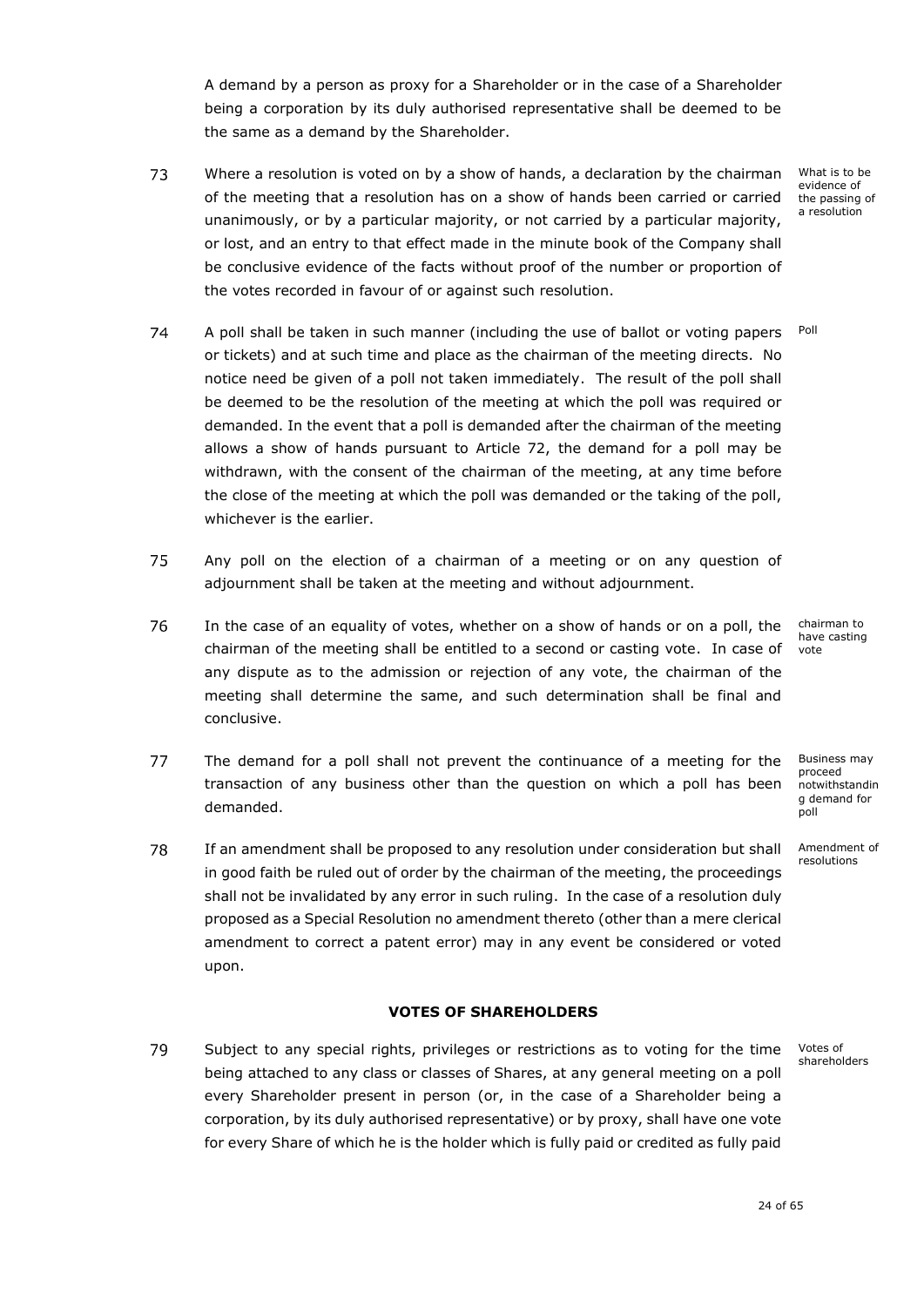(but so that no amount paid or credited as paid on a Share in advance of calls or instalments shall be treated for the purposes of this Article as paid on the Share), and on a show of hands every Shareholder who is present in person (or, in the case of a Shareholder being a corporation, by its duly authorised representative) or by proxy shall (save as provided otherwise in this Article) have one (1) vote. On a poll a Shareholder entitled to more than one vote need not use all his votes or cast all his votes in the same way. Notwithstanding anything contained in these Articles, where more than one proxy is appointed by a Shareholder which is a Clearing House (or its nominee(s)), each such proxy shall have one vote on a show of hands and on a poll, each such proxy is under no obligation to cast all his votes in the same way.

- <span id="page-26-0"></span>App.3 14(4) 79A Where the Company has knowledge that any Shareholder is, under the Listing Rules, required to abstain from voting on any particular resolution or restricted to voting only for or only against any particular resolution, any votes cast by or on behalf of such Shareholder in contravention of such requirement or restriction shall not be counted.
	- 80 Any person entitled under Article [51](#page-19-3) to be registered as the holder of any Shares may vote at any general meeting in respect thereof in the same manner as if he were the registered holder of such Shares, provided that at least 48 hours before the time of the holding of the meeting or adjourned meeting (as the case may be) at which he proposes to vote, he shall satisfy the Board of his right to be registered as the holder of such Shares or the Board shall have previously admitted his right to vote at such meeting in respect thereof.

Votes in respect of deceased and bankrupt shareholders

Joint holders

- 81 Where there are joint registered holders of any Share, any one of such persons may vote at any meeting, either personally or by proxy, in respect of such Share as if he were solely entitled thereto; but if more than one of such joint holders be present at any meeting personally or by proxy, that one of the said persons so present whose name stands first on the Register in respect of such Share shall alone be entitled to vote in respect thereof. Several executors or administrators of a deceased Shareholder, and several trustees in bankruptcy or liquidators of a Shareholder in whose name any Share stands shall for the purposes of this Article be deemed joint holders thereof.
- 82 A Shareholder of unsound mind or in respect of whom an order has been made by any court having jurisdiction in lunacy may vote, whether on a poll or on a show of hands, by his committee or receiver, or other person in the nature of a committee or receiver appointed by that court, and any such committee, receiver or other person may vote on a poll by proxy. Evidence to the satisfaction of the Board of the authority of the person claiming to exercise the right to vote shall be delivered to such place or one of such places (if any) as is specified in accordance with these Articles for the deposit of instruments of proxy or, if no place is specified, at the Registration Office, not later than the latest time at which an instrument of proxy must, if it is to be valid for the meeting, be delivered.

Votes of shareholders of unsound mind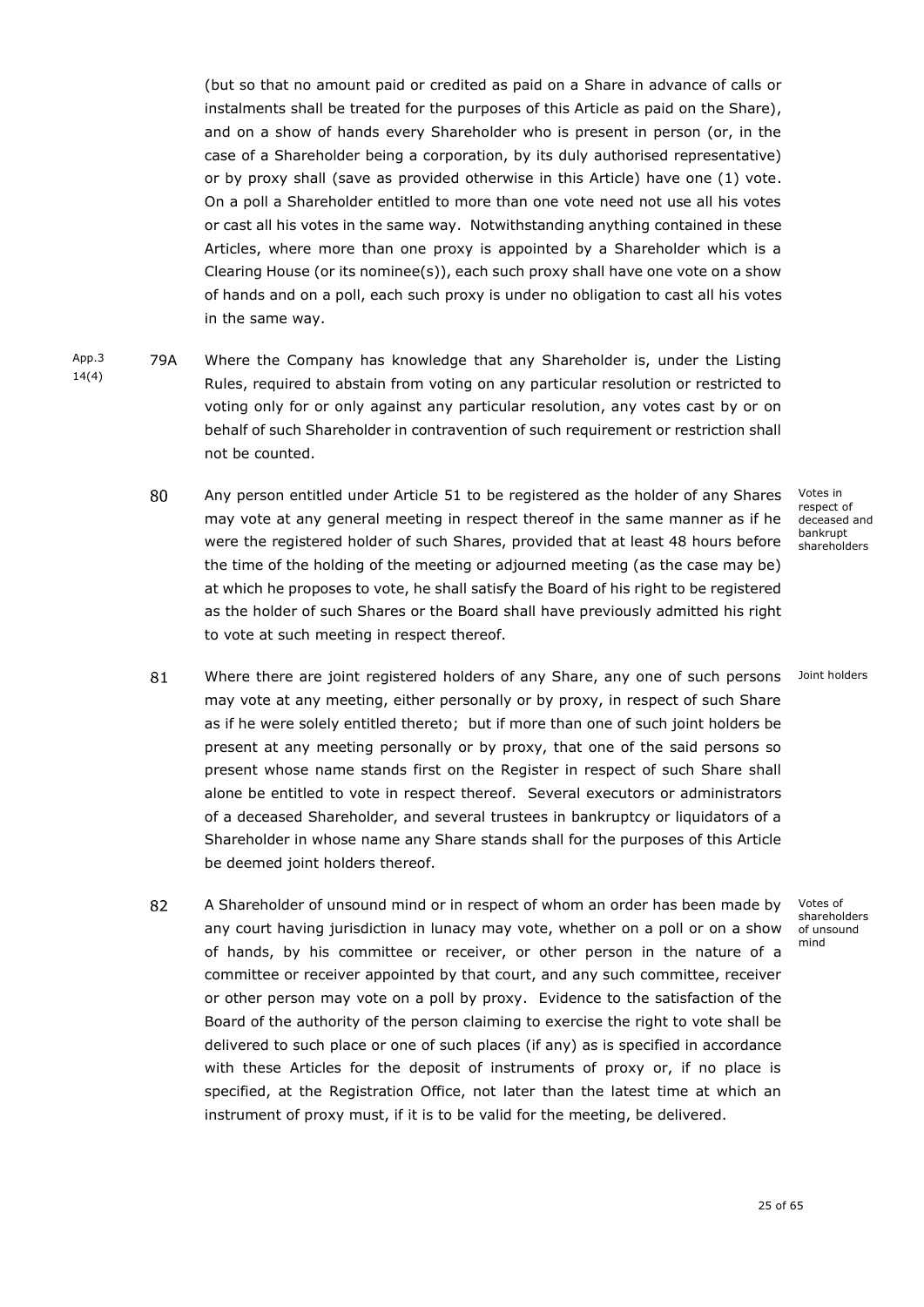Qualification for voting

83 Save as expressly provided in these Articles or otherwise determined by the Board, no person other than a Shareholder duly registered and who shall have paid everything for the time being due from him payable to the Company in respect of his Shares shall be entitled to be present or to vote (save as proxy or authorised representative for another Shareholder) whether personally, by proxy or by attorney or to be reckoned in the quorum, at any general meeting.

> Objections to votes

Proxies

- 84 (a) x Subject to paragraph (b) of this Article, no objection shall be raised to the qualification of any person exercising or purporting to exercise a vote or the admissibility of any vote except at the meeting or adjourned meeting at which the vote objected to is given or tendered, and every vote not disallowed at such meeting shall be valid for all purposes. Any such objection made in due time shall be referred to the chairman of the meeting, whose decision shall be final and conclusive.
- App. 3 14(3) (b) All Shareholders have the right to (a) speak at a general meeting; and (b) vote at a general meeting except where a Shareholder is required, by the Listing Rules, to abstain from voting to approve the matter under consideration.

# **APPOINTMENT OF PROXY AND CORPORATE REPRESENTATIVE**

App.3 18 App.3 19

85

<span id="page-27-0"></span>Any Shareholder entitled to attend and vote at a meeting of the Company shall be x entitled to appoint another person as his proxy to attend and vote instead of him. A Shareholder who is the holder of two or more Shares may appoint more than one proxy to represent him and vote on his behalf at a general meeting of the Company or at a class meeting. A proxy need not be a Shareholder of the Company. On a poll or a show of hands votes may be given either personally (or, in the case of a Shareholder being a corporation, by its duly authorised representative) or by proxy. A proxy shall be entitled to exercise the same powers on behalf of a Shareholder who is an individual and for whom he acts as proxy as such Shareholder could exercise. In addition, a proxy shall be entitled to exercise the same powers on behalf of a Shareholder which is a corporation and for which he acts as proxy as such Shareholder could exercise if it were an individual Shareholder.

86 No appointment of a proxy shall be valid unless it names the person appointed and x his appointor. The Board may, unless it is satisfied that the person purporting to act as proxy is the person named in the relevant instrument for his appointment and the validity and authenticity of the signature of his appointor, decline such person's admission to the relevant meeting, reject his vote or, in the event that a poll is demanded after the chairman of the meeting allows a show of hands pursuant to Article 72, his demand for a poll and no Shareholder who may be affected by any exercise by the Board of its power in this connection shall have any claim against the Directors or any of them nor may any such exercise by the Board of its powers invalidate the proceedings of the meeting in respect of which they were exercised or any resolution passed or defeated at such meeting.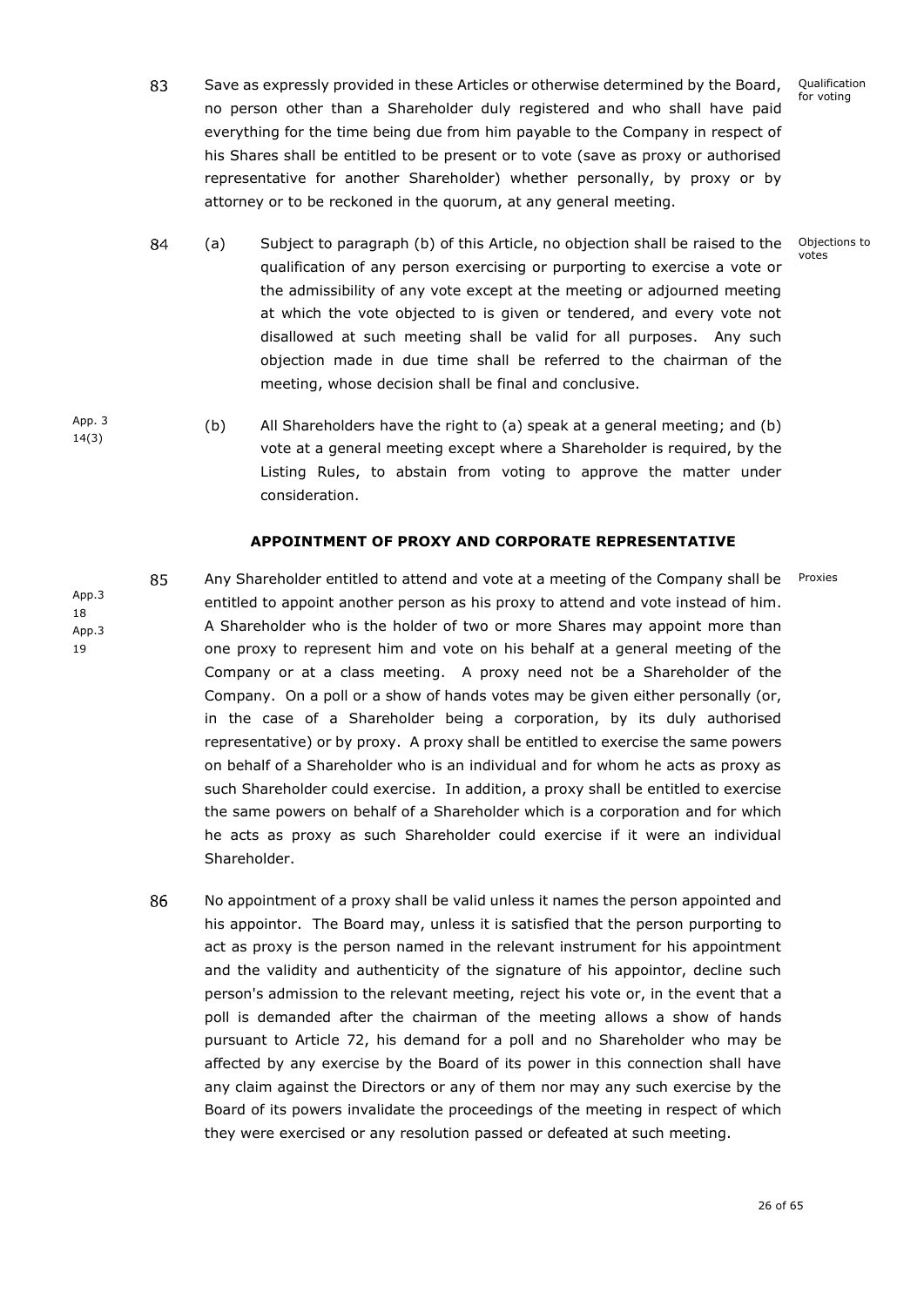87 The instrument appointing a proxy shall be in writing under the hand of the 18 appointor or of his attorney duly authorised in writing, or if the appointor is a corporation, either under seal or under the hand of an officer or attorney duly authorised.

> <span id="page-28-0"></span>88 The instrument appointing a proxy and the power of attorney or other authority (if Appointment of proxy must any) under which it is signed or a notarially certified copy of that power or authority be deposited shall be deposited at such place or one of such places (if any) as is specified in the notice of meeting or in the instrument of proxy issued by the Company (or, if no place is specified, at the Registration Office) not less than 48 hours before the time for holding the meeting or adjourned meeting (as the case may be) at which the person named in such instrument proposes to vote, and in default the instrument of proxy shall not be treated as valid. No instrument appointing a proxy shall be valid after the expiration of 12 Months from the date of its execution, except at an adjourned meeting where the meeting was originally held within 12 Months from such date. Delivery of an instrument appointing a proxy shall not preclude a Shareholder from attending and voting in person (or in the case of a Shareholder being a corporation, its duly authorised representative) at the meeting concerned and, in such event, the instrument appointing a proxy shall be deemed to be

- 89 Every instrument of proxy, whether for a specified meeting or otherwise, shall be x Form of proxy in such form as the Board may from time to time approve, provided that it shall not preclude the use of the two-way form. Any form issued to a Shareholder for use by him for appointing a proxy to attend and vote at an extraordinary general meeting or at an annual general meeting at which any business is to be transacted shall be such as to enable the Shareholder, according to his intentions, to instruct the proxy to vote in favour of or against (or, in default of instructions, to exercise his discretion in respect of) each resolution dealing with any such business.
- 90 The instrument appointing a proxy to vote at a general meeting shall: (i) be deemed to confer authority upon the proxy to demand or join in demanding a poll and to vote on any resolution (or amendment thereto) put to the meeting for which it is given as the proxy thinks fit; and (ii) unless the contrary is stated therein, be valid as well for any adjournment of the meeting as for the meeting to which it relates.
- 91 A vote given in accordance with the terms of an instrument of proxy or by the duly x authorised representative of a corporation shall be valid notwithstanding the previous death or insanity of the principal or revocation of the proxy or power of attorney or other authority under which the proxy was executed or the transfer of the Share in respect of which the proxy is given, provided that no intimation in writing of such death, insanity, revocation or transfer as aforesaid shall have been received by the Company at its Registration Office, or at such other place as is referred to in Article [88,](#page-28-0) at least two hours before the commencement of the meeting or adjourned meeting at which the proxy is used.

Authority under instrument appointing proxy

When vote by proxy valid though authority revoked

Instrument appointing proxy to be in writing

App.3

revoked.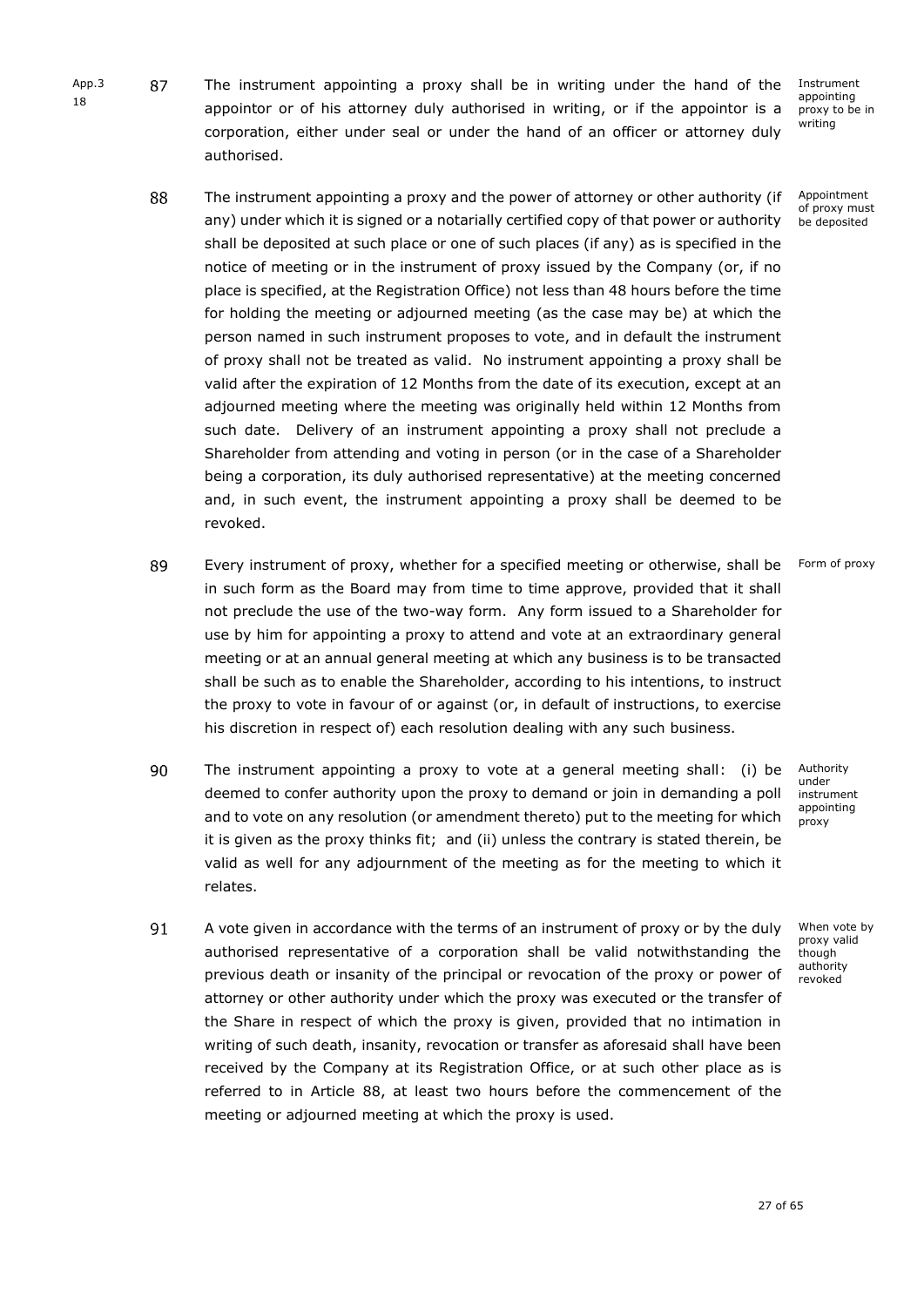- App.3 92 (a) Any corporation which is a Shareholder may, by resolution of its directors Appointment of multiple 18 or other governing body or by power of attorney, authorise such person as corporate representative it thinks fit to act as its representative at any meeting of the Company or s of any class of Shareholders of the Company, and the person so authorised shall be entitled to exercise the same rights and powers on behalf of the corporation which he represents as that corporation could exercise if it were an individual Shareholder of the Company. References in these Articles to a Shareholder present in person at a meeting shall, unless the context otherwise requires, include a corporation which is a Shareholder represented at the meeting by such duly authorised representative.
- App.3 19 (b) Where a Shareholder is a Clearing House (or its nominee(s)), it may (subject to Article [93\)](#page-29-0) authorise such person or persons as it thinks fit to act as its representative or representatives at any meeting of the Company or at any meeting of any class of Shareholders provided that if more than one person is so authorised, the authorisation shall specify the number and class of Shares in respect of which each such representative is so authorised. A person so authorised pursuant to the provisions of this Article shall be deemed to have been duly authorised without further evidence of the facts and be entitled to exercise the same rights and powers on behalf of the Clearing House (or its nominee(s)) which he represents as that Clearing House (or its nominee(s)) could exercise as if such person were an individual Shareholder, including the right to vote individually on a show of hands.
	- 93 Unless the Board agrees otherwise, an appointment of a corporate representative shall not be valid as against the Company unless:
- <span id="page-29-0"></span>Conditions for appointment of corporate representative s
	- (a) in the case of such an appointment by a Shareholder which is a Clearing House (or its nominee(s)), a written notification of the appointment issued by any director, the secretary or any authorised officer(s) of such Shareholder shall have been delivered at such place or one of such places (if any) as is specified in the notice of meeting or in the form of notice issued by the Company, or handed to the chairman of the meeting at the meeting or, if no place is specified, at the principal place of business maintained by the Company in the Relevant Territory from time to time before the time of holding the meeting or adjourned meeting at which the person so authorised proposes to vote or handed to the chairman of the meeting at the meeting; and
	- (b) in the case of such an appointment by any other corporate Shareholder, a copy of the resolution of its directors or other governing body of the Shareholder authorising the appointment of the corporate representative or a form of notice of appointment of corporate representative issued by the Company for such purpose or a copy of the relevant power of attorney, together with an up-to-date copy of the Shareholder's constitutive documents and a list of directors or members of the governing body of the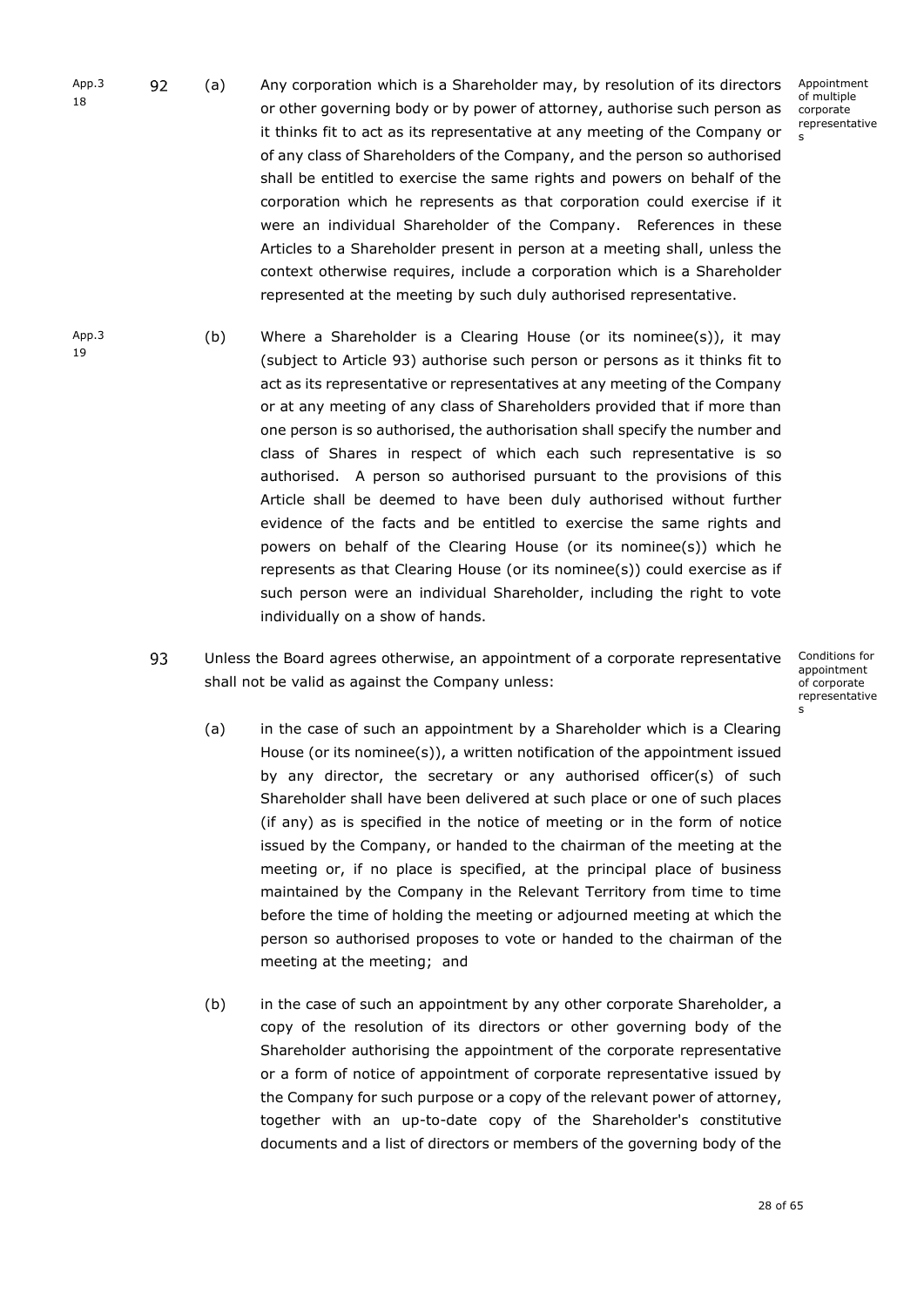Shareholder as at the date of such resolution, or, as the case may be, power of attorney, in each case certified by a director, secretary or a member of the governing body of that Shareholder and notarised, or, in the case of a form of notice of appointment issued by the Company as aforesaid, completed and signed in accordance with the instructions thereon or in the case of a power of attorney a notarised copy of the relevant authority under which it was signed, shall have been deposited at such place or one of such places (if any) as is specified in the notice of meeting or in the form of notice issued by the Company as aforesaid (or, if no place is specified, at the Registration Office) not less than 48 hours before the time for holding the meeting or adjourned meeting or poll (as the case may be) at which the corporate representative proposes to vote.

94 No appointment of a corporate representative shall be valid unless it names the person authorised to act as the appointor's representative and the appointor is also named. The Board may, unless it is satisfied that a person purporting to act as a corporate representative is the person named in the relevant instrument for his appointment, decline such person's admission to the relevant meeting and/or reject his vote or demand for a poll and no Shareholder who may be affected by any exercise by the Board of its power in this connection shall have any claim against the Board or any of them nor may any such exercise by the Board of its powers invalidate the proceedings of the meeting in respect of which they were exercised or any resolution passed or defeated at such meeting.

### **REGISTERED OFFICE**

<span id="page-30-0"></span>95 The Registered Office of the Company shall be at such place in the Cayman Islands x Registered Office as the Board shall from time to time decide.

### **BOARD OF DIRECTORS**

- <span id="page-30-1"></span>The number of Directors shall not be less than two (2). The Company shall keep 96 Number of Directors at its Registered Office a register of its directors and officers in accordance with the Companies Act.
- 97 A Director may at any time, by notice in writing signed by him delivered to the Alternate Directors Registered Office or at the Head Office or at a meeting of the Board, appoint any person (including another Director) to act as alternate Director in his place during his absence and may in like manner at any time determine such appointment. If such person is not another Director such appointment unless previously approved by the Board shall have effect only upon and subject to being so approved. The appointment of an alternate Director shall determine on the happening of any event which, were he a Director, would cause him to vacate such office or if his appointor ceases to be a Director. An alternate Director may act as alternate to more than one Director.
- 98 (a) x An alternate Director shall (subject to his giving to the Company an Rights of address, telephone and facsimile number within the territory of the Head

Alternate Directors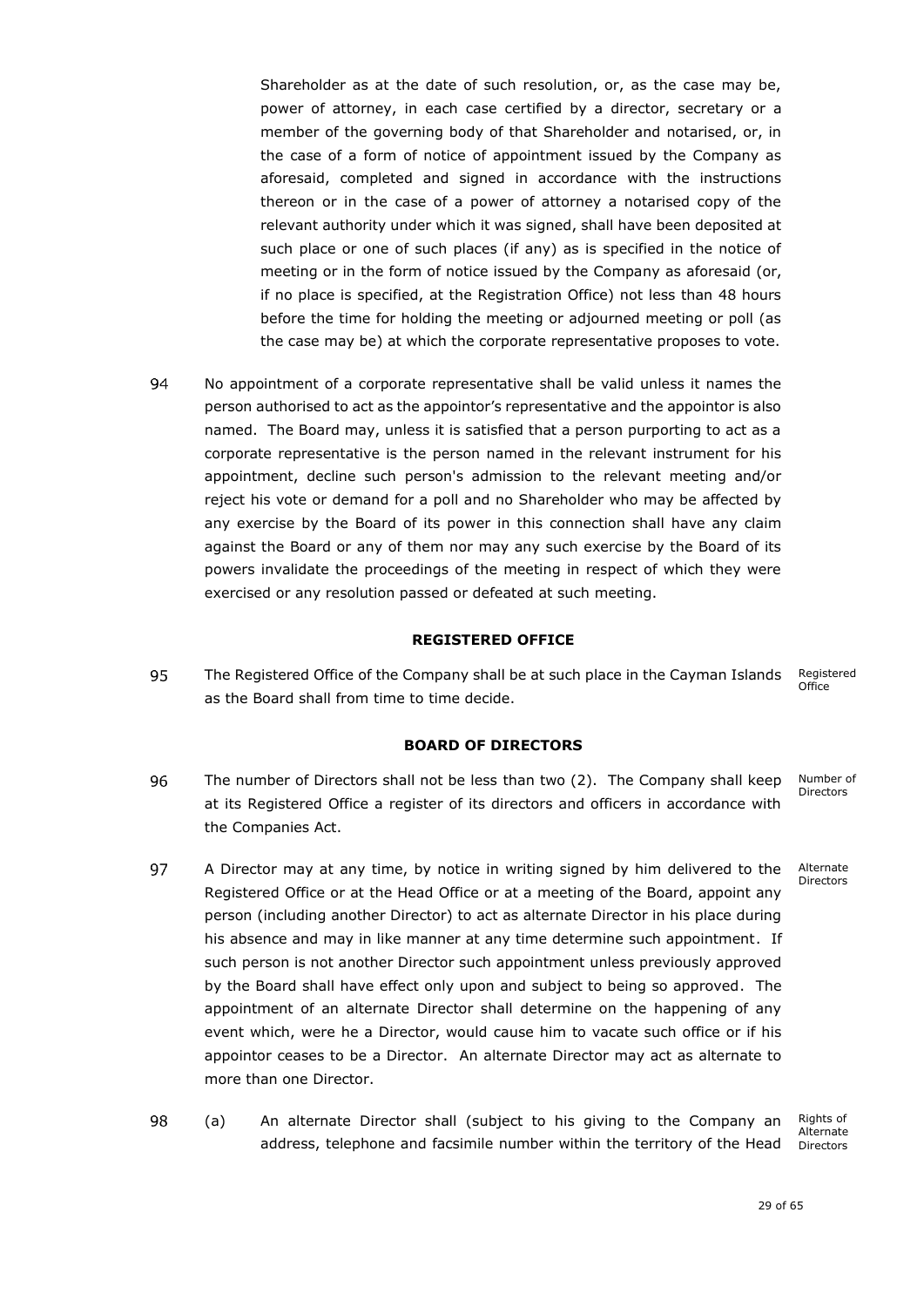Office for the time being for the giving of notices on him and except when absent from the territory in which the Head Office is for the time being situate) be entitled (in addition to his appointor) to receive and (in lieu of his appointor) to waive notices of meetings of the Board and of any committee of the Board of which his appointor is a member and shall be entitled to attend and vote as a Director at any such meeting at which the Director appointing him is not personally present and generally at such meeting to perform all the functions of his appointor as a Director and for the purposes of the proceedings at such meeting the provisions of these Articles shall apply as if he (instead of his appointor) were a Director. If he shall be himself a Director or shall attend any such meeting as an alternate for more than one Director his voting rights shall be cumulative. If his appointor is for the time being absent from the territory in which the Head Office is for the time being situate or otherwise not available or unable to act, his signature to any resolution in writing of the Directors or any such committee shall be as effective as the signature of his appointor. His attestation of the affixing of the Seal shall be as effective as the signature and attestation of his appointor. An alternate Director shall not, save as aforesaid, have power to act as a Director nor shall he be deemed to be a Director for the purposes of these Articles.

- (b) An alternate Director shall be entitled to contract and be interested in and benefit from contracts or arrangements or transactions and to be repaid expenses and to be indemnified to the same extent *mutatis mutandis* as if he were a Director, but he shall not be entitled to receive from the Company in respect of his appointment as alternate Director any remuneration except only such part (if any) of the ordinary remuneration otherwise payable to his appointor as such appointor may by notice in writing to the Company from time to time direct.
- <span id="page-31-0"></span>(c) A certificate by a Director (including for the purpose of this paragraph [\(c\)](#page-31-0) an alternate Director) or the Secretary that a Director (who may be the one signing the certificate) was at the time of a resolution of the Directors or any committee thereof absent from the territory of the Head Office or otherwise not available or unable to act or has not supplied an address, telephone and facsimile number within the territory of the Head Office for the purposes of giving of notice to him shall in favour of all persons without express notice to the contrary, be conclusive of the matter so certified.
- 99 A Director or an alternate Director shall not be required to hold any qualification x Shares but shall nevertheless be entitled to attend and speak at all general meetings of the Company and all meetings of any class of Shareholders of the Company.

Share qualification of Directors or alternate Directors

<span id="page-31-1"></span>100 The Directors shall be entitled to receive by way of ordinary remuneration for their x services as Directors such sum as shall from time to time be determined by the Company in general meeting or by the Board, such sum (unless otherwise directed by the resolution by which it is voted) to be divided amongst the Directors in such

Directors' remuneration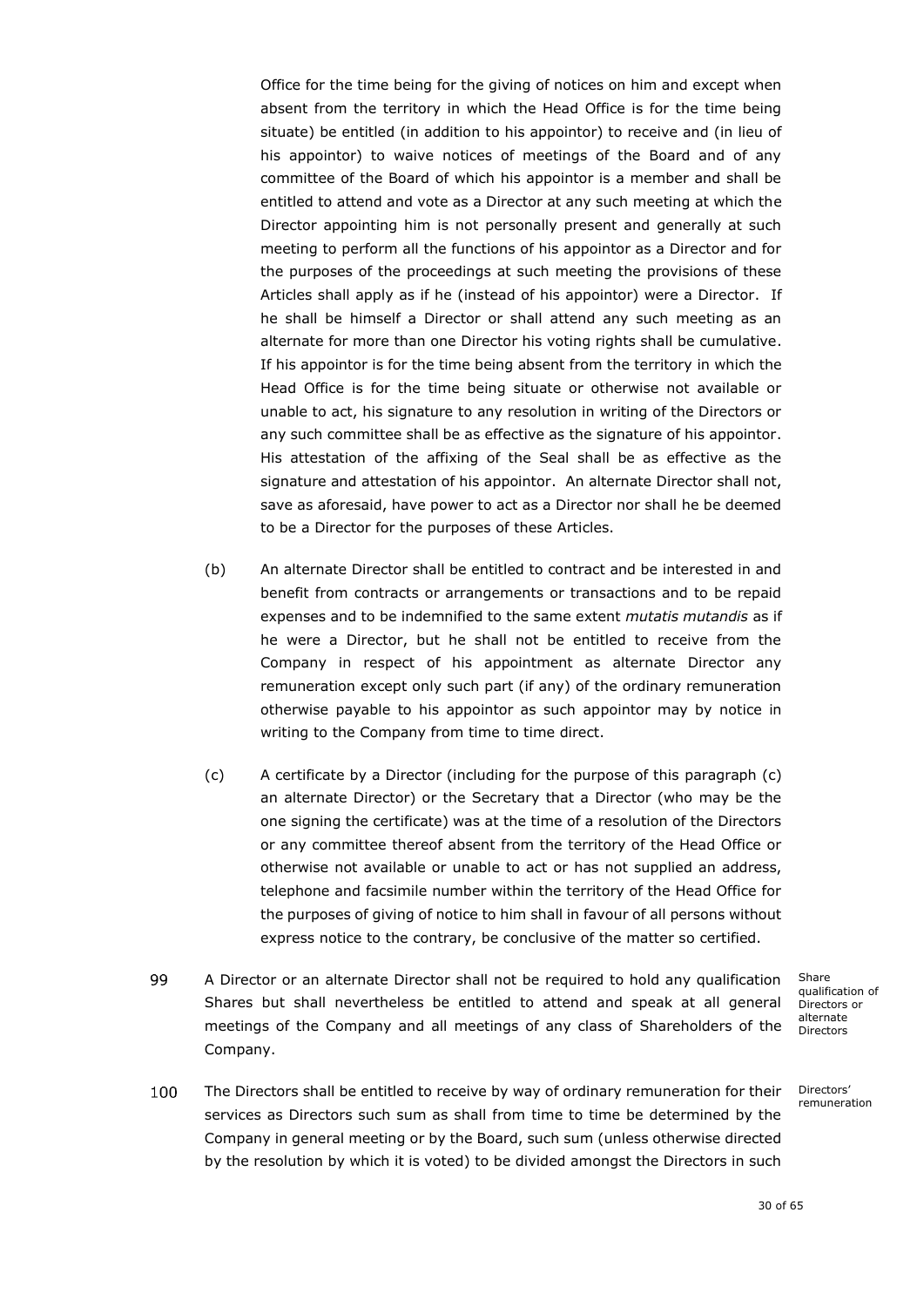proportions and in such manner as they may agree, or failing agreement, equally, except that in such event any Director holding office for less than the whole of the relevant period in respect of which the ordinary remuneration is paid shall only rank in such division in proportion to the time during such period for which he has held office. Such remuneration shall be in addition to any other remuneration to which a Director who holds any salaried employment or office in the Company may be entitled by reason of such employment or office.

- <span id="page-32-0"></span>101 The Directors shall also be entitled to be repaid all travelling, hotel and other Directors' expenses expenses reasonably incurred by them respectively in or about the performance of their duties as Directors, including their expenses of travelling to and from Board meetings, committee meetings or general meetings or otherwise incurred whilst engaged on the business of the Company or in the discharge of their duties as Directors.
- <span id="page-32-1"></span>102 The Board may grant special remuneration to any Director who shall perform or x Special remuneration has performed any special or extra services at the request of the Company. Such special remuneration may be made payable to such Director in addition to or in substitution for his ordinary remuneration as a Director, and may be made payable by way of salary, commission or participation in profits or otherwise as may be arranged.
- <span id="page-32-2"></span>103 Notwithstanding Articles [100,](#page-31-1) [101](#page-32-0) and [102,](#page-32-1) the remuneration of a managing director, joint managing director, deputy managing director or an executive directors, etc. director or a Director appointed to any other office in the management of the Company may from time to time be fixed by the Board and may be by way of salary, commission, or participation in profits or otherwise or by all or any of those modes and with such other benefits (including pension and/or gratuity and/or other benefits on retirement) and allowances as the Board may from time to time decide. Such remuneration shall be in addition to his ordinary remuneration as a Director.
- 104 (a) x Payments to any Director or past director of the Company of any sum by way of compensation for loss of office or as consideration for or in connection with his retirement from office (not being a payment to which the director of the Company or past director is contractually or statutorily entitled) must be approved by the Company in general meeting.
	- (b) The Company shall not make any loan, directly or indirectly, to a Director or his close associate(s) if and to the extent it would be prohibited by the Companies Ordinance (Chapter 622 of the laws of Hong Kong) as if the Company were a company incorporated in Hong Kong.
	- (c) Article 104(a) and 104(b) shall only apply during the Relevant Period.
- $105$ A Director shall vacate his office: x When office of When office of

Director to be vacated

31 of 65

Remuneration of managing

Payments for compensation for loss of office

Loans to Directors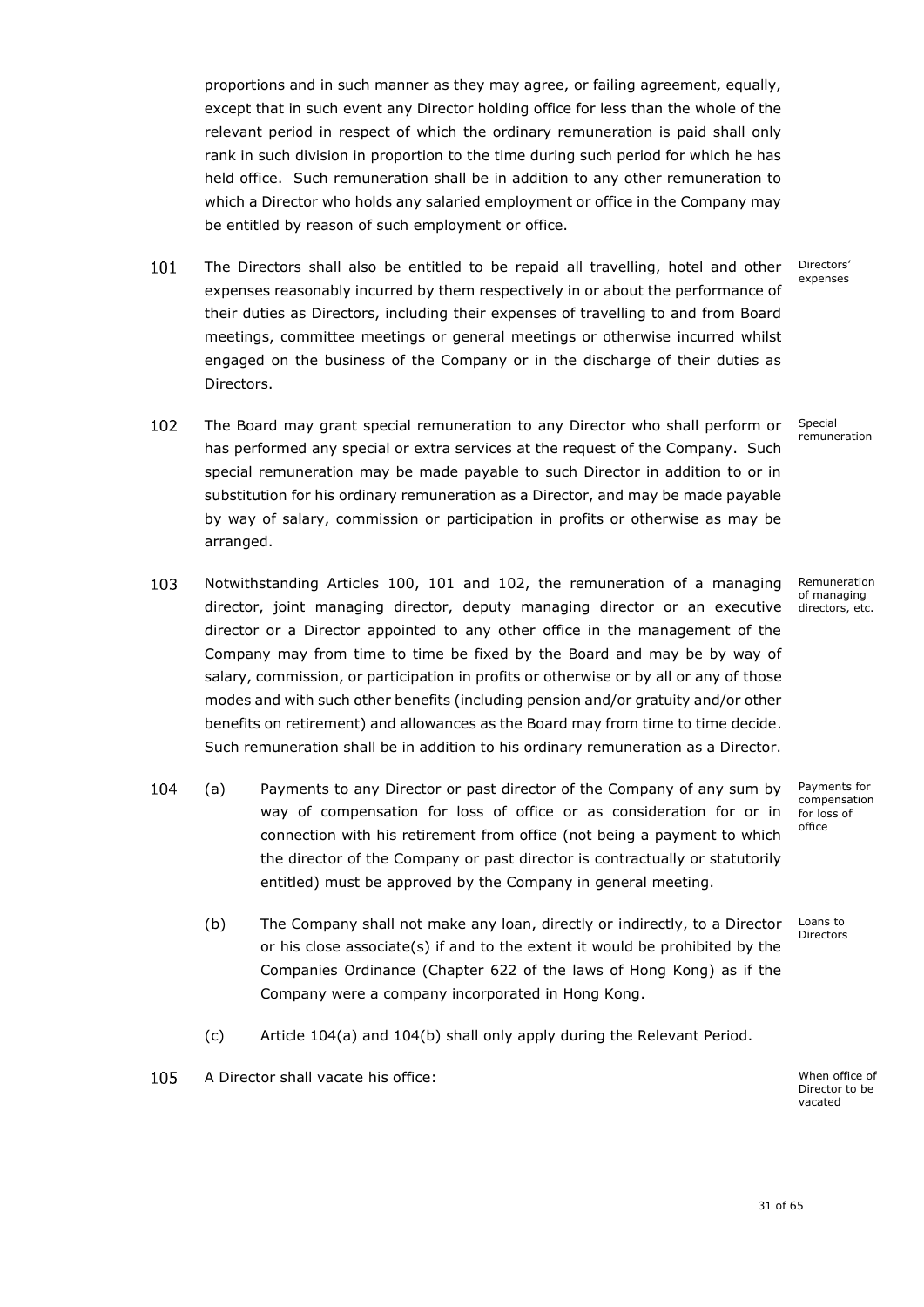- (a) if he becomes bankrupt or has a receiving order made against him or suspends payment or compounds with his creditors generally; or
- (b) if he dies or becomes of unsound mind as determined pursuant to an order made by any competent court or official on the grounds that he is or may be suffering from mental disorder or is otherwise incapable of managing his affairs and the Board resolves that his office be vacated; or
- (c) if he absents himself from the meetings of the Board during a continuous period of six months, without special leave of absence from the Board, and his alternate Director (if any) shall not during such period have attended in his stead, and the Board pass a resolution that he has by reason of such absence vacated his office; or
- (d) if he becomes prohibited by law from acting as a Director, or he ceases to be a Director by virtue of any provision of law or is removed from office pursuant to these Articles; or
- (e) if he has been validly required by the stock exchange of the Relevant Territory to cease to be a Director and the relevant time period for application for review of or appeal against such requirement has lapsed and no application for review or appeal has been filed or is underway against such requirement; or
- (f) if by notice in writing delivered to the Company at its Registered Office or at the Head Office or tendered at a meeting of the Board he resigns his office; or
- (g) if he shall be removed from office by an Ordinary Resolution of the Company under Article [114;](#page-37-0) or
- (h) if he shall be removed from the office by notice in writing served on him signed by not less than 34 in number (or if that is not a round number, the nearest lower round number) of the Directors (including himself) then in office.
- 106 No Director shall be required to vacate office or be ineligible for re-election or reappointment as a Director, and no person shall be ineligible for appointment as a Director by reason only of his having attained any particular age.
- <span id="page-33-0"></span>107 (a) x No Director or intended Director shall be disqualified by his office from Directors' interestscontracting with the Company either as vendor, purchaser or otherwise nor shall any such contract or any contract or arrangement entered into by or on behalf of the Company with any person, company or partnership of or in which any Director shall be a member or otherwise interested be capable on that account of being avoided, nor shall any Director so contracting or being any member or so interested be liable to account to the Company for any profit so realised by any such contract or arrangement by reason only of such Director holding that office or the fiduciary relationship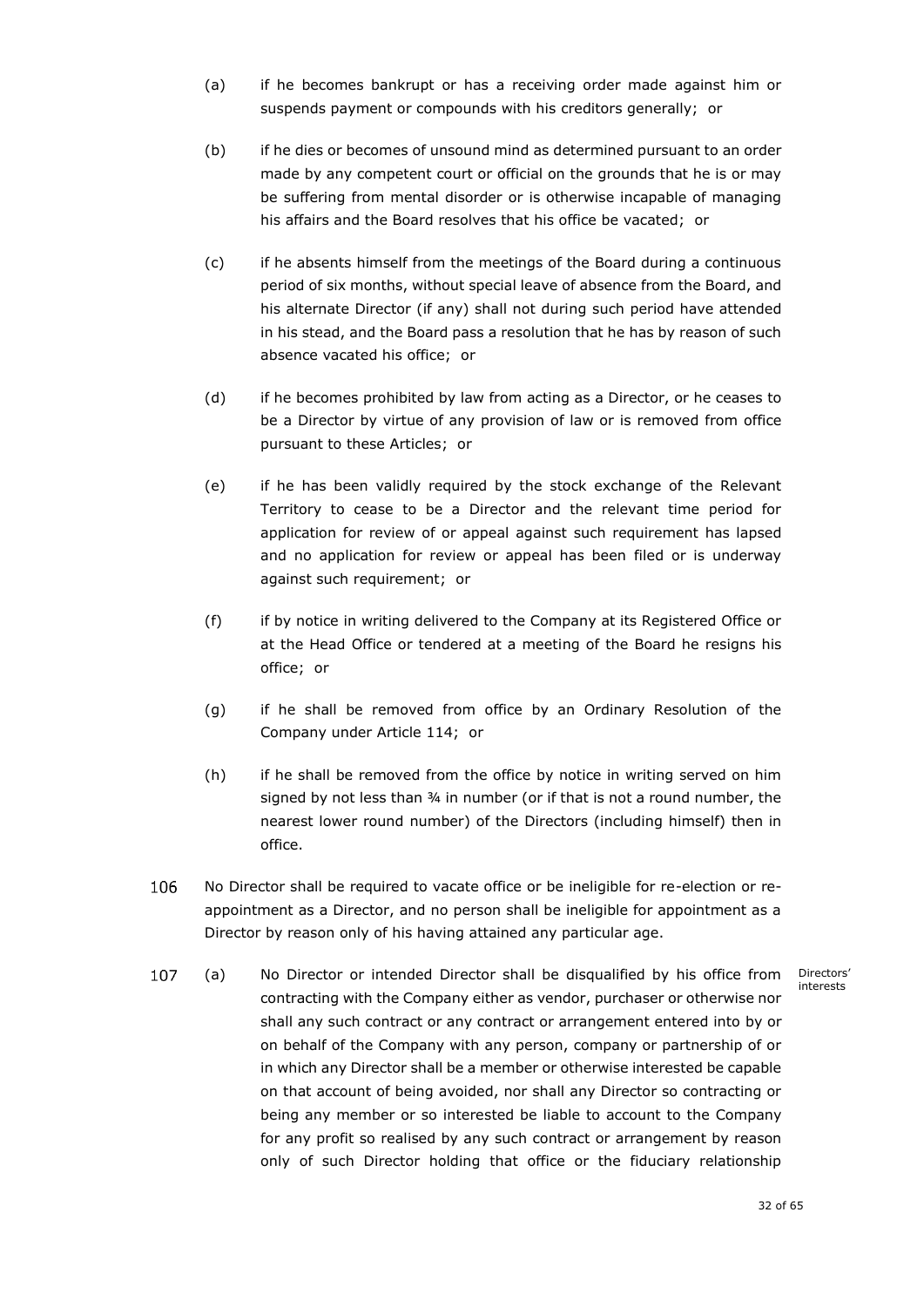thereby established, provided that such Director shall, if his interest in such contract or arrangement is material, declare the nature of his interest at the earliest meeting of the Board at which it is practicable for him to do so, either specifically or by way of a general notice stating that, by reason of the facts specified in the notice, he is to be regarded as interested in any contracts of a specified description which may subsequently be made by the Company.

- (b) Any Director may continue to be or become a director, managing director, joint managing director, deputy managing director, executive director, manager or other officer or member of any other company in which the Company may be interested and (unless otherwise agreed between the Company and the Director) no such Director shall be liable to account to the Company or the Shareholders for any remuneration or other benefits received by him as a director, managing director, joint managing director, deputy managing director, executive director, manager or other officer or member of any such other company. The Directors may exercise the voting powers conferred by the shares in any other company held or owned by the Company, or exercisable by them as directors of such other company in such manner in all respects as they think fit (including the exercise thereof in favour of any resolution appointing themselves or any of them as directors, managing directors, joint managing directors, deputy managing director, executive directors, managers or other officers of such company) and any Director may vote in favour of the exercise of such voting rights in the manner aforesaid notwithstanding that he may be, or is about to be, appointed a director, managing director, joint managing director, deputy managing director, executive director, manager or other officer of such a company, and that as such he is or may become interested in the exercise of such voting rights in the manner aforesaid.
- (c) A Director may hold any other office or place of profit with the Company (except that of Auditors) in conjunction with his office of Director for such period and upon such terms as the Board may determine, and may be paid such extra remuneration therefor (whether by way of salary, commission, participation in profit or otherwise) as the Board may determine, and such extra remuneration shall be in addition to any remuneration provided for by or pursuant to any other Articles.
- <span id="page-34-0"></span>Ch.13.44 (d) A Director shall not vote (nor shall he be counted in the quorum) on any resolution of the Board in respect of any contract or arrangement or proposal in which he or any of his Close Associate(s) has/have a material interest, and if he shall do so his vote shall not be counted (nor shall he be counted in the quorum for that resolution), but this prohibition shall not apply to any of the following matters namely:
	- (i) the giving of any security or indemnity either: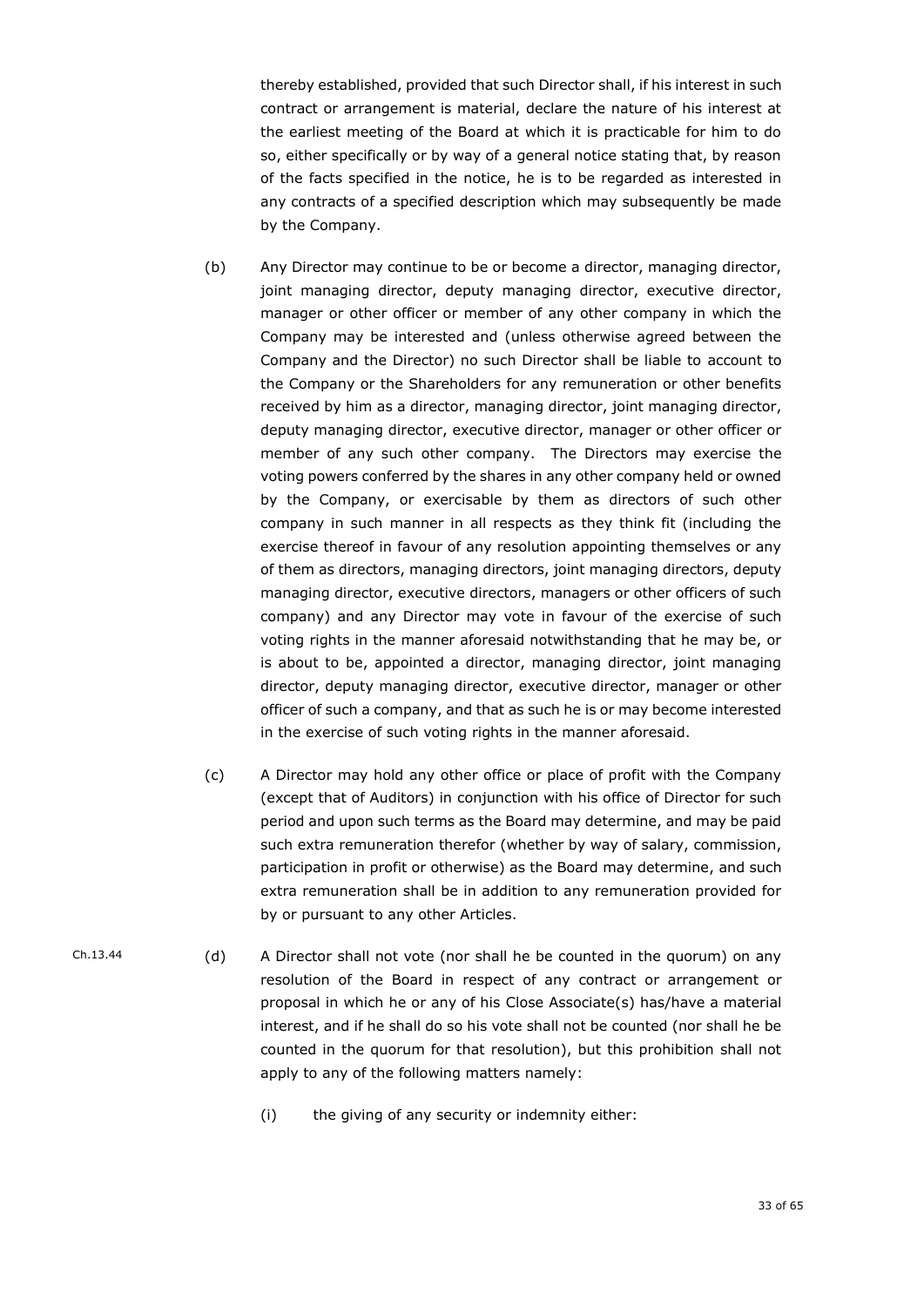- (A) to the Director or his Close Associate(s) in respect of money lent or obligations incurred or undertaken by him or any of them at the request of or for the benefit of the Company or any of its subsidiaries; or
- (B) to a third party in respect of a debt or obligation of the Company or any of its subsidiaries for which the Director or his Close Associate(s) has himself/themselves assumed responsibility in whole or in part and whether alone or jointly under a guarantee or indemnity or by the giving of security;
- (ii) any proposal concerning an offer of shares or debentures or other securities of or by the Company or any other company which the Company may promote or be interested in for subscription or purchase where the Director or his Close Associate(s) is/are or is/are to be interested as a participant in the underwriting or subunderwriting of the offer;
- (iii) any proposal or arrangement concerning the benefit of employees of the Company or its subsidiaries including:
	- (A) the adoption, modification or operation of any employees' share scheme or any share incentive or share option scheme under which the Director or his Close Associate(s) may benefit; or
	- (B) the adoption, modification or operation of a pension fund or retirement, death or disability benefits scheme which relates both to Directors, his Close Associates and employees of the Company or any of its subsidiaries and does not provide in respect of any Director or his Close Associate(s), as such any privilege or advantage not generally accorded to the class of persons to which such scheme or fund relates; and
- (iv) any contract or arrangement in which the Director or his Close Associate(s) is/are interested in the same manner as other holders of shares or debentures or other securities of the Company by virtue only of his/their interest in shares or debentures or other securities of the Company.
- (e) Where proposals are under consideration concerning the appointment (including fixing or varying the terms of or terminating the appointment) of two or more Directors to offices or employments with the Company or any company in which the Company is interested, such proposals shall be divided and considered in relation to each Director separately and in such case each of the Directors concerned (if not prohibited from voting under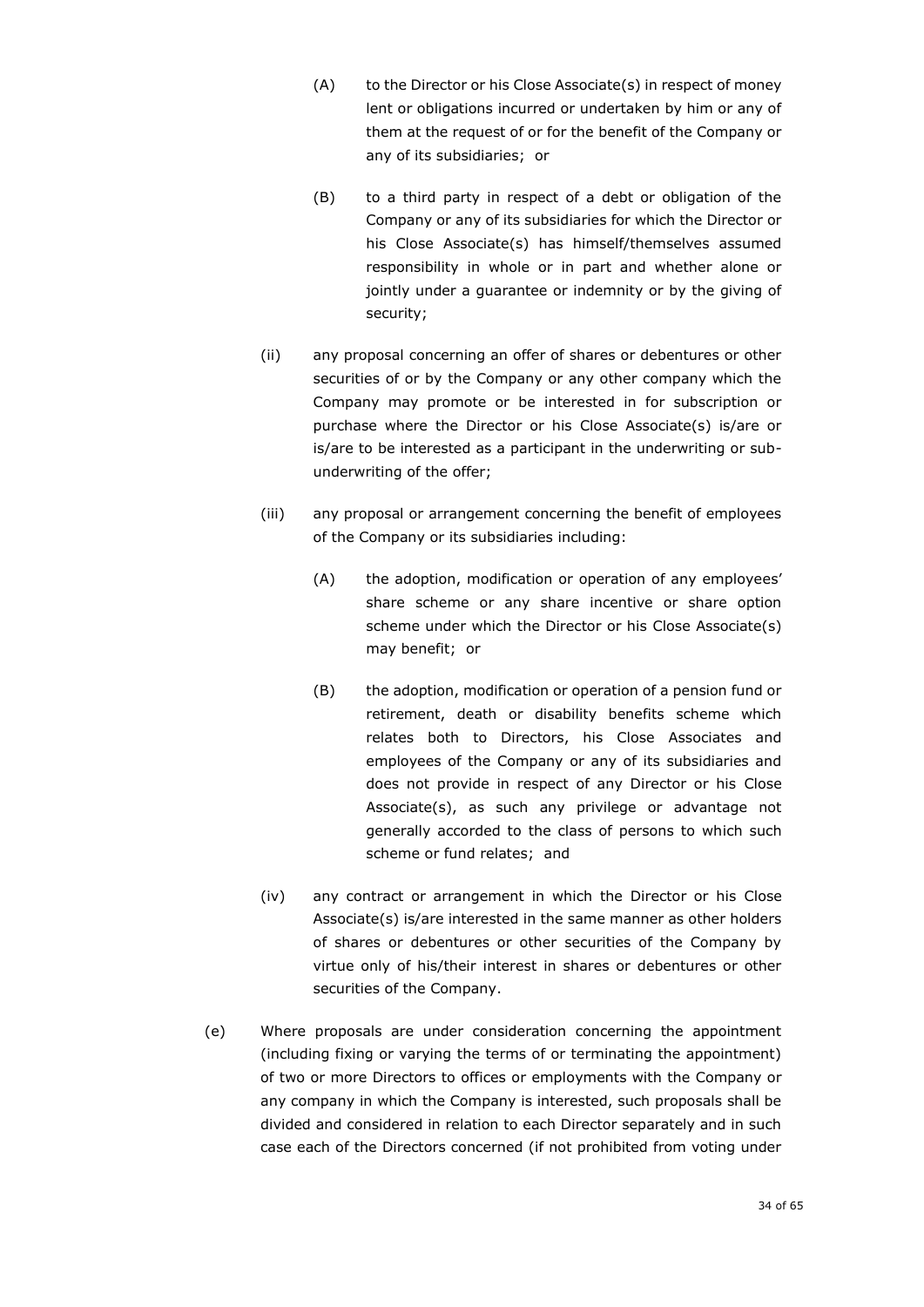paragraph [\(d\)\)](#page-34-0) shall be entitled to vote (and be counted in the quorum) in respect of each resolution except that concerning his own appointment.

(f) If any question shall arise at any meeting of the Board as to the materiality of the interest of a Director (other than the chairman of the meeting) or his Close Associates or as to the entitlement of any Director (other than the chairman of the meeting) to vote or be counted in the quorum and such question is not resolved by his voluntarily agreeing to abstain from voting or not to be counted in the quorum, such question shall be referred to the chairman of the meeting and his ruling in relation to such other Director shall be final and conclusive except in a case where the nature or extent of the interest of the Director or his Close Associates concerned as known to such Director has not been fairly disclosed to the Board. If any question as aforesaid shall arise in respect of the chairman of the meeting or his Close Associates such question shall be decided by a resolution of the Board (for which purpose such chairman shall not be counted in the quorum and shall not vote thereon) and such resolution shall be final and conclusive except in a case where the nature or extent of the interest of such chairman or his Close Associates as known to him has not been fairly disclosed to the Board.

# <span id="page-36-0"></span>**APPOINTMENT AND ROTATION OF DIRECTORS**

- <span id="page-36-1"></span>App.14 108 (a) x Notwithstanding any other provisions in these Articles, at each annual **B.2.2** general meeting one-third of the Directors for the time being, or, if their number is not three or a multiple of three, then the number nearest to but not less than one-third, shall retire from office by rotation provided that every Director (including those appointed for a specific term) shall be subject to retirement by rotation at least once every three years. A retiring Director shall be eligible for re-election and shall continue to act as a Director throughout the meeting at which he retires. The Company at the general meeting at which a Director retires may fill the vacated office.
	- (b) The Directors to retire by rotation shall include (so far as necessary to obtain the number required) any Director who wishes to retire and not to offer himself for re-election. Any Director who has not been subject to retirement by rotation in the three years preceding the annual general meeting shall retire by rotation at such annual general meeting. Any further Directors so to retire shall be those who have been longest in office since their last re-election or appointment and so that as between persons who became or were last re-elected Directors on the same day those to retire shall (unless they otherwise agree among themselves) be determined by lot.
	- (c) A Director is not required to retire upon reaching any particular age.
	- 109 If at any general meeting at which an election of Directors ought to take place, the places of the retiring Directors are not filled, the retiring Directors or such of them

Retiring Directors to remain in office until

Rotation and retirement of Directors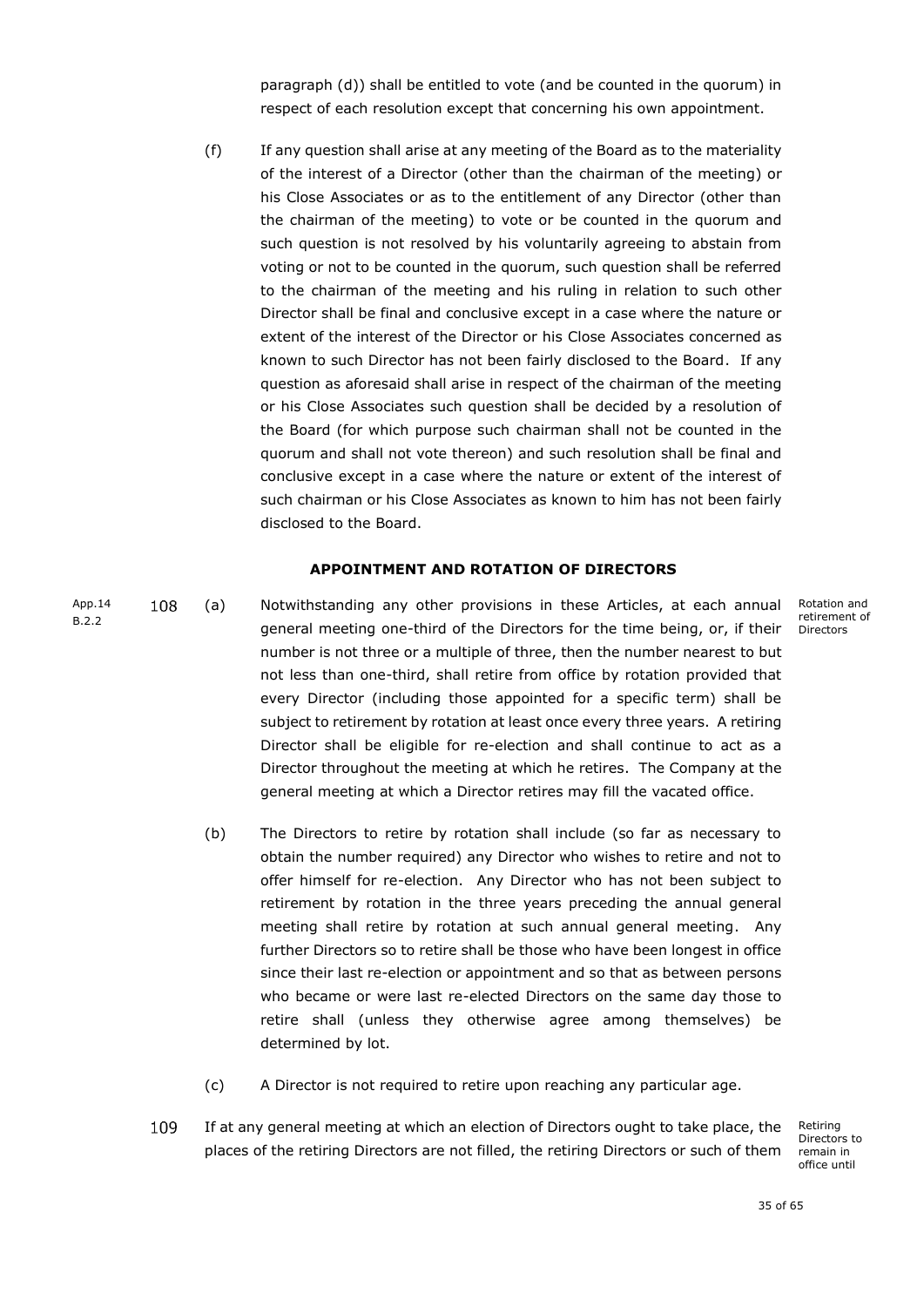successors appointed

as have not had their places filled shall be deemed to have been re-elected and shall, if willing, continue in office until the next annual general meeting and so on from year to year until their places are filled, unless:

- (a) it shall be determined at such meeting to reduce the number of Directors; or
- (b) it is expressly resolved at such meeting not to fill such vacated offices; or
- (c) in any such case the resolution for re-election of a Director is put to the meeting and lost; or
- (d) such Director has given notice in writing to the Company that he is not willing to be re-elected.
- 110 The Company in general meeting may from time to time fix and may from time to time by Ordinary Resolution increase or reduce the maximum and minimum number of Directors but so that the number of Directors shall not be less than two (2).

Power of general meeting to increase or reduce number of Directors

Appointment of Directors

- $111$ The Company may from time to time in general meeting by Ordinary Resolution x elect any person to be a Director either to fill a casual vacancy or as an additional Director. Any Director so appointed shall be subject to retirement by rotation pursuant to Article [108.](#page-36-1)
- App.3 112 The Board shall have power from time to time and at any time to appoint any Para 4(2) person as a Director either to fill a casual vacancy or as an additional Director but so that the number of Directors so appointed shall not exceed the maximum number determined from time to time by the Shareholders in general meeting. Any Director appointed by the Board to fill a casual vacancy or as an addition to the existing Board shall hold office until the next following annual general meeting of the Company and shall then be eligible for re-election. Any Director appointed under this Article shall not be taken into account in determining the Directors or the number of Directors who are to retire by rotation at an annual general meeting.
- $Ch.13.70$  113 No person, other than a retiring Director, shall, unless recommended by the Board for election, be eligible for election to the office of Director at any general meeting, unless notice in writing of the intention to propose that person for election as a Director and notice in writing by that person of his willingness to be elected shall have been lodged at the Head Office or at the Registration Office. The period for lodgement of the notices required under this Article will commence no earlier than the day after the despatch of the notice of the general meeting appointed for such election and end no later than seven days prior to the date of such general meeting and the minimum length of the period during which such notices to the Company may be given will be at least seven days.
- <span id="page-37-0"></span>App.3 114 The Company may by Ordinary Resolution remove any Director (including a x Para 4(3) managing director or other executive director) before the expiration of his term of office notwithstanding anything in these Articles or in any agreement between the

Power to remove Director by Ordinary Resolution

Notice of proposed Director to be given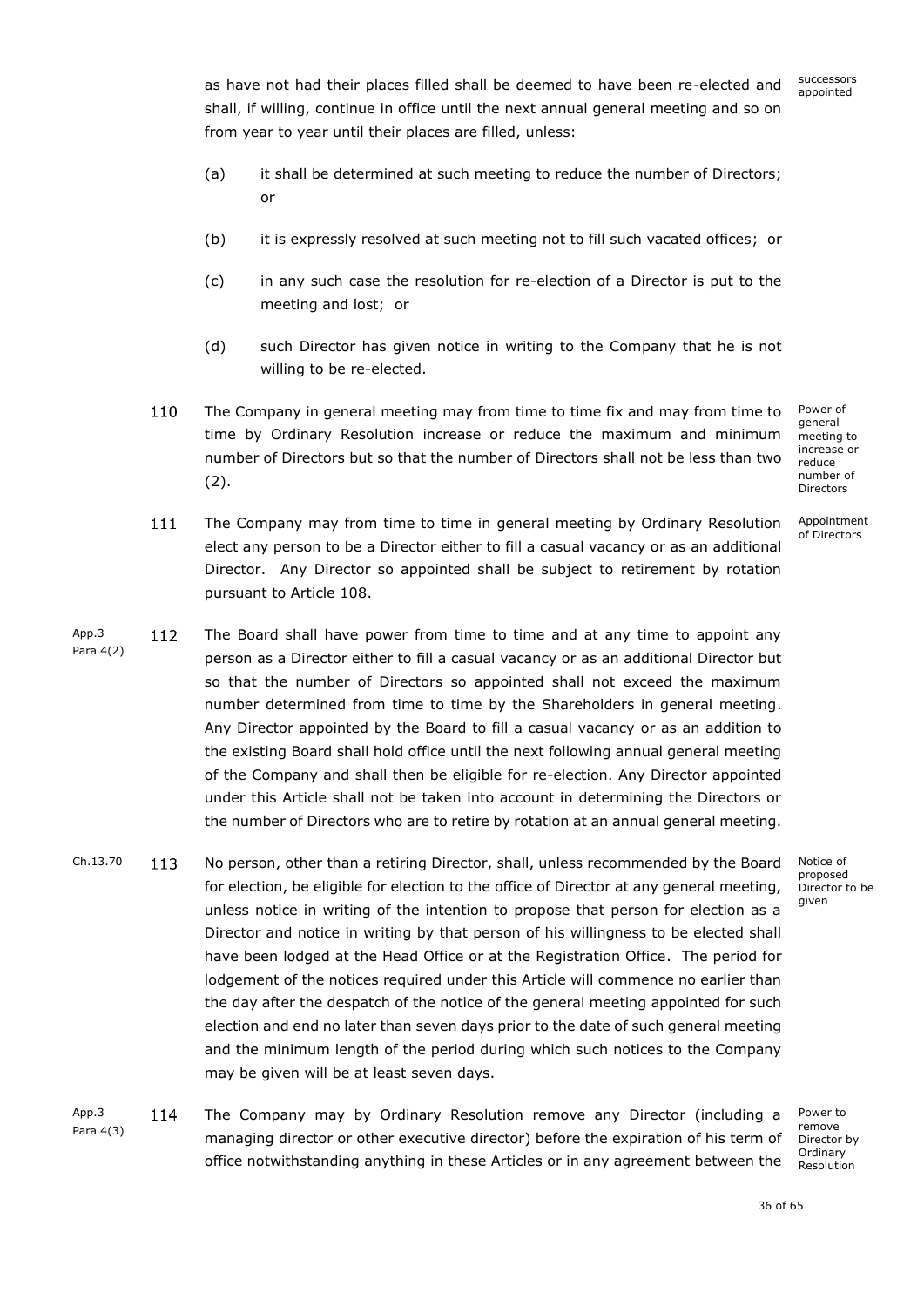Company and such Director (but without prejudice to any claim which such Director may have for damages for any breach of any contract between him and the Company) and may by Ordinary Resolution elect another person in his stead. Any Director so appointed shall be subject to retirement by rotation pursuant to Article 108.

# **BORROWING POWERS**

- <span id="page-38-0"></span>115 The Board may from time to time at its discretion exercise all the powers of the Company to raise or borrow or to secure the payment of any sum or sums of money for the purposes of the Company and to mortgage or charge its undertaking, property and uncalled capital or any part thereof.
- The Board may raise or secure the payment or repayment of such sum or sums in x 116 such manner and upon such terms and conditions in all respects as it thinks fit and in particular but subject to the provisions of the Companies Act, by the issue of debentures, debenture stock, bonds or other securities of the Company, whether outright or as collateral security for any debt, liability or obligation of the Company or of any third party.
- 117 Debentures, debenture stock, bonds and other securities (other than Shares which are not fully paid) may be made assignable free from any equities between the etc. Company and the person to whom the same may be issued.
- 118 Any debentures, debenture stock, bonds or other securities (other than Shares) may be issued at a discount, premium or otherwise and with any special privileges as to redemption, surrender, drawings, allotment or subscription of or conversion into Shares, attending and voting at general meetings of the Company, appointment of Directors and otherwise.
- 119 The Directors shall cause a proper register to be kept, in accordance with the provisions of the Companies Act, of all mortgages and charges specifically affecting the property of the Company and shall duly comply with such provisions of the Companies Act with regard to the registration of mortgages and charges as may be specified or required.
- 120 If the Company issues a series of debentures or debenture stock not transferable by delivery, the Board shall cause a proper register to be kept of the holders of such debentures.
- 121 Where any uncalled capital of the Company is charged, all persons taking any subsequent charge thereon shall take the same subject to such prior charge, and shall not be entitled, by notice to the Shareholders or otherwise, to obtain priority over such prior charge.

# **MANAGING DIRECTORS, ETC.**

<span id="page-38-2"></span><span id="page-38-1"></span>122 The Board may from time to time appoint any one or more of them to the office of Power to appoint managing director, joint managing director, deputy managing director or other

Power to borrow

Conditions on which money may be borrowed

Assignment of debentures

Special privileges of debentures etc.

Register of charges to be kept

Register of debentures or debenture stock

Mortgage of uncalled capital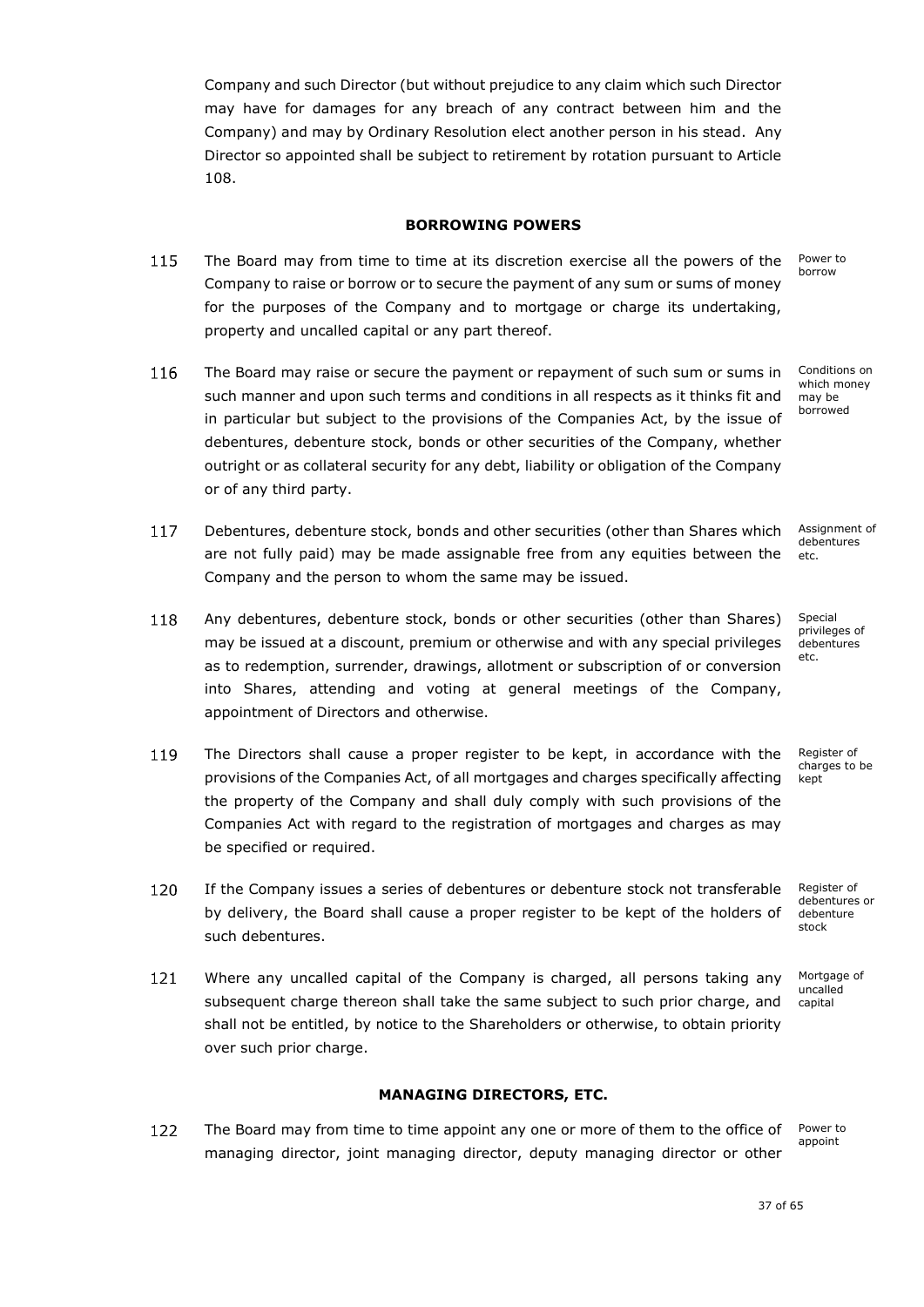managing directors, etc.

executive director and/or such other office in the management of the business of the Company as it may decide for such period and upon such terms as it thinks fit and upon such terms as to remuneration as it may decide in accordance with Article [103.](#page-32-2)

- <span id="page-39-1"></span>123 Every Director appointed to an office under Article [122](#page-38-2) hereof shall, but without Removal of managing prejudice to any claim for damages for breach of any contract of service between directors, etc. himself and the Company, be liable to be dismissed or removed therefrom by the Board.
- <span id="page-39-2"></span>124 A Director appointed to an office under Article [122](#page-38-2) shall be subject to the same Cessation of appointment provisions as to resignation and removal as the other Directors of the Company, and he shall ipso facto and immediately cease to hold such office if he shall cease to hold the office of Director for any cause.
- <span id="page-39-3"></span>125 Power may be The Board may from time to time entrust to and confer upon a chairman, vice delegated chairman, managing director, joint managing director, deputy managing director or executive director all or any of the powers of the Board that it may think fit provided that the exercise of all powers by such Director shall be subject to such regulations and restrictions as the Board may from time to time make and impose, and, subject to the terms thereof, the said powers may at any time be withdrawn, revoked or varied, but no person dealing in good faith and without notice of such withdrawal, revocation or variation shall be affected thereby.
- 126 The Board may from time to time appoint any person to an office or employment having a designation or title including the word "director" or attach to any existing office or employment with the Company such a designation or title. The inclusion of the word "director" in the designation or title of any office or employment with the Company (other than the office of managing director or joint managing director or deputy managing director or executive director) shall not imply that the holder thereof is a Director nor shall such holder be empowered in any respect to act as a Director or be deemed to be a Director for any of the purposes of these Articles.

# **MANAGEMENT**

<span id="page-39-0"></span>127 The business of the Company shall be managed by the Board who, in addition to x the powers and authorities by these Articles expressly conferred upon it, may exercise all such powers and do all such acts and things as may be exercised or done or approved by the Company and are not hereby or by the Companies Act expressly directed or required to be exercised or done by the Company in general meeting, but subject nevertheless to the provisions of the Companies Act and of these Articles and to any regulations from time to time made by the Company in general meeting not being inconsistent with such provisions or these Articles, provided that no regulation so made shall invalidate any prior act of the Board which would have been valid if such regulation had not been made.

General powers of Company vested in Directors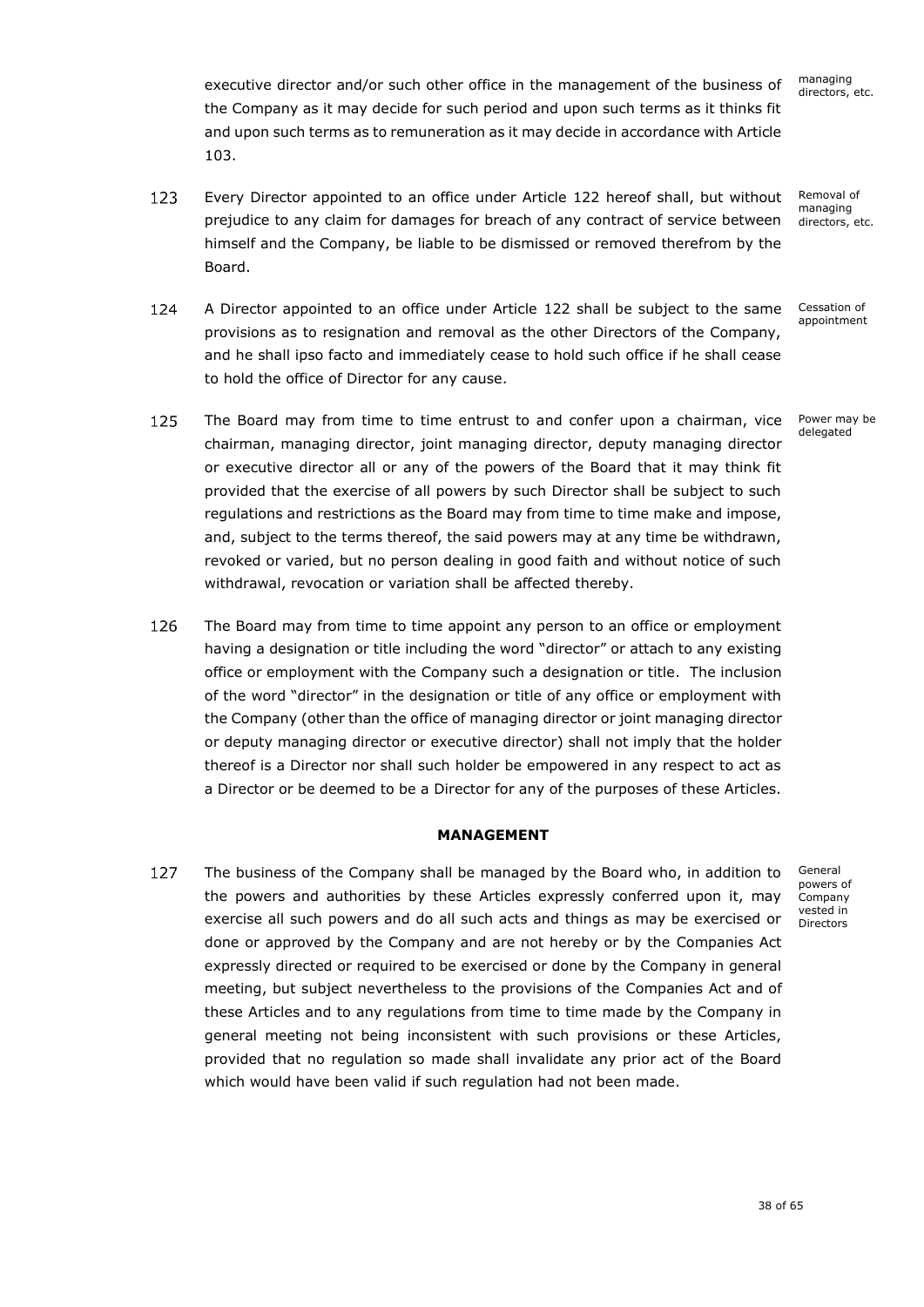- 128 Without prejudice to the general powers conferred by these Articles, it is hereby expressly declared that the Board shall have the following powers:
	- (a) to give to any person the right or option of requiring at a future date that an allotment shall be made to him of any Share at par or at such premium and on such other terms as may be agreed; and
	- (b) to give to any Directors, officers or employees of the Company an interest in any particular business or transaction or participation in the profits thereof or in the general profits of the Company either in addition to or in substitution for a salary or other remuneration.

### **MANAGERS**

- <span id="page-40-0"></span>129 The Board may from time to time appoint a general manager, manager or managers of the business of the Company and may fix his or their remuneration either by way of salary or commission or by conferring the right to participation in the profits of the Company or by a combination of two or more of these modes and pay the working expenses of any of the staff of the general manager, manager or managers who may be employed by him or them upon the business of the Company.
- 130 The appointment of such general manager, manager or managers may be for such x period as the Board may decide and the Board may confer upon him or them all or any of the powers of the Board and such title or titles as it may think fit.
- 131 The Board may enter into such agreement or agreements with any such general manager, manager or managers upon such terms and conditions in all respects as it may in its absolute discretion think fit, including a power for such general manager, manager or managers to appoint an assistant manager or managers or other employees whatsoever under them for the purpose of carrying on the business of the Company.

# **CHAIRMAN AND OTHER OFFICERS**

<span id="page-40-1"></span>132 The Board may from time to time elect or otherwise appoint one of them to the x office of chairman of the Company and another to be the vice chairman of the Company (or two or more vice Chairmen) and determine the period for which each of them is to hold office. The chairman of the Company or, in his absence, the vice chairman of the Company shall preside as chairman at meetings of the Board, but if no such chairman or vice chairman be elected or appointed, or if at any meeting the chairman or vice chairman is not present within five minutes after the time appointed for holding the same and willing to act, the Directors present shall choose one of their number to be chairman of such meeting. All the provisions of Articles [103,](#page-32-2) [108,](#page-36-1) [123,](#page-39-1) [124](#page-39-2) and [125](#page-39-3) shall *mutatis mutandis* apply to any Directors elected or otherwise appointed to any office in accordance with the provisions of this Article.

Appointment and remuneration of managers

Terms of office and powers

Terms and conditions of appointment

chairman, vice chairman and officers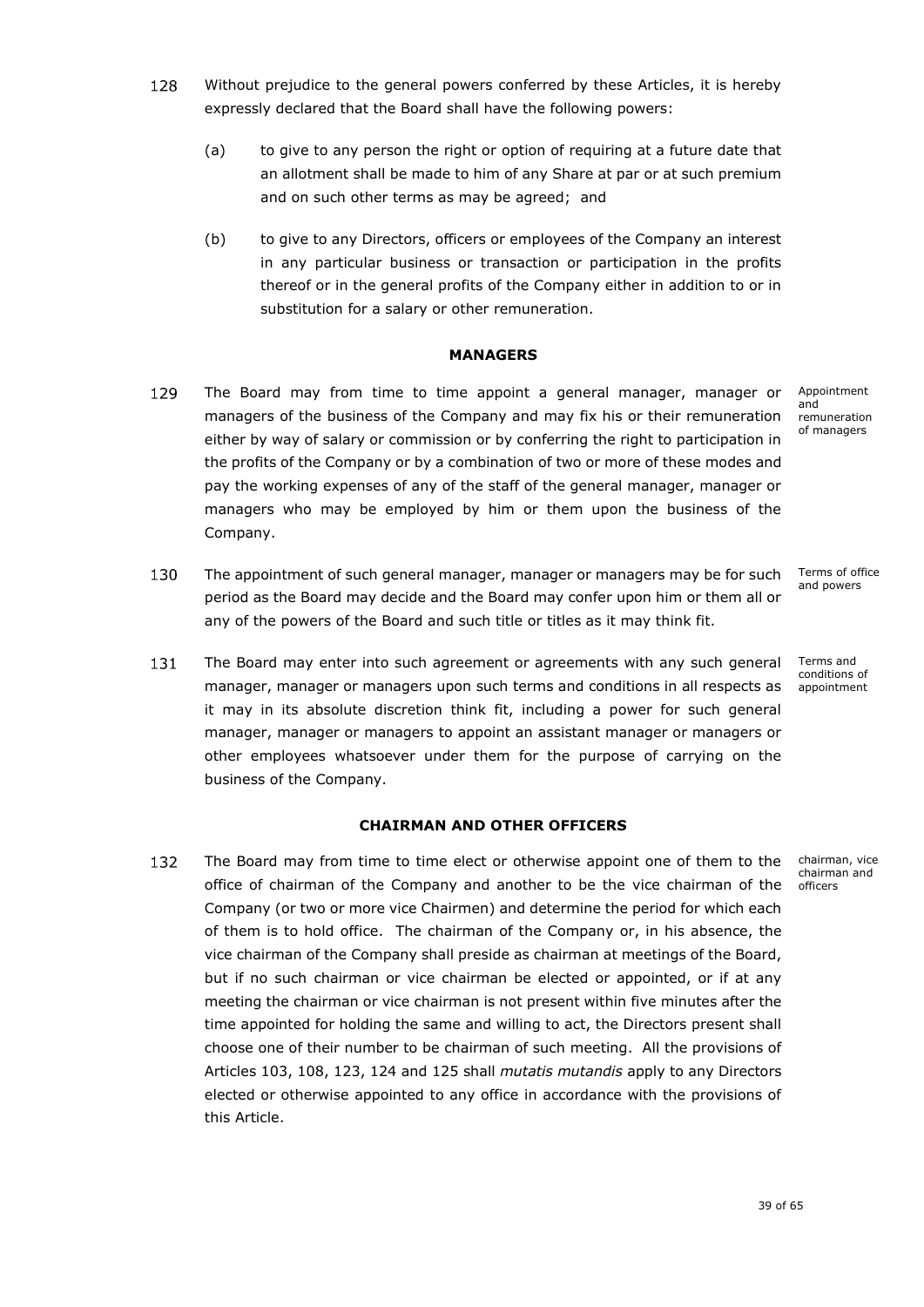### **PROCEEDINGS OF THE DIRECTORS**

- <span id="page-41-0"></span>133 The Board may meet together for the despatch of business, adjourn and otherwise regulate its meetings and proceedings as it thinks fit and may determine the quorum necessary for the transaction of business. Unless otherwise determined two Directors shall be a quorum. For the purpose of this Article an alternate Director shall be counted in a quorum separately in respect of himself (if a Director) and in respect of each Director for whom he is an alternate and his voting rights shall be cumulative and he need not use all his votes or cast all his votes in the same way. A meeting of the Board or any committee of the Board may be held by means of such telephone, electronic or other communication facilities as permit all persons participating in the meeting to communicate with each other simultaneously and instantaneously, and participation in such a meeting shall constitute presence in person at such meeting.
- 134 A Director may, and on the request of a Director the Secretary shall, at any time summon a meeting of the Board which may be held in any part of the world, but no such meeting shall be summoned to be held outside the territory in which the Head Office is for the time being situate without the prior approval of the Board. Notice thereof shall be given to each Director and alternate Director in person orally or in writing or by telephone or by telex or telegram or facsimile transmission at the telephone or facsimile number or address from time to time notified to the Company by such Director or in such other manner as the Board may from time to time determine. A Director absent or intending to be absent from the territory in which the Head Office is for the time being situate may request the Board or the Secretary that notices of Board meetings shall during his absence be sent in writing to him at his last known address, facsimile or telex number or any other address, facsimile or telex number given by him to the Company for this purpose, but such notices need not be given any earlier than notices given to the other Directors not so absent and in the absence of any such request it shall not be necessary to give notice of a Board meeting to any Director who is for the time being absent from such territory.
- 135 Subject to Article [107,](#page-33-0) questions arising at any meeting of the Board shall be decided by a majority of votes, and in case of an equality of votes the chairman of the meeting shall have a second or casting vote.
- 136 A meeting of the Board for the time being at which a quorum is present shall be x competent to exercise all or any of the authorities, powers and discretions by or under these Articles for the time being vested in or exercisable by the Board generally.
- <span id="page-41-1"></span>137 The Board may delegate any of its powers to committees consisting of such member(s) of them and such other person(s) as it thinks fit, and it may from time to time revoke such delegation or revoke the appointment of and discharge any such committees either wholly or in part, and either as to persons or purposes, but every committee so formed shall in the exercise of the powers so delegated

Meeting of Directors, quorum, etc.

Convening of Meetings of **Directors** 

How questions to be decided

Powers of meeting

Power to appoint committee and to delegate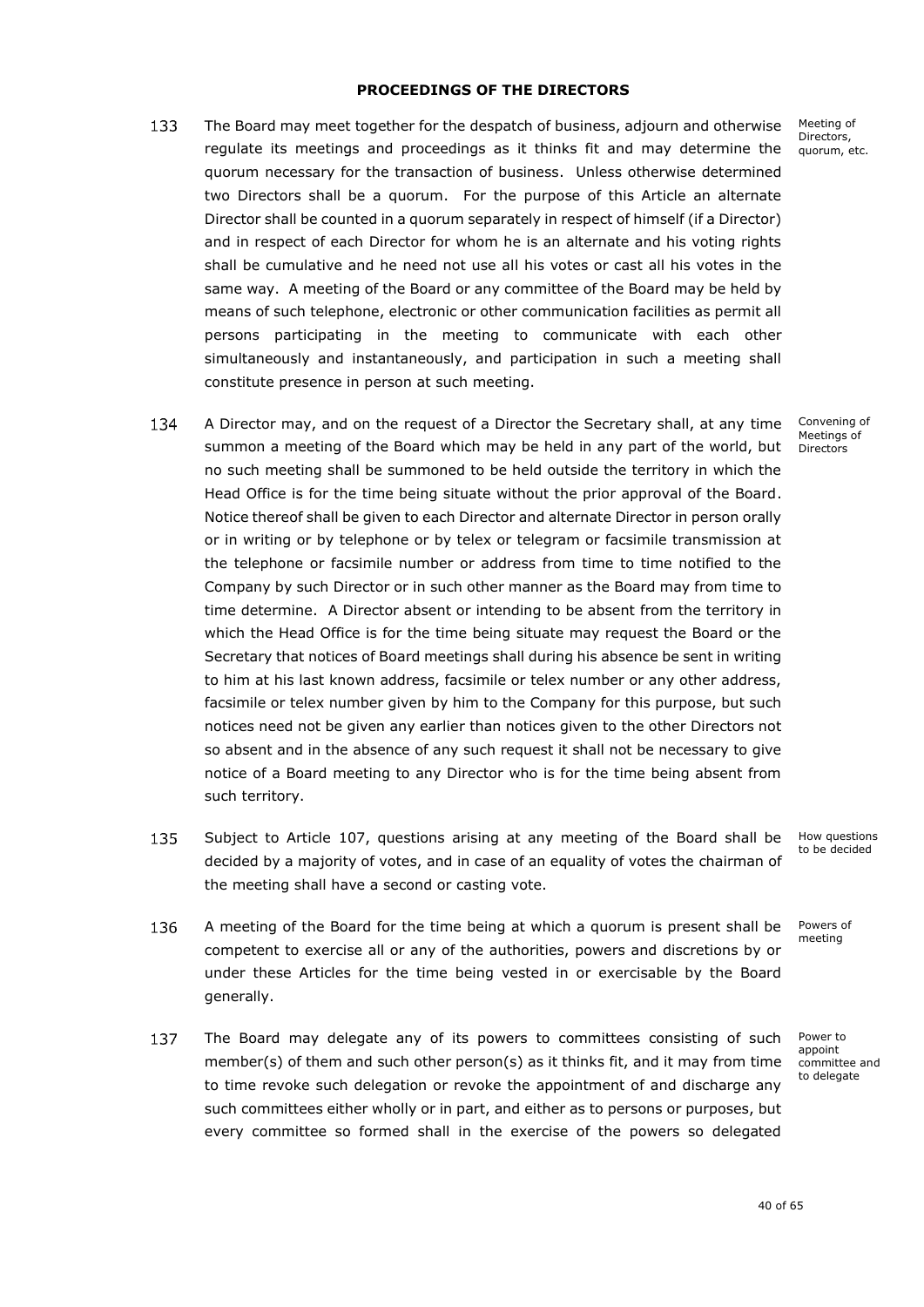conform to any regulations that may from time to time be imposed upon it by the Board.

138 All acts done by any such committee in conformity with such regulations and in x fulfilment of the purposes for which it is appointed, but not otherwise, shall have the like force and effect as if done by the Board, and the Board shall have power, with the consent of the Company in general meeting, to remunerate the members of any special committee, and charge such remuneration to the current expenses of the Company.

139 The meetings and proceedings of any such committee consisting of two or more members shall be governed by the provisions herein contained for regulating the meetings and proceedings of the Board so far as the same are applicable thereto and are not replaced by any regulations imposed by the Board pursuant to Article [137.](#page-41-1)

- 140 All acts bona fide done by any meeting of the Board or by any such committee or x by any person acting as a Director shall, notwithstanding that it shall be afterwards discovered that there was some defect in the appointment of such Director or persons acting as aforesaid or that they or any of them were disqualified, be as valid as if every such person had been duly appointed and was qualified to be a Director or member of such committee.
- 141 The continuing Directors may act notwithstanding any vacancy in their body, but, if and so long as their number is reduced below the number fixed by or pursuant to these Articles as the necessary quorum of the Board meeting, the continuing Director or Directors may act for the purpose of increasing the number of Directors to that number of the necessary quorum or of summoning a general meeting of the Company but for no other purpose.
- <span id="page-42-1"></span><span id="page-42-0"></span>142 (a) x A resolution in writing signed by all the Directors (or their respective alternate Directors) shall be as valid and effectual as if it had been passed at a meeting of the Board duly convened and held. Any such resolutions in writing may consist of several documents in like form each signed by one or more of the Directors or alternate Directors.
	- (b) Where a Director is, on the date on which a resolution in writing is last signed by a Director, absent from the territory in which the Head Office is for the time being situated, or cannot be contacted at his last known address or contact telephone or facsimile number, or is temporarily unable to act through ill-health or disability and, in each case, his alternate (if any) is affected by any of these events, the signature of such Director (or his alternate) to the resolution shall not be required, and the resolution in writing, so long as such a resolution shall have been signed by at least two Directors or their respective alternates who are entitled to vote thereon or such number of Directors as shall form a quorum, shall be deemed to have been passed at a meeting of the Board duly convened and held, provided that a copy of such resolution has been given or the contents thereof

Act of committee to be of same effect as acts of Directors

Proceedings of committee

When acts of Directors or committee to be valid

Directors' powers when vacancies exist

Directors' resolutions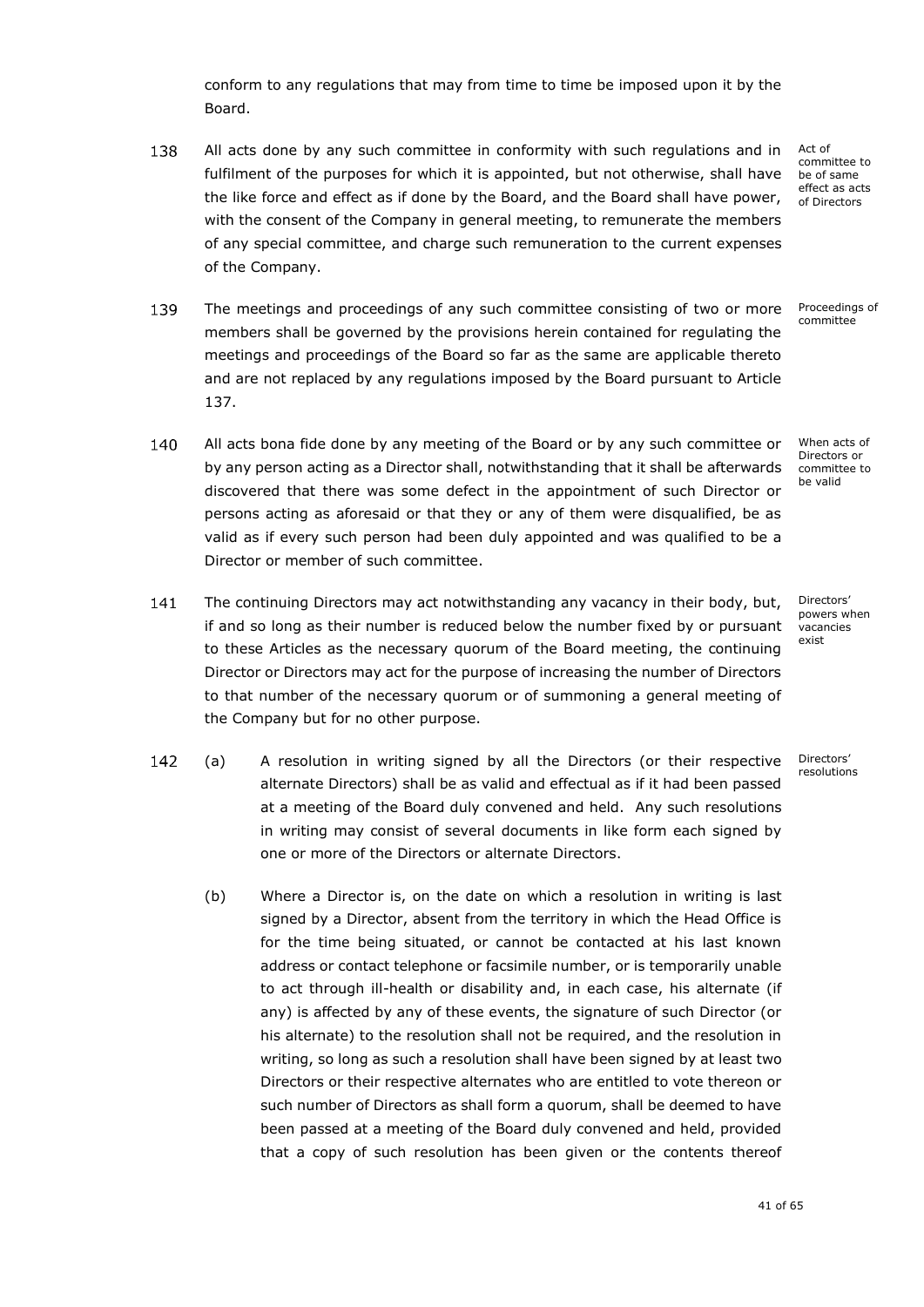communicated to all the Directors (or their respective alternates) for the time being entitled to receive notices of meetings of the Board at their respective last known address, telephone or facsimile number or, if none, at the Head Office and provided further that no Director is aware of or has received from any Director any objection to the resolution.

(c) A certificate signed by a Director (who may be one of the signatories to the relevant resolution in writing) or the Secretary as to any of the matters referred to in paragraph [\(a\)](#page-42-0) or [\(b\)](#page-42-1) of this Article shall in the absence of express notice to the contrary of the person relying thereon, be conclusive of the matters stated on such certificate.

### **MINUTES AND CORPORATE RECORDS**

<span id="page-43-0"></span>143 (a) The Board shall cause minutes to be made of: Minutes of proceedings of meetings and Directors

- (i) all appointments of officers made by it;
- (ii) the names of the Directors present at each meeting of the Board and of committees appointed pursuant to Article [137;](#page-41-1) and
- (iii) all resolutions and proceedings at all meetings of the Company and of the Board and of such committees.
- (b) Any such minutes shall be conclusive evidence of any such proceedings if they purport to be signed by the chairman of the meeting at which the proceedings were held or by the chairman of the next succeeding meeting.

### **SECRETARY**

- <span id="page-43-1"></span>The Secretary shall be appointed by the Board for such term, at such remuneration Appointment 144 of Secretary and upon such conditions as it may think fit, and any Secretary so appointed may, without prejudice to his right under any contract with the Company, be removed by the Board. Anything by the Companies Act or these Articles required or authorised to be done by or to the Secretary, if the office is vacant or there is for any other reason no Secretary capable of acting, may be done by or to any assistant or deputy Secretary, or if there is no assistant or deputy Secretary capable of acting, by or to any officer of the Company authorised generally or specifically on behalf of the Board.
- 145 The Secretary shall attend all meetings of the Shareholders and shall keep correct x Secretary minutes of such meetings and enter the same in the proper books provided for the purpose. He shall perform such other duties as are prescribed by the Companies Act and these Articles, together with such other duties as may from time to time be prescribed by the Board.
	- Same person not to act in two capacities at once
- 146 A provision of the Companies Act or of these Articles requiring or authorising a thing to be done by or to a Director and the Secretary shall not be satisfied by its

Duties of the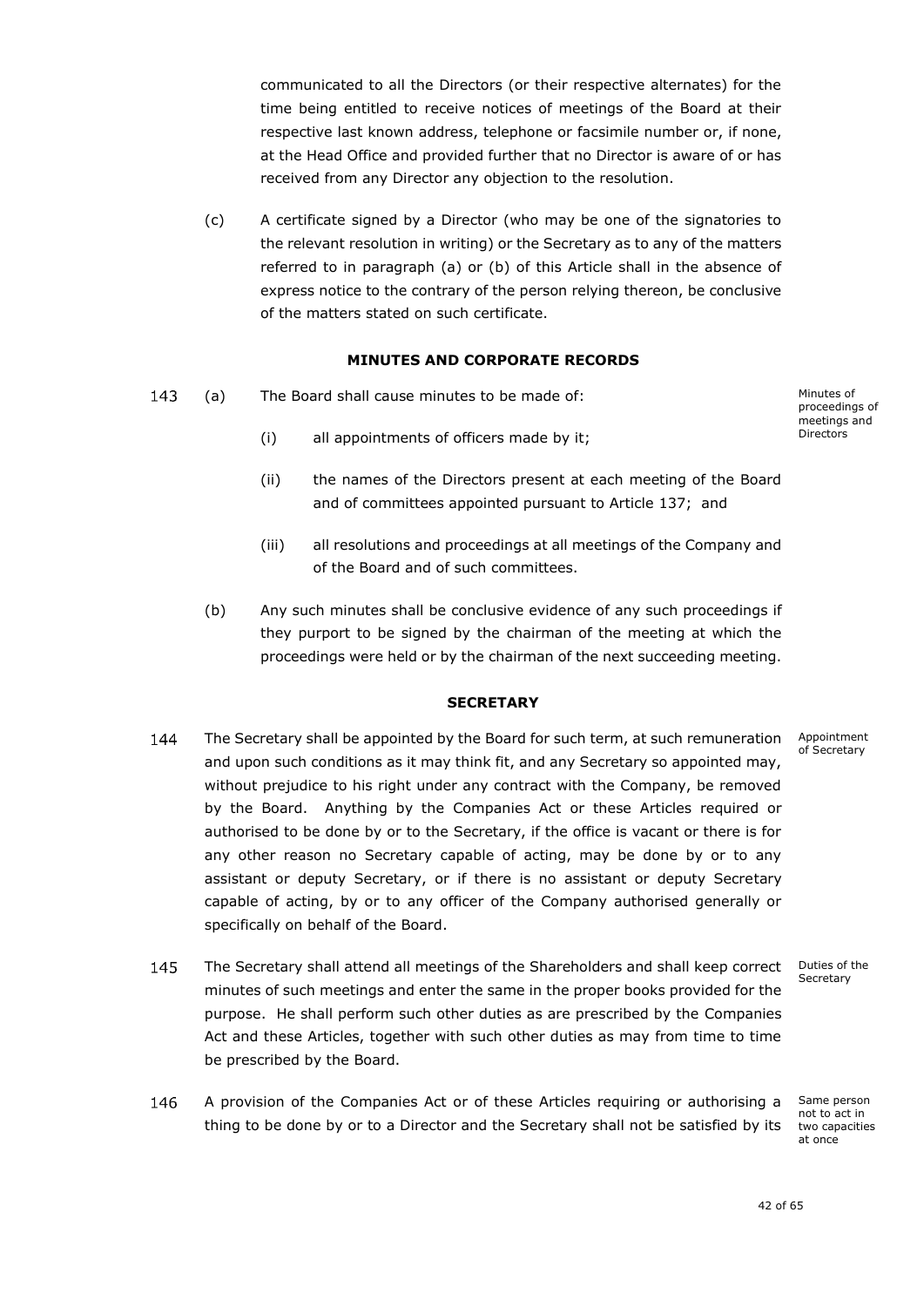<span id="page-44-0"></span>being done by or to the same person acting both as Director and as, or in place of the Secretary.

# **GENERAL MANAGEMENT AND USE OF THE SEAL**

- (a) x Subject to the Companies Act, the Company shall have one or more Seals Custody of 147 Seal as the Board may determine, and may have a Seal for use outside the Cayman Islands. The Board shall provide for the safe custody of each Seal, and no Seal shall be used without the authority of the Board or a committee authorised by the Board in that behalf.
	- (b) Every instrument to which a Seal shall be affixed shall be signed Use of Seal autographically by one Director and the Secretary, or by two Directors, or by any person or persons (including a Director and/or the Secretary) appointed by the Board for the purpose, provided that as regards any certificates for Shares or Debentures or other securities of the Company, the Board may by resolution determine that such signatures or either of them shall be dispensed with or affixed by some method or system of mechanical signature other than autographic or may be printed thereon as specified in such resolution or that such certificates need not be signed by any person.
	- (c) The Company may have a Securities Seal for use for sealing certificates for shares or other securities issued by the Company and no signature of any Director, officer or other person and no mechanical reproduction thereof shall be required on any such certificates or other document and any such certificates or other document to which such Securities Seal is affixed shall be valid and deemed to have been sealed and executed with the authority of the Board notwithstanding the absence of any such signature or mechanical reproduction as aforesaid. The Board may by resolution determine that the affixation of Securities Seal on certificates for shares or other securities issued by the Company be dispensed with or be affixed by printing the image of the Securities Seal on such certificates. Securities Seal
- 148 All cheques, promissory notes, drafts, bills of exchange and other negotiable instruments, and all receipts for moneys paid to the Company shall be signed, drawn, accepted, endorsed or otherwise executed, as the case may be, in such manner as the Board shall from time to time by resolution determine. The Company's banking accounts shall be kept with such banker or bankers as the Board shall from time to time determine.
- 149 (a) x The Board may from time to time and at any time, by power of attorney under the Seal, appoint any company, firm or person or any fluctuating body of persons, whether nominated directly or indirectly by the Board, to be the attorney or attorneys of the Company for such purposes and with such powers, authorities and discretions (not exceeding those vested in or exercisable by the Board under these Articles) and for such period and subject to such conditions as it may think fit, and any such power of

Cheques and banking arrangements

Power to appoint attorney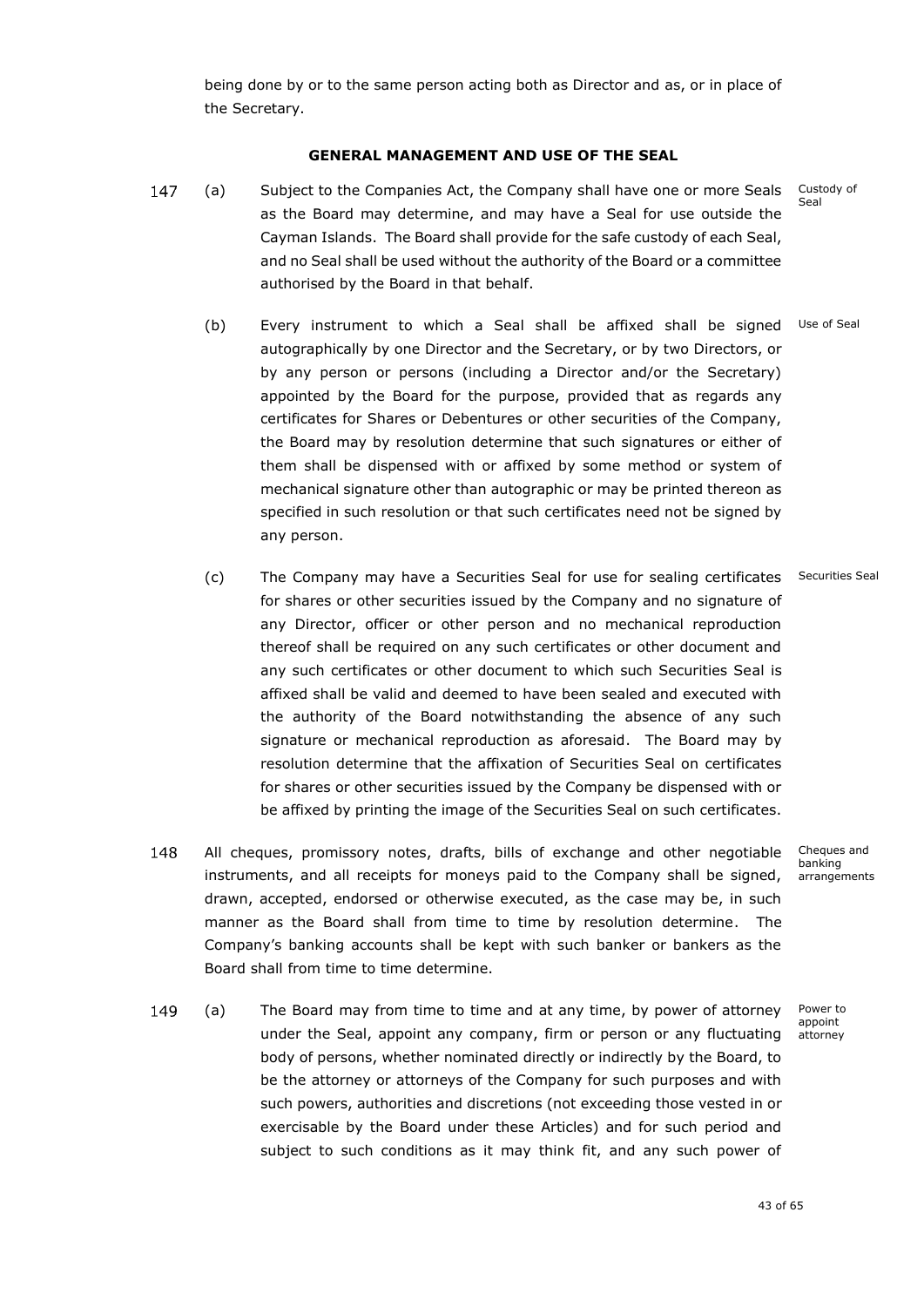attorney may contain such provisions for the protection and convenience of persons dealing with any such attorney as the Board may think fit, and may also authorise any such attorney to sub-delegate all or any of the powers, authorities and discretions vested in him.

(b) The Company may, by writing under its Seal, empower any person, either generally or in respect of any specified matter, as its attorney to execute deeds and instruments on its behalf and to enter into contracts and sign the same on its behalf and every deed signed by such attorney on behalf of the Company and under his seal shall bind the Company and have the same effect as if it were under the Seal duly affixed by the Company.

Execution of deeds by attorney

Regional or local boards

- 150 The Board may establish any committees, regional or local boards or agencies for x managing any of the affairs of the Company, either in the Relevant Territory or elsewhere, and may appoint any persons to be members of such committees, regional or local boards or agencies and may fix their remuneration, and may delegate to any committee, regional or local board or agent any of the powers, authorities and discretions vested in the Board (other than its powers to make calls and forfeit Shares), with power to sub-delegate, and may authorise the members of any regional or local board or any of them to fill any vacancies therein and to act notwithstanding vacancies, and any such appointment or delegation may be upon such terms and subject to such conditions as the Board may think fit, and the Board may remove any person so appointed and may annul or vary any such delegation, but no person dealing in good faith and without notice of any such annulment or variation shall be affected thereby.
- 151 The Board may establish and maintain or procure the establishment and maintenance of any contributory or non-contributory pension or superannuation funds or personal pension plans for the benefit of, or give or procure the giving of donations, gratuities, pensions, allowances or emoluments to, any persons who are or were at any time in the employment or service of the Company, or of any company which is a subsidiary of the Company, or is allied or associated with the Company or with any such subsidiary company, or who are or were at any time directors or officers of the Company or of any such other company as aforesaid, and holding or who have held any salaried employment or office in the Company or such other company, and the spouses, widows, widowers, families and dependants of any such persons. The Board may also establish and subsidise or subscribe to any institutions, associations, clubs or funds calculated to be for the benefit of or to advance the interests and well-being of the Company or of any such other company as aforesaid or of any such persons as aforesaid, and may make payments for or towards the insurance of any such persons as aforesaid, and subscribe or guarantee money for charitable or benevolent objects or for any exhibition or for any public, general or useful object. The Board may do any of the matters aforesaid, either alone or in conjunction with any such other company as aforesaid. Any Director holding any such employment or office shall be entitled to participate in and retain for his own benefit any such donation, gratuity, pension, allowance or employment.

Power to establish pension funds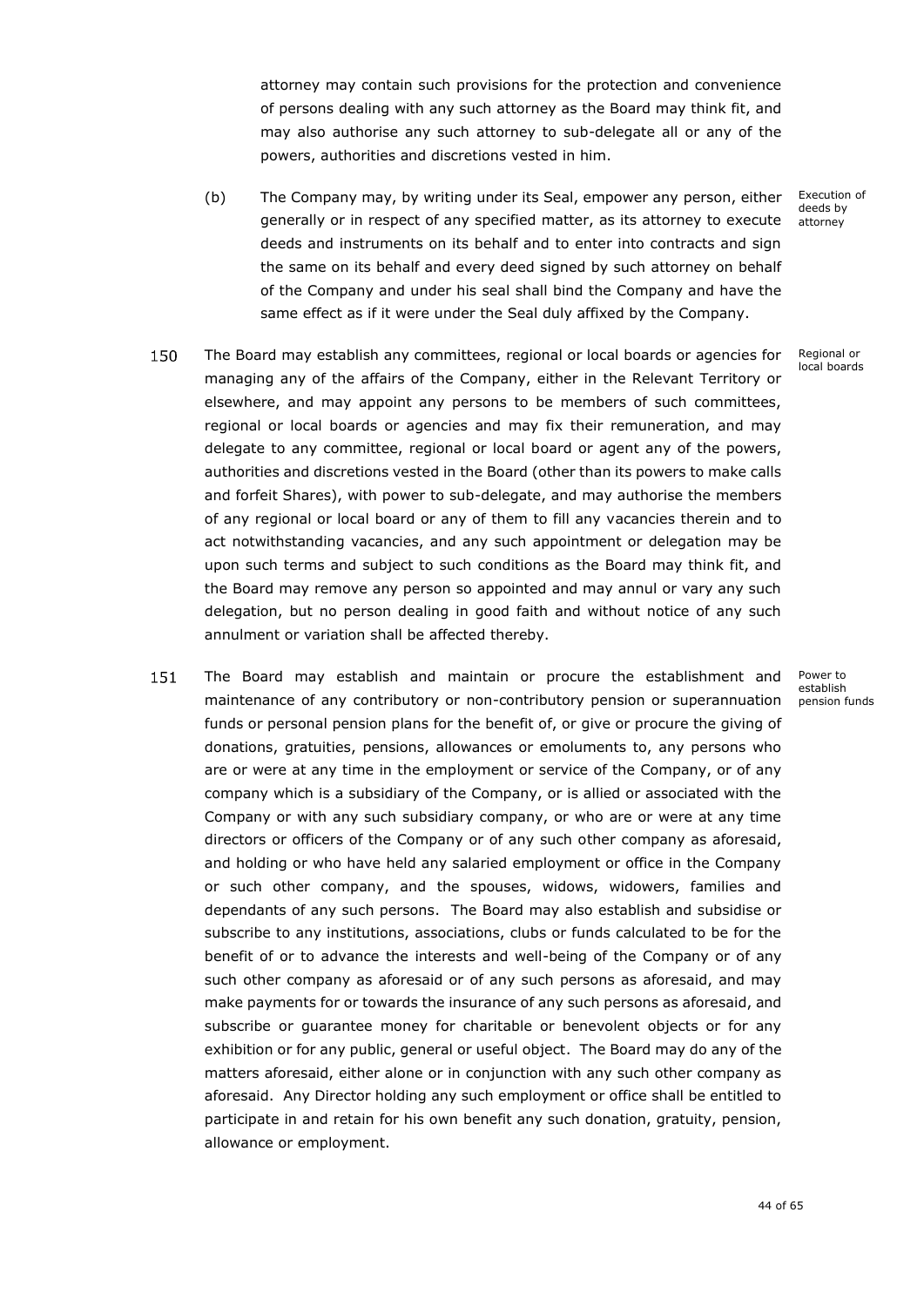### **AUTHENTICATION OF DOCUMENTS**

- <span id="page-46-0"></span>152 (a) x Any Director or the Secretary or other authorised officer of the Company shall have power to authenticate any documents affecting the constitution of the Company and any resolutions passed by the Company or the Board or any committee, and any books, records, documents and accounts relating to the business of the Company, and to certify copies thereof or extracts therefrom as true copies of extracts; and where any books, records, documents or accounts are elsewhere than at the Registered Office or the Head Office, the local manager or such other officer of the Company having the custody thereof shall be deemed to be the authorised officer of the Company as aforesaid.
	- (b) A document purporting to be a document so authenticated or a copy of a resolution, or an extract from the minutes of a meeting, of the Company or of the Board or any local board or committee, or of any books, records, documents or accounts or extracts therefrom as aforesaid, and which is certified as aforesaid, shall be conclusive evidence in favour of all persons dealing with the Company upon the faith thereof that the document authenticated (or, if this be authenticated as aforesaid, the matter so authenticated) is authentic or, as the case may be, that such resolution has been duly passed or, as the case may be, that any minute so extracted is a true and accurate record of proceedings at a duly constituted meeting or, as the case may be, that the copies of such books, records, documents or accounts were true copies of their originals or as the case may be, the extracts of such books, records, documents or accounts are true and accurate records of the books, records, documents or accounts from which they were extracted.

### **CAPITALISATION OF RESERVES**

- <span id="page-46-1"></span>153 (a) x The Company in general meeting may, upon the recommendation of the Board, resolve to capitalise any sum standing to the credit of any of the Company's reserve accounts which are available for distribution (including its share premium account and capital redemption reserve fund, subject to the Companies Act) and to appropriate such sums to the holders of Shares on the Register at the close of business on the date of the relevant resolution (or such other date as may be specified therein or determined as provided therein) in the proportions in which such sum would have been divisible amongst them had the same been a distribution of profits by way of Dividend and to apply such sum on their behalf in paying up in full unissued Shares for allotment and distribution credited as fully paid-up to and amongst them in the proportion aforesaid.
	- (b) Subject to the Companies Act, whenever such a resolution as aforesaid shall have been passed, the Board shall make all appropriations and applications of the reserves or profits and undivided profits resolved to be capitalised thereby, and attend to all allotments and issues of fully paid

Power to capitalise

Effect of resolution to capitalise

Power to authenticate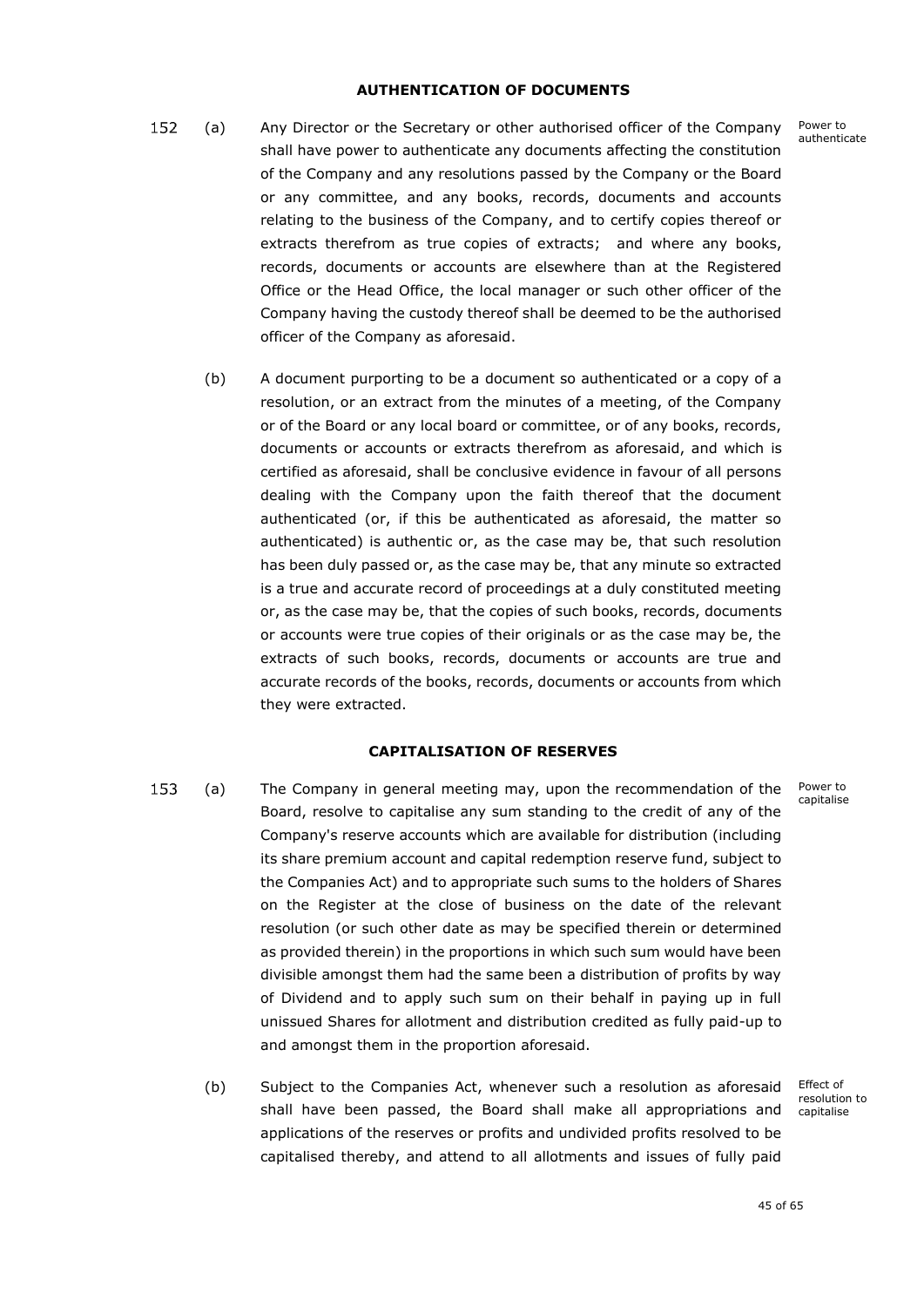Shares, debentures, or other securities and generally shall do all acts and things required to give effect thereto. For the purpose of giving effect to any resolution under this Article, the Board may settle any difficulty which may arise in regard to a capitalisation issue as it thinks fit, and in particular may disregard fractional entitlements or round the same up or down and may determine that cash payments shall be made to any Shareholders in lieu of fractional entitlements or that fractions of such value as the Board may determine may be disregarded in order to adjust the rights of all parties or that fractional entitlements shall be aggregated and sold and the benefit shall accrue to the Company rather than to the Shareholders concerned, and no Shareholders who are affected thereby shall be deemed to be, and they shall be deemed not to be, a separate class of Shareholders by reason only of the exercise of this power. The Board may authorise any person to enter on behalf of all Shareholders interested in a capitalisation issue any agreement with the Company or other(s) providing for such capitalisation and matters in connection therewith and any agreement made under such authority shall be effective and binding upon all concerned. Without limiting the generality of the foregoing, any such agreement may provide for the acceptance by such persons of the Shares, debentures or other securities to be allotted and distributed to them respectively in satisfaction of their claims in respect of the sum so capitalised.

(c) The provisions of paragraph [\(e\)](#page-52-0) of Article [160](#page-49-0) shall apply to the power of the Company to capitalise under this Article as it applies to the grant of election thereunder *mutatis mutandis* and no Shareholder who may be affected thereby shall be, and they shall be deemed not to be, a separate class of Shareholders by reason only of the exercise of this power.

### **DIVIDENDS AND RESERVES**

<span id="page-47-0"></span>154 Subject to the Companies Act and these Articles, the Company in general meeting may declare Dividends in any currency but no Dividends shall exceed the amount recommended by the Board.

Power to declare dividends

<span id="page-47-1"></span>155 (a) x The Board may subject to Article [156](#page-48-0) from time to time pay to the Shareholders such interim Dividends as appear to the Board to be justified dividendsby the financial conditions and the profits of the Company and, in particular but without prejudice to the generality of the foregoing, if at any time the share capital of the Company is divided into different classes, the Board may pay such interim Dividends in respect of those Shares in the capital of the Company which confer to the holders thereof deferred or nonpreferential rights as well as in respect of those Shares which confer on the holders thereof preferential rights with regard to Dividend and provided that the Board acts bona fide it shall not incur any responsibility to the holders of Shares conferring any preference for any damage that they may

Board's power to pay interim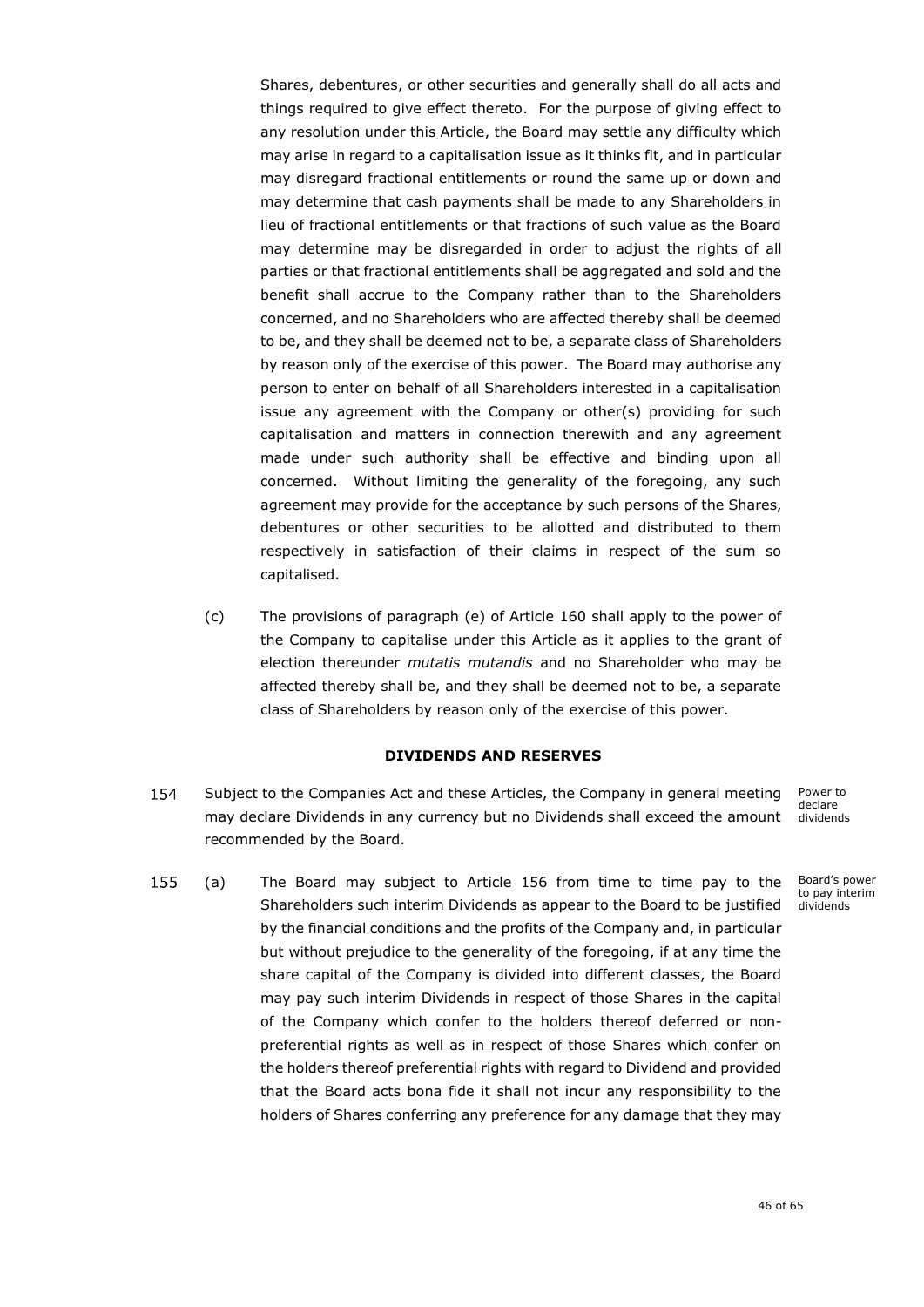suffer by reason of the payment of an interim Dividend on any Shares having deferred or non-preferential rights.

- (b) The Board may also pay half-yearly or at other suitable intervals to be settled by it any Dividend which may be payable at a fixed rate if the Board is of the opinion that the financial conditions and the profits of the Company justify the payment.
- (c) The Board may in addition from time to time declare and pay special Dividends of such amounts and on such dates and out of such distributable funds of the Company as it thinks fit, and the provisions of paragraph [\(a\)](#page-47-1) of this Article as regards the power and exemption from liability of the Board as relate to the declaration and payment of interim Dividends shall apply, *mutatis mutandis*, to the declaration and payment of any such special Dividends.
- <span id="page-48-1"></span><span id="page-48-0"></span>156 No Dividend shall be declared or paid or shall be made otherwise than in  $(a)$ accordance with the Companies Act.

Dividends not to be paid out of capital

- (b) Subject to the provisions of the Companies Act but without prejudice to paragraph [\(a\)](#page-48-1) of this Article, where any asset, business or property is bought by the Company as from a past date (whether such date be before or after the incorporation of the Company) the profits and losses thereof as from such date may at the discretion of the Board in whole or in part be carried to revenue account and treated for all purposes as profits or losses of the Company, and be available for Dividend accordingly. Subject as aforesaid, if any Shares or securities are purchased cum Dividend or interest, such Dividend or interest may at the discretion of the Board be treated as revenue, and it shall not be obligatory to capitalise the same or any part thereof or to apply the same towards reduction of or writing down the book cost of the asset, business or property acquired.
- (c) Subject to paragraph [\(d\)](#page-48-2) of this Article all Dividends and other distributions in respect of Shares shall be stated and discharged, in the case of Shares denominated in Hong Kong dollars, in Hong Kong dollars, and in the case of Shares denominated in any other currency, in such other currency, provided that, in the case of Shares denominated in Hong Kong dollars, the Board may determine in the case of any distribution that Shareholders may elect to receive the same in any other currency selected by the Board, converted at such rate of exchange as the Board may determine.
- <span id="page-48-2"></span>(d) If, in the opinion of the Board, any Dividend or other distribution in respect of Shares or any other payment to be made by the Company to any Shareholder is of such a small amount as to make payment to that Shareholder in the relevant currency impracticable or unduly expensive either for the Company or the Shareholder then such Dividend or other distribution or other payment may, at the absolute discretion of the Board, be, if this be practicable, converted at such rate of exchange as the Board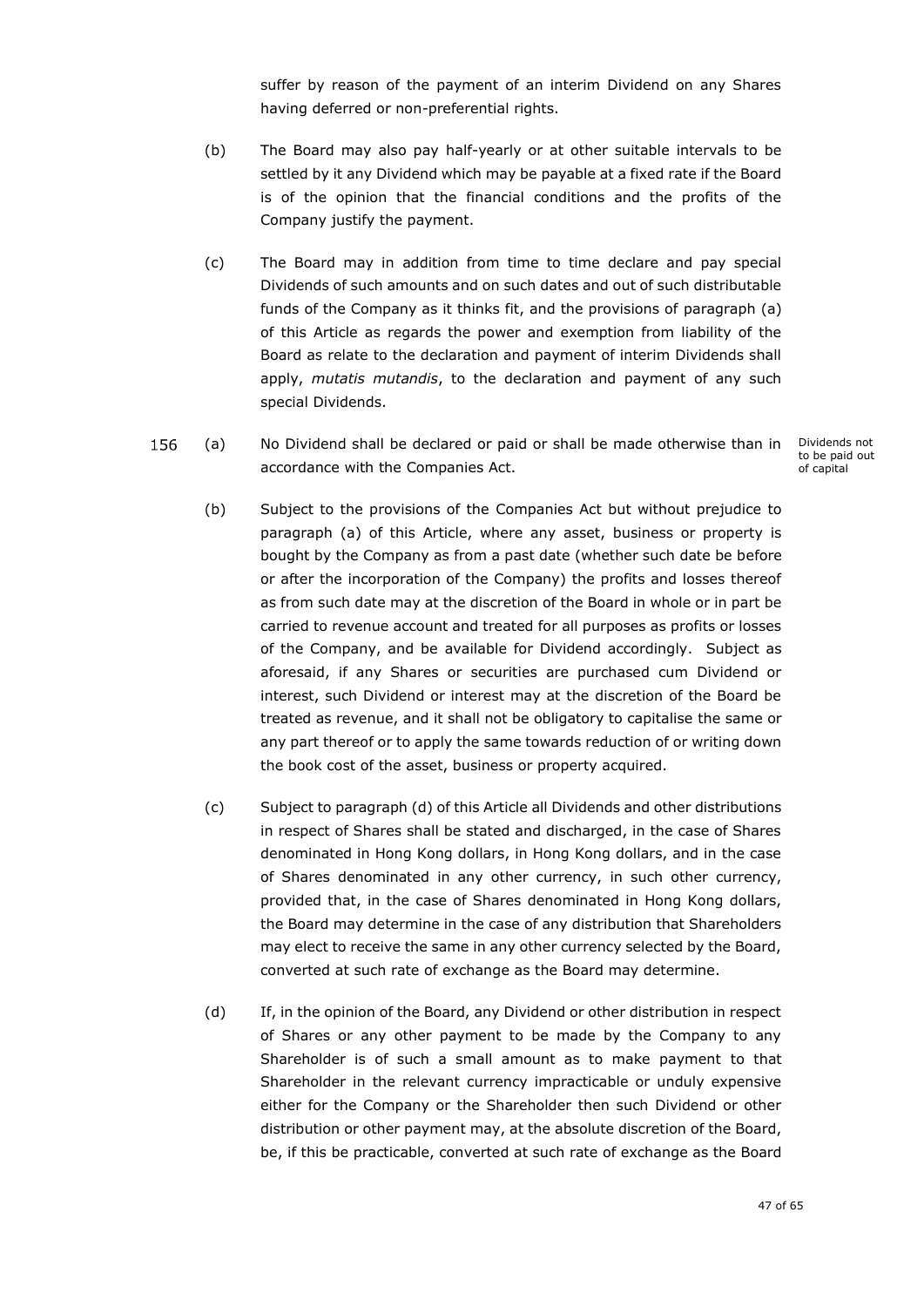may determine and paid or made in the currency of the country of the relevant Shareholder (as indicated by the address of such Shareholder on the Register).

157 Notice of the declaration of an interim Dividend shall be given in such manner as . the Board shall determine.

Notice of interim dividend

158 No Dividend or other moneys payable on or in respect of a Share shall bear interest x No interest on dividend as against the Company.

> Dividend in specie

- 159 Whenever the Board or the Company in general meeting has resolved that a Dividend be paid or declared, the Board may further resolve that such Dividend be satisfied wholly or in part by the distribution of specific assets of any kind and in particular of paid up shares, debentures or warrants to subscribe securities of the Company or any other company, or in any one or more of such ways, with or without offering any rights to Shareholders to elect to receive such Dividend in cash, and where any difficulty arises in regard to the distribution the Board may settle the same as it thinks expedient, and in particular may disregard fractional entitlements or round the same up or down, and may fix the value for distribution of such specific assets, or any part thereof, and may determine that cash payments shall be made to any Shareholders upon the footing of the value so fixed in order to adjust the rights of all parties and may determine that fractional entitlements shall be aggregated and sold and the benefit shall accrue to the Company rather than to the Shareholders concerned, and may vest any such specific assets in trustees as may seem expedient to the Board and may authorise any person to sign any requisite instruments of transfer and other documents on behalf of all Shareholders interested in the Dividend and such instrument and document shall be effective. The Board may further authorise any person to enter into on behalf of all Shareholders having an interest in any agreement with the Company or other(s) providing for such Dividend and matters in connection therewith and any such agreement made under such authority shall be effective. The Board may resolve that no such assets shall be made available or made to Shareholders with registered addresses in any particular territory or territories being a territory or territories where, in the absence of a registration statement or other special formalities, this would or might, in the opinion of the Board, be unlawful or impracticable or the legality or practicality of which may be time consuming or expensive to ascertain whether in absolute terms or in relation to the value of the holding of Shares of the Shareholder concerned and in any such event the only entitlement of the Shareholders aforesaid shall be to receive cash payments as aforesaid. Shareholders affected as a result of exercise by the Board of its discretion under this Article shall not be, and shall be deemed not to be, a separate class of Shareholders for any purposes whatsoever.
- <span id="page-49-1"></span><span id="page-49-0"></span>160 (a) Whenever the Board or the Company in general meeting has resolved that Scrip dividend a Dividend be paid or declared on the share capital of the Company, the Board may further resolve, either: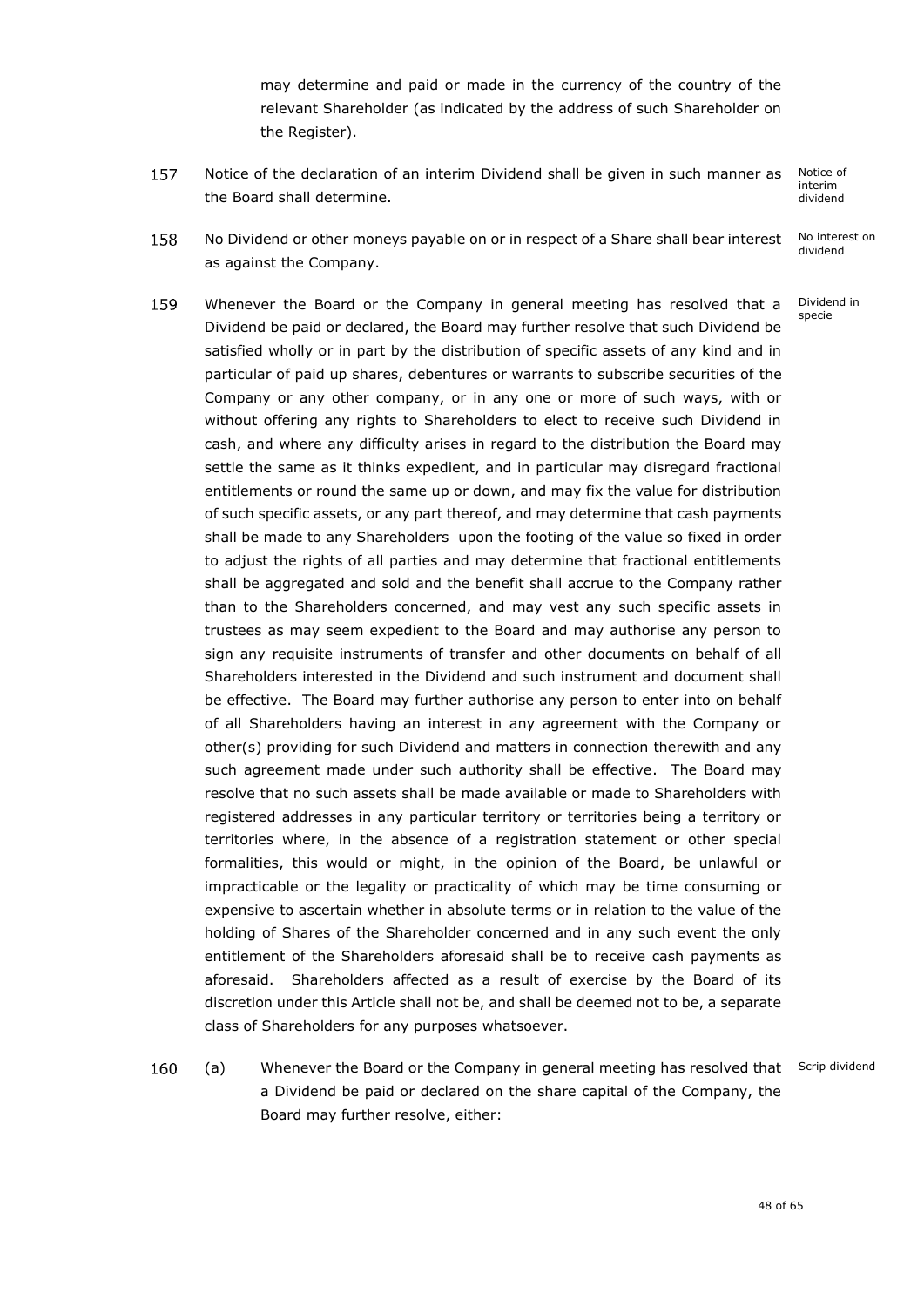- (i) that such Dividend be satisfied wholly or in part in the form of an allotment of Shares credited as fully paid on the basis that the Shares so allotted shall be of the same class or classes as the class or classes already held by the allottee, provided that the Shareholders entitled thereto will be entitled to elect to receive such Dividend (or part thereof) in cash in lieu of such allotment. In such case, the following provisions shall apply:
	- (A) the basis of any such allotment shall be determined by the Board;
	- (B) the Board, after determining the basis of allotment, shall give not less than 14 clear days' notice in writing to the Shareholders of the right of election accorded to them and shall send with such notice forms of election and specify the procedure to be followed and the place at which and the latest date and time by which duly completed forms of election must be lodged in order to be effective;
	- (C) the right of election may be exercised in respect of the whole or part of that portion of the Dividend in respect of which the right of election has been accorded; and
	- (D) Dividend (or that part of the Dividend to be satisfied by the allotment of Shares as aforesaid) shall not be payable in cash in respect whereof the cash election has not been duly exercised ("the non-elected Shares") and in lieu and in satisfaction thereof Shares shall be allotted credited as fully paid to the holders of the non-elected Shares on the basis of allotment determined as aforesaid and for such purpose the Board shall capitalise and apply out of any part of the undivided profits of the Company or any part of any of the Company's reserve accounts (including any special account, or share premium account (if there be any such reserve)) as the Board may determine, a sum equal to the aggregate nominal amount of the Shares to be allotted on such basis and apply the same in paying up in full the appropriate number of Shares for allotment and distribution to and amongst the holders of the non-elected Shares on such basis;
- or
- (ii) that Shareholders entitled to such Dividend will be entitled to elect to receive an allotment of Shares credited as fully paid in lieu of the whole or such part of the Dividend as the Board may think fit on the basis that the Shares so allotted shall be of the same class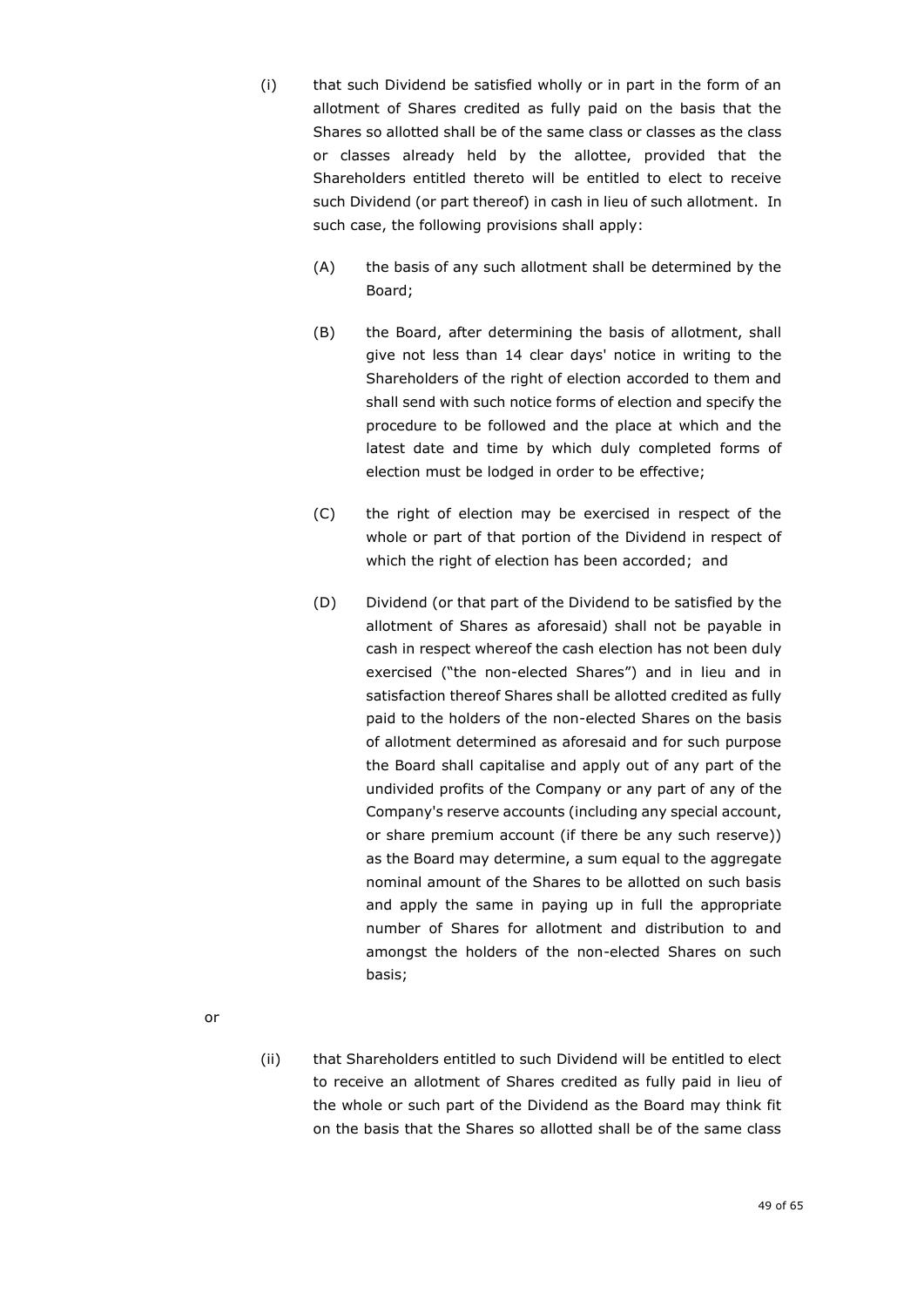or classes as the class or classes of Shares already held by the allottee. In such case, the following provisions shall apply:

- (A) the basis of any such allotment shall be determined by the Board;
- (B) the Board, after determining the basis of allotment, shall give not less than 14 clear days' notice in writing to the Shareholders of the right of election accorded to them and shall send with such notice forms of election and specify the procedure to be followed and the place at which and the latest date and time by which duly completed forms of election must be lodged in order to be effective;
- (C) the right of election may be exercised in respect of the whole or part of that portion of the Dividend in respect of which the right of election has been accorded; and
- (D) the Dividend (or that part of the Dividend in respect of which a right of election has been accorded) shall not be payable on Shares in respect whereof the Share election has been duly exercised ("the elected Shares") and in lieu thereof Shares shall be allotted credited as fully paid to the holders of the elected Shares on the basis of allotment determined as aforesaid and for such purpose the Board shall capitalise and apply out of any part of the undivided profits of the Company or any part of any of the Company's reserve accounts (including any special account, contributed surplus account, share premium account and capital redemption reserve fund (if there be any such reserve)) as the Board may determine, a sum equal to the aggregate nominal amount of the Shares to be allotted on such basis and apply the same in paying up in full the appropriate number of Shares for allotment and distribution to and amongst the holders of the elected Shares on such basis.
- (b) The Shares allotted pursuant to the provisions of paragraph [\(a\)](#page-49-1) of this Article shall rank *pari passu* in all respects with the Shares then in issue and held by the allottee in respect of which they were allotted, save only as regards participation:
	- (i) in the relevant Dividend (or the right to receive or to elect to receive an allotment of Shares in lieu thereof as aforesaid); or
	- (ii) in any other distributions, bonuses or rights paid, made, declared or announced prior to or contemporaneously with the payment or declaration of the relevant Dividend unless, contemporaneously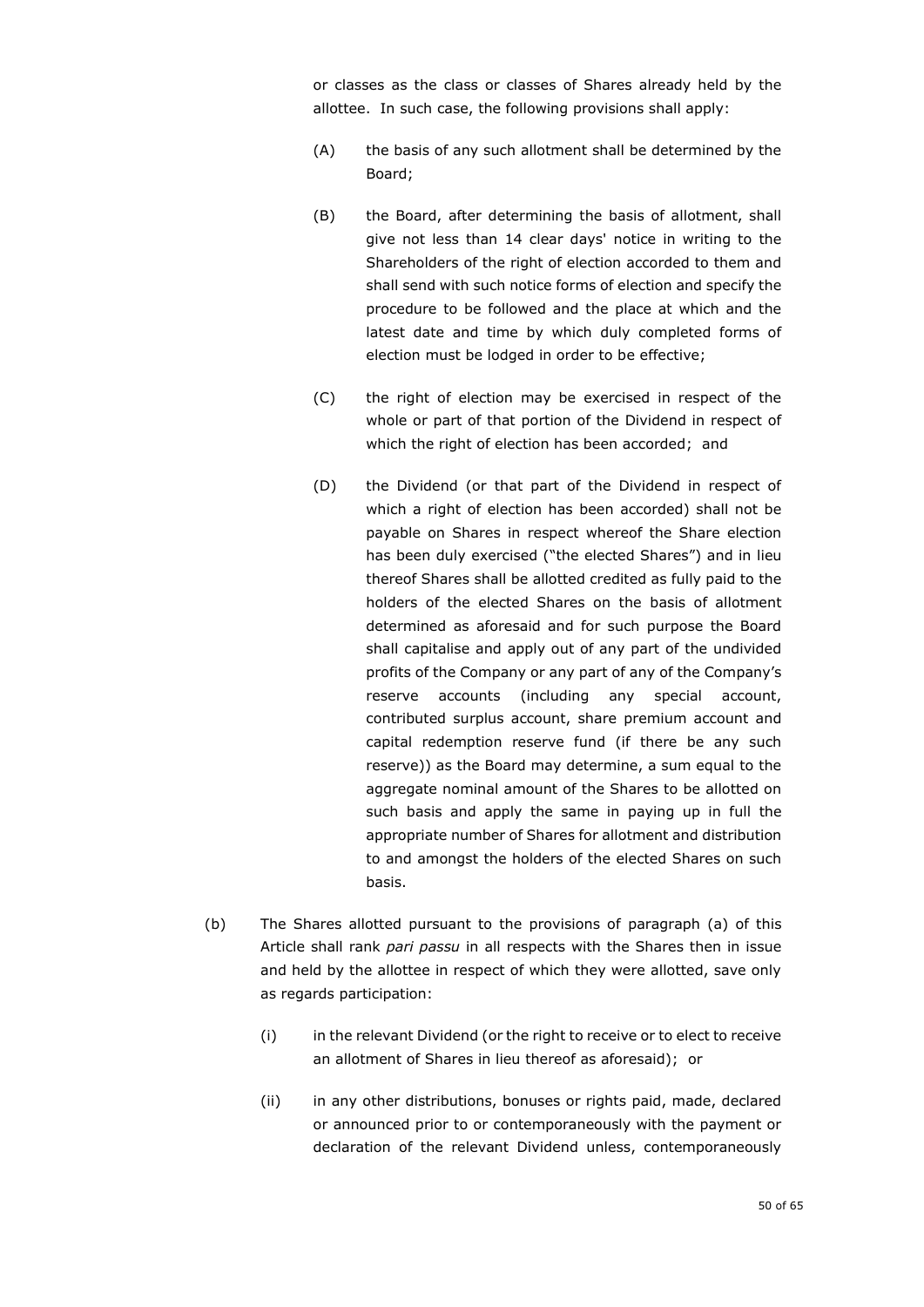with the announcement by the Board of its proposal to apply the provisions of sub-paragraph (a)(i) or (a)(ii) of paragraph [\(a\)](#page-49-1) of this Article in relation to the relevant Dividend or contemporaneously with its announcement of the distribution, bonus or rights in question, the Board shall have specified that the Shares to be allotted pursuant to the provisions of paragraph [\(a\)](#page-49-1) of this Article shall rank for participation in such distribution, bonus or rights.

- (c) The Board may do all acts and things considered necessary or expedient to give effect to any capitalisation pursuant to the provisions of paragraph [\(a\)](#page-49-1) of this Article with full power to the Board to make such provisions as it thinks fit in the case of Shares becoming distributable in fractions (including provisions whereby, in whole or in part, fractional entitlements are aggregated and sold and the net proceeds distributed to those entitled, or are disregarded or rounded up or down or whereby the benefit of fractional entitlements accrues to the Company rather than to the Shareholders concerned), and no Shareholders who will be affected thereby shall be, and they shall be deemed not to be, a separate class of Shareholders by reason only of the exercise of this power. The Board may authorise any person to enter into on behalf of all Shareholders interested, an agreement with the Company providing for such capitalisation and matters incidental thereto and any agreement made pursuant to such authority shall be effective and binding on all concerned.
- (d) The Company may upon the recommendation of the Board by Ordinary Resolution resolve in respect of any one particular Dividend that notwithstanding the provisions of paragraph [\(a\)](#page-49-1) of this Article a Dividend may be satisfied wholly in the form of an allotment of Shares credited as fully paid without offering any right to Shareholders to elect to receive such Dividend in cash in lieu of such allotment.
- <span id="page-52-0"></span>(e) The Board may on any occasion determine that rights of election and the allotment of Shares under paragraph [\(a\)](#page-49-1) of this Article shall not be made available or made to any Shareholders with registered addresses in any territory where in the absence of a registration statement or other special formalities the circulation of an offer of such rights of election or the allotment of Shares would or might be unlawful or impracticable or the legality or practicability of which may be time consuming or expensive to ascertain whether in absolute terms or in relation to the value of the holding of Shares of the Shareholder concerned, and in such event the provisions aforesaid shall be read and construed subject to such determination and no Shareholder who may be affected by any such determination shall be, and they shall be deemed not to be, a separate class of Shareholders for any purposes whatsoever.
- 161 The Board may, before recommending any Dividend, set aside out of the profits of x Reservesthe Company such sums as it thinks fit as a reserve or reserves which shall, at the discretion of the Board, be applicable for meeting claims on or liabilities of the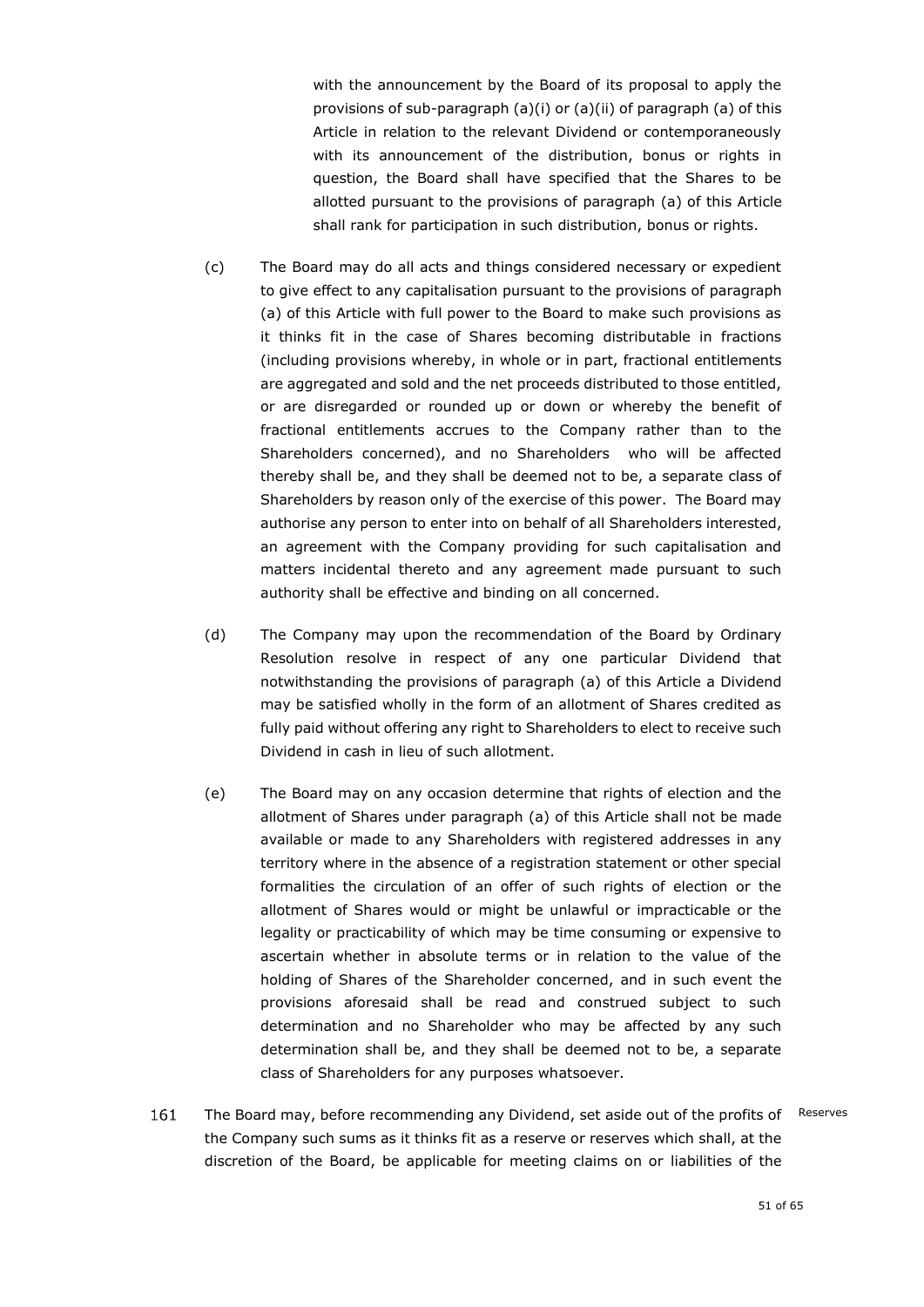Company or contingencies or for paying off any loan capital or for equalising Dividends or for any other purpose to which the profits of the Company may be properly applied, and pending such application may, at the like discretion, either be employed in the business of the Company or be invested in such investments (including in the repurchase by the Company of its own securities or the giving of any financial assistance for the acquisition of its own securities) as the Board may from time to time think fit, and so that it shall not be necessary to keep any investments constituting the reserve or reserves separate or distinct from any other investments of the Company. The Board may also without placing the same to reserve, carry forward any profits which it may think prudent not to distribute by way of Dividend.

162 Unless and to the extent that the rights attached to any Shares or the terms of issue thereof otherwise provide, all Dividends shall (as regards any Shares not fully paid throughout the period in respect of which the Dividend is paid) be apportioned and paid pro rata according to the amounts paid or credited as paid on the Shares during any portion or portions of the period in respect of which the Dividend is paid. For the purposes of this Article no amount paid on a Share in advance of calls pursuant to Article [38](#page-16-1) shall be treated as paid on the Share.

163 (a) x The Board may retain any Dividends or other moneys payable on or in respect of a Share upon which the Company has a lien, and may apply the same in or towards satisfaction of the debts, liabilities or engagements in respect of which the lien exists.

- (b) The Board may deduct from any Dividend or other money payable to any Shareholder all sums of money (if any) presently payable by him to the Company on account of calls, instalments or otherwise.
- 164 Any general meeting sanctioning a Dividend may make a call on the Shareholders x of such amount as the meeting fixes, but so that the call on each Shareholder shall not exceed the Dividend payable to him, and so that the call shall be made payable at the same time as the Dividend, and the Dividend may, if so arranged between the Company and the Shareholder, be set off against the call.
- 165 A transfer of Shares shall not, as against the Company but without prejudice to the rights of the transferor and transferee inter se, pass the right to any Dividend or bonus declared thereon before the registration of the transfer.
- 166 If two or more persons are registered as joint holders of any Share, any one of such persons may give effectual receipts for any Dividends and other moneys payable and bonuses, rights and other distributions in respect of such Shares.
- 167 Unless otherwise directed by the Board, any Dividend or other moneys payable or bonuses, rights or other distributions in respect of any Share may be paid or satisfied by cheque or warrant or certificate or other documents or evidence of title sent through the post to the registered address of the Shareholder entitled, or, in the case of joint holders, to the registered address of that one whose name stands

Dividends to be paid in proportion to paid up capital

Retention of dividends, etc.

Deduction of debts

Dividend and call together

Effect of transfer

Receipt for dividends by ioint holders of share

Payment by post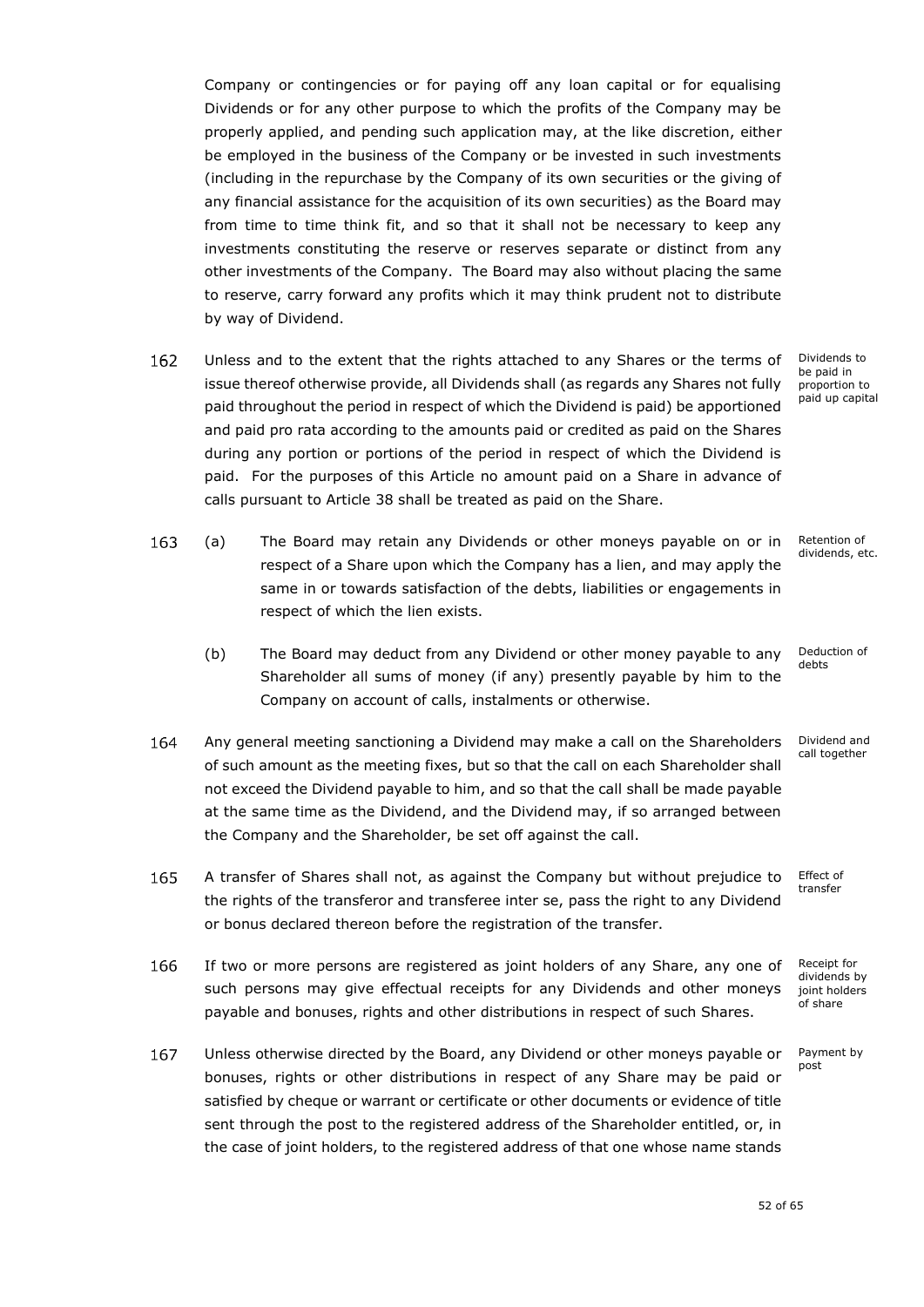first in the Register in respect of the joint holding or to such person and to such address as the holder or joint holders may in writing direct. Every cheque, warrant, certificate or other document or evidence of title so sent shall be made payable to the order of the person to whom it is sent or, in the case of certificates or other documents or evidence of title as aforesaid, in favour of the Shareholder(s) entitled thereto, and the payment on any such cheque or warrant by the banker upon whom it is drawn shall operate as a good discharge to the Company in respect of the Dividend and/or other moneys represented thereby, notwithstanding that it may subsequently appear that the same has been stolen or that any endorsement thereon has been forged. Every such cheque, warrant, certificate or other document or evidence of title as aforesaid shall be sent at the risk of the person entitled to the Dividend, money, bonus, rights and other distributions represented thereby.

168 All Dividends, bonuses or other distributions or the proceeds of the realisation of x any of the foregoing unclaimed for one year after having been declared by the Company until claimed and, notwithstanding any entry in any books of the Company may be invested or otherwise made use of by the Board for the benefit of the Company or otherwise howsoever, and the Company shall not be constituted a trustee in respect thereof. All Dividends, bonuses or other distributions or the proceeds of the realisation of any of the foregoing unclaimed for six years after having been declared may be forfeited by the Board and, upon such forfeiture, shall revert to the Company and, in the case where any of the same are securities of the Company, may be re-allotted or re-issued for such consideration as the Board thinks fit and the proceeds thereof shall accrue to the benefit of the Company absolutely.

### **RECORD DATE**

- <span id="page-54-0"></span>169 Subject to the Listing Rules, any resolution declaring a Dividend or other Record dates distribution on Shares of any class, whether a resolution of the Company in general meeting or a resolution of the Board, may specify that the same shall be payable or made to the persons registered as the holder of such Shares at the close of business on a particular date or at a particular time on a particular date, and thereupon the Dividend or other distribution shall be payable or made to them in accordance with their respective holdings so registered, but without prejudice to the rights inter se in respect of such Dividend or other distribution between the transferors and transferees of any such Shares. The provisions of this Article shall *mutatis mutandis* apply to determining the Shareholders entitled to receive notice and vote at any general meeting of the Company, bonuses, capitalisation issues, distributions of realised and unrealised capital profits or other distributable reserves or accounts of the Company and offers or grants made by the Company to the Shareholders.
- 170 The Company in general meeting may at any time and from time to time resolve x that any surplus moneys in the hands of the Company representing capital profits arising from moneys received or recovered in respect of or arising from the realisation of any capital assets of the Company or any investments representing

Distribution of realised capital profits

#### Unclaimed Dividend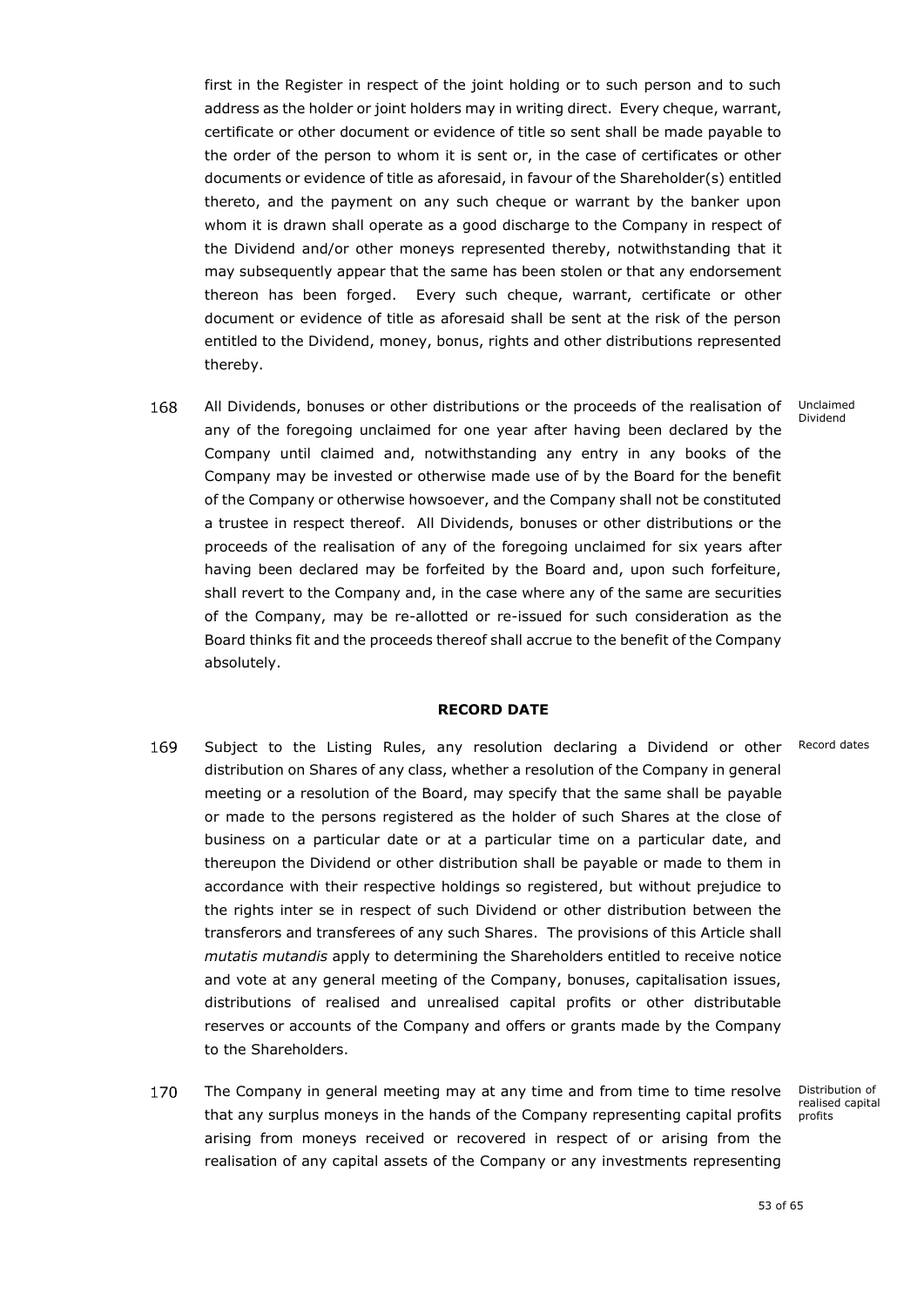the same and not required for the payment or provision of any fixed preferential Dividend instead of being applied in the purchase of any other capital assets or for other capital purposes be distributed amongst its Shareholders on the footing that they receive the same as capital and in the Shares and proportions in which they would have been entitled to receive the same if it had been distributed by way of Dividend, provided that no such surplus moneys as aforesaid shall be so distributed unless the Company will remain solvent after the distribution, or the net realisable value of the assets of the Company will after the distribution be greater than the aggregate of its liabilities, share capital and share premium account.

### **ANNUAL RETURNS**

<span id="page-55-0"></span>Annual 171 The Board shall make or cause to be made such annual or other returns or filings Returns as may be required to be made in accordance with the Companies Act.

### **ACCOUNTS**

- <span id="page-55-1"></span>Accounts to be 172 The Board shall cause proper books of account to be kept of the sums of money kept . received and expended by the Company, and the matters in respect of which such receipts and expenditure take place; and of the assets and liabilities of the Company and of all other matters required by the Companies Act necessary to give a true and fair view of the state of the Company's affairs and to show and explain its transactions.
- Where 173 The books of account shall be kept at the Head Office or at such other place or x places as the Board thinks fit and shall always be open to the inspection of the kept Directors.
- 174 No Shareholder (not being a Director) or other person shall have any right of inspecting any account or book or document of the Company except as conferred by the Companies Act or ordered by a court of competent jurisdiction or authorised by the Board or the Company in general meeting.
- 175 (a) x The Board shall from time to time cause to be prepared and laid before the Company at its annual general meeting profit and loss accounts and balance sheets of the Company and such other reports and documents as may be required by law and the Listing Rules. The accounts of the Company shall be prepared and audited based on the generally accepted accounting principles of Hong Kong, the International Accounting Standards, or such other standards as may be permitted by the HK Stock Exchange.
	- (b) Subject to paragraph [\(c\)](#page-56-1) below, every balance sheet of the Company shall be signed on behalf of the Board by two of the Directors and a copy of every balance sheet (including every document required by law to be comprised therein or annexed thereto) and profit and loss account which is to be laid before the Company at its annual general meeting, together with a copy of the Directors' report and a copy of the Auditors' report

Annual report of Directors and balance sheet to be sent to shareholders

accounts to be

Inspection by shareholders

Annual profit and loss account and balance sheet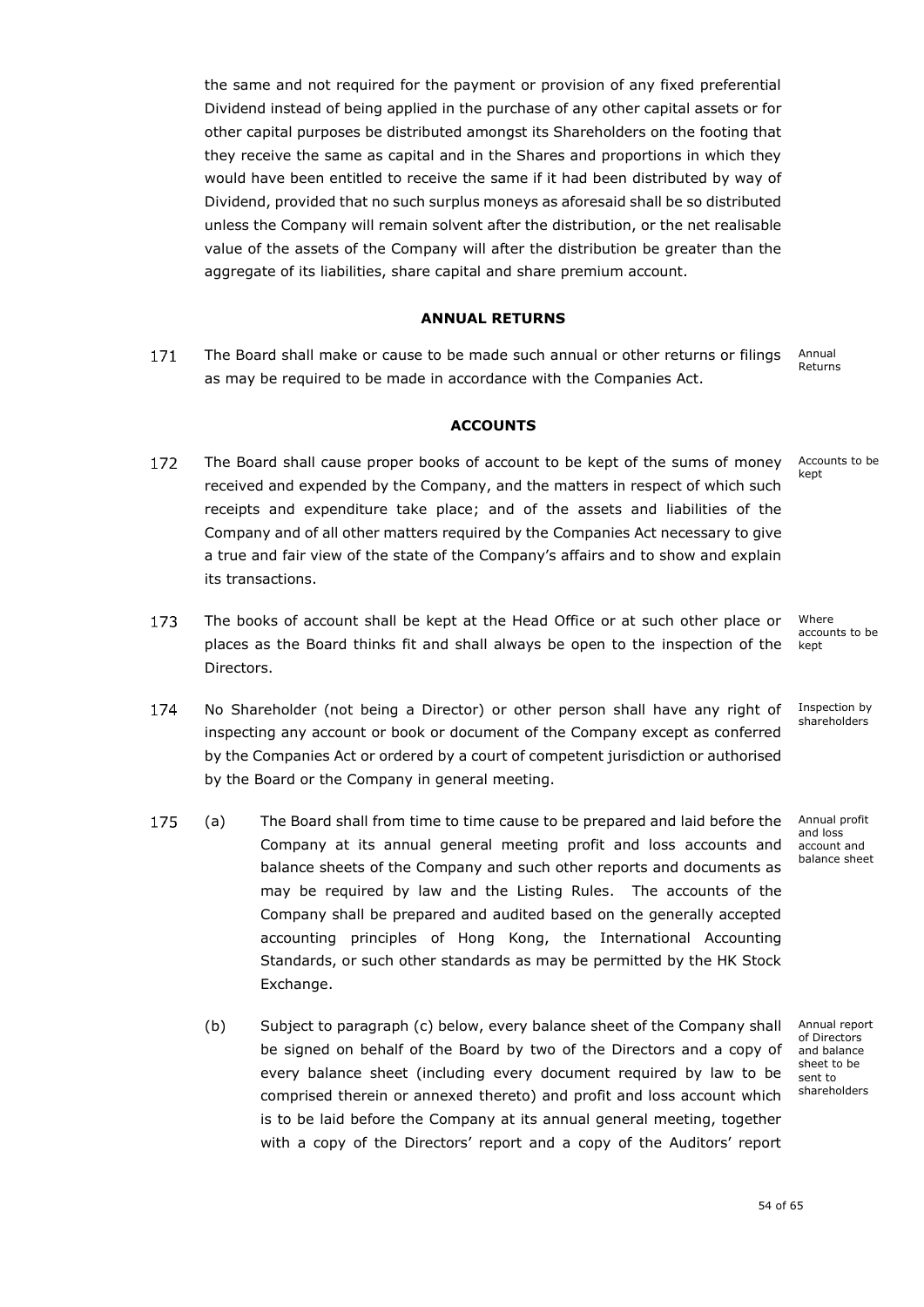thereon, shall, not less than 21 days before the date of the meeting be delivered or sent by post together with the notice of annual general meeting to every Shareholder and every Debenture Holder of the Company and every other person entitled to receive notices of general meetings of the Company under the provisions of these Articles, provided that this Article shall not require a copy of those documents to be sent to any person of whose address the Company is not aware or to more than one of the joint holders of any Shares or Debentures, but any Shareholder or Debenture Holder to whom a copy of those documents has not been sent shall be entitled to receive a copy free of charge on application at the Head Office or the Registration Office. If all or any of the Shares or Debentures or other securities of the Company shall for the time being be (with the consent of the Company) listed or dealt in on any stock exchange or market, there shall be forwarded to such stock exchange or market such number of copies of such documents as may for the time being be required under its regulations or practice.

<span id="page-56-1"></span>(c) Subject to the Listing Rules, the Company may send summarised financial statements to Shareholders who has, in accordance with the Listing Rules, consented and elected to receive summarised financial statements instead of the full financial statements. The summarised financial statements must be accompanied by any other documents as may be required under the Listing Rules and must be sent to the Shareholders not less than twentyone days before the general meeting to those Shareholders that have consented and elected to receive the summarised financial statements.

### **AUDITORS**

- <span id="page-56-0"></span>App.3 176 (a) x The Company shall at each annual general meeting appoint one or more Appointment of Auditors 17 firms of auditors to hold office until the conclusion of the next annual general meeting on such terms and with such duties as may be agreed with the Board, but if an appointment is not made, the Auditors in office shall continue in office until a successor is appointed. A Director, officer or employee of any such Director, officer or employee shall not be appointed Auditors of the Company. The remuneration of the Auditors shall be fixed by or on the authority of the Company in the annual general meeting or in such manner as the Shareholders may determine.
	- (b) The Board may fill any casual vacancy in the office of Auditors, but while any such vacancy continues the surviving or continuing Auditors (if any) may act. The remuneration of any Auditors appointed to fill any casual vacancy may be fixed by the Board. Subject to Article 176(a), an Auditor appointed under this Article shall hold office until the next following annual general meeting of the Company and shall then be subject to appointment by the Shareholders under Article 176(a) at such remuneration to be determined by the Members under Article 176(a).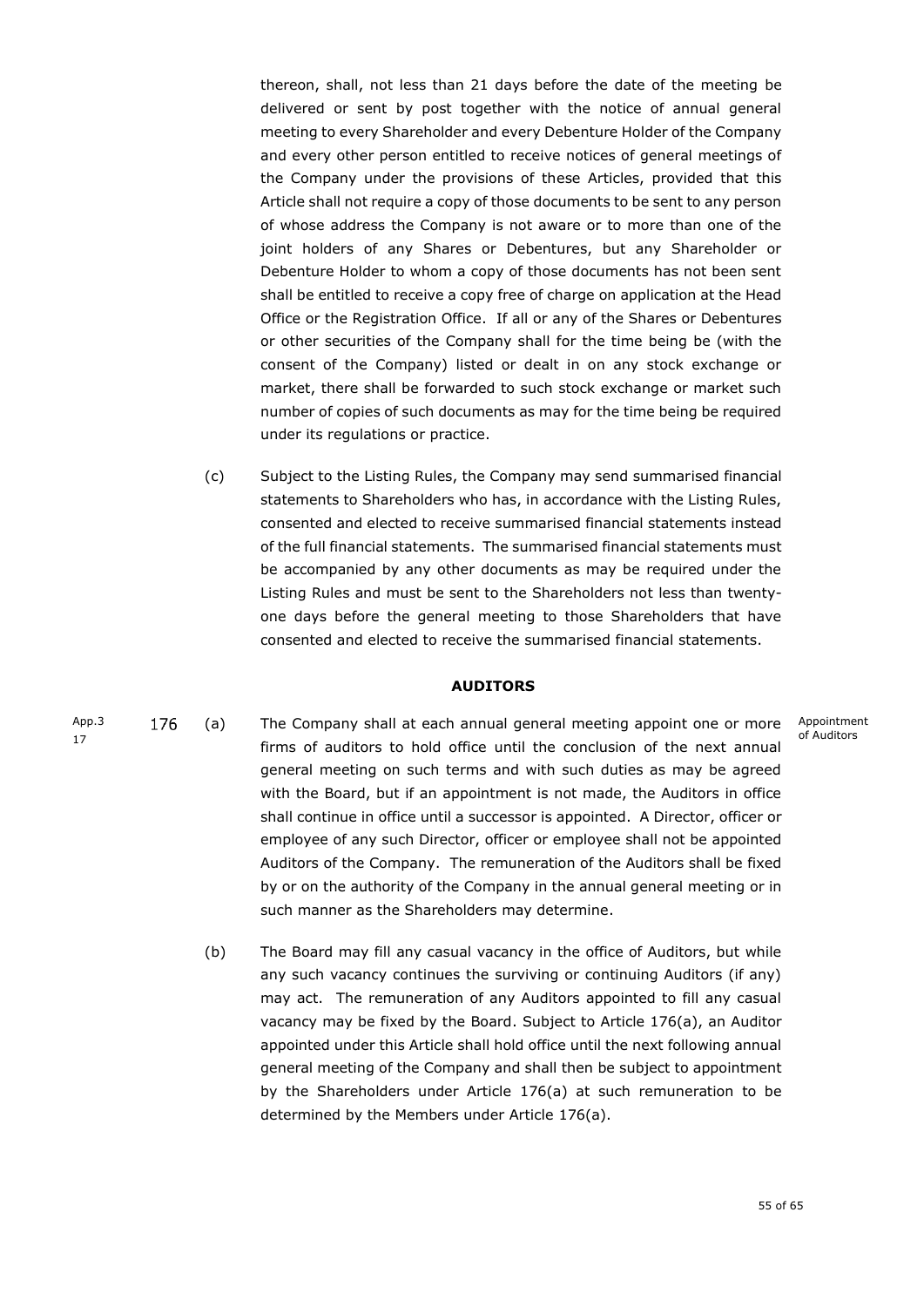- (c) The Shareholders may, at any general meeting convened and held in accordance with these Articles, remove the Auditors by Ordinary Resolution at any time before the expiration of the term of office and shall, by Ordinary Resolution, at that meeting appoint new auditors in its place for the remainder of the term.
- 177 The Auditors of the Company shall have a right of access at all times to the books x and accounts and vouchers of the Company and shall be entitled to require from the Directors and officers of the Company such information as may be necessary for the performance of his or their duties, and the Auditors shall audit every balance sheet and profit and loss account of the Company in each year and prepare an Auditors' report thereon to be annexed thereto. Such report shall be laid before the Company in the annual general meeting.
- Auditors to have right of access to books and accounts

Appointment of auditors other than retiring auditors

annual general meeting unless notice of an intention to nominate that person to the office of Auditors has been given to the Company not less than 14 clear days before the annual general meeting, and the Company shall send a copy of any such notice to the retiring Auditors and shall give notice thereof to the Shareholders not less than seven days before the annual general meeting provided that the above requirement for sending a copy of such notice to the retiring Auditors may be waived by notice in writing by the retiring Auditors to the Secretary.

No person other than the retiring Auditors shall be appointed as Auditors at an x

179 All acts done by any person acting as Auditors shall, as regards all persons dealing in good faith with the Company, be valid, notwithstanding that there was some defect in their appointment or that they were at the time of their appointment not qualified for appointment or subsequently became disqualified.

Defect of appointment

# **NOTICES**

- <span id="page-57-0"></span>180 Service of (a) x Except where otherwise expressly stated, any notice or document to be notices given to or by any person pursuant to these Articles shall be in writing or, to the extent permitted by the Companies Act and the Listing Rules from time to time and subject to this Article, contained in an electronic communication. A notice calling a meeting of the Board need not be in writing.
	- (b) Except where otherwise expressly stated, any notice or document to be given to or by any person pursuant to these Articles (including any corporate communications within the meaning ascribed thereto under the Listing Rules) may be served on or delivered to any Shareholder either personally or by sending it through the post in a prepaid envelope or wrapper addressed to such Shareholder at his registered address as appearing in the register or by leaving it at that address addressed to the Shareholder or by any other means authorised in writing by the Shareholder concerned or (other than share certificate) by publishing it by way of advertisement in the Newspapers. In case of joint holders of a share, all notices shall be given to that one of the joint holders whose name

App.3 17

178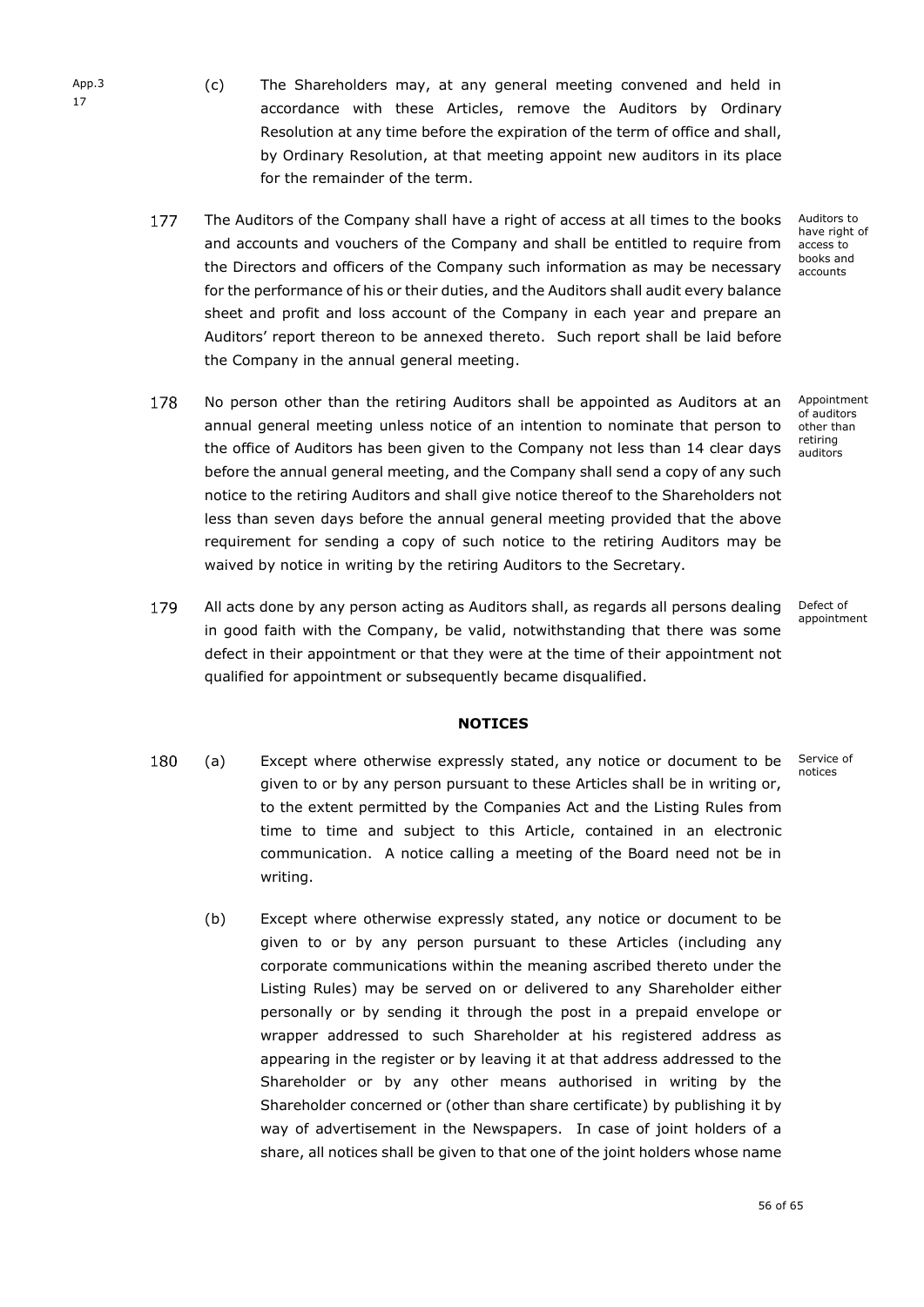stands first in the register and notice so given shall be sufficient notice to all the joint holders. Without limiting the generality of the foregoing but subject to the Companies Act and the Listing Rules, a notice or document may be served or delivered by the Company to any Shareholder by electronic means to such address as may from time to time be authorised by the Shareholder concerned or by publishing it on a website and notifying the Shareholder concerned that it has been so published.

- (c) Any such notice or document may be served or delivered by the Company by reference to the register as it stands at any time not more than fifteen days before the date of service or delivery. No change in the register after that time shall invalidate that service or delivery. Where any notice or document is served or delivered to any person in respect of a share in accordance with these Articles, no person deriving any title or interest in that share shall be entitled to any further service or delivery of that notice or document.
- (d) Any notice or document required to be sent to or served upon the Company, or upon any officer of the Company, may be sent or served by leaving the same or sending it through the post in a prepaid envelope or wrapper addressed to the Company or to such officer at the Head Office or Registered Office.
- (e) The Board may from time to time specify the form and manner in which a notice may be given to the Company by electronic means, including one or more addresses for the receipt of an electronic communication, and may prescribe such procedures as they think fit for verifying the authenticity or integrity of any such electronic communication. Any notice may be given to the Company by electronic means only if it is given in accordance with the requirements specified by the Board.
- 181 (a) x Any Shareholder whose registered address is outside the Relevant Territory may notify the Company in writing of an address in the Relevant Territory which for the purpose of service of notice shall be deemed to be his registered address. Where the registered address of the Shareholder is outside the Relevant Territory, notice, if given through the post, shall be sent by prepaid airmail letter where available.

Shareholders out of the Relevant **Territory** 

<span id="page-58-0"></span>(b) Any Shareholder who fails (and, where a Share is held by joint holders, where the first joint holder named on the register fails) to supply his registered address or a correct registered address to the Company for service of notices and documents on him shall not (and where a Share is held by joint holders, none of the other joint holders whether or not they have supplied a registered address shall) be entitled to service of any notice or documents by the Company and any notice or document which is otherwise required to be served on him may, if the Board in its absolute discretion so elects (and subject to them re-electing otherwise from time to time), be served, in the case of notices, by displaying a copy of such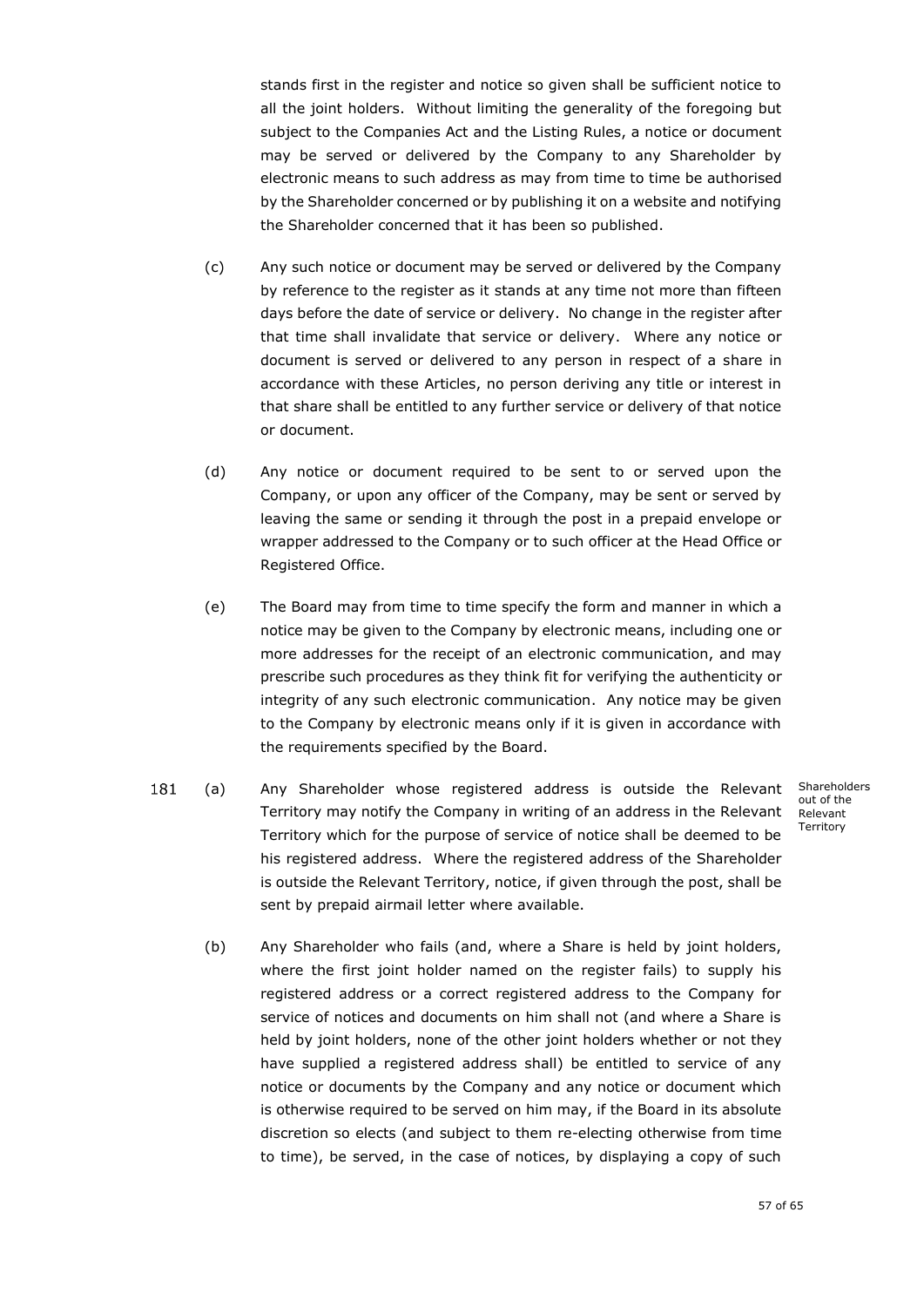notice conspicuously at the Registered Office and the Head Office or, if the Board sees fit, by advertisement in the Newspapers, and, in the case of documents, by posting up a notice conspicuously at the Registered Office and the Head Office addressed to such Shareholder which notice shall state the address within the Relevant Territory at which he served in the manner so described which shall be sufficient service as regards Shareholders with no registered or incorrect addresses, provided that nothing in this paragraph [\(b\)](#page-58-0) shall be construed as requiring the Company to serve any notice or document on any Shareholder with no or an incorrect registered address for the service of notice or document on him or on any Shareholder other than the first named on the register of members of the Company.

- (c) If on three consecutive occasions notices or other documents have been sent through the post to any Shareholder (or, in the case of joint holders of a share, the first holder named on the register) at his registered address but have been returned undelivered, such Shareholder (and, in the case of joint holders of a Share, all other joint holders of the share) shall not thereafter be entitled to receive or be served (save as the Board may elect otherwise pursuant to paragraph [\(b\)](#page-58-0) of this Article) and shall be deemed to have waived the service of notices and other documents from the Company until he shall have communicated with the Company and supplied in writing a new registered address for the service of notices on him.
- 182 Any notice or other document, if sent by mail, postage prepaid, shall be deemed to have been served or delivered on the day following that on which the letter, envelope, or wrapper containing the same is put into the post. In proving such service it shall be sufficient to prove that the letter, envelope or wrapper containing the notice or document was properly addressed and put into the post as prepaid mail. Any notice or document not sent by post but left by the Company at a registered address shall be deemed to have been served or delivered on the day it was so left. Any notice or document, if sent by electronic means (including through any relevant system), shall be deemed to have been given on the day following that on which the electronic communication was sent by or on behalf of the Company. Any notice or document served or delivered by the Company by any other means authorised in writing by the Shareholder concerned shall be deemed to have been served when the Company has carried out the action it has been authorised to take for that purpose. Any notice or other document published by way of advertisement or on a website shall be deemed to have been served or delivered on the day it was so published.
- 183 A notice or document may be given by the Company to the person entitled to a Share in consequence of the death, mental disorder, bankruptcy or liquidation of a Shareholder by sending it through the post in a prepaid envelope or wrapper addressed to him by name, or by the title of representative of the deceased, the trustee of the bankrupt or the liquidator of the Shareholder, or by any like description, at the address, if any, supplied for the purpose by the person claiming

When notice deemed to be served

Service of notice to persons entitled on death, mental disorder or bankruptcy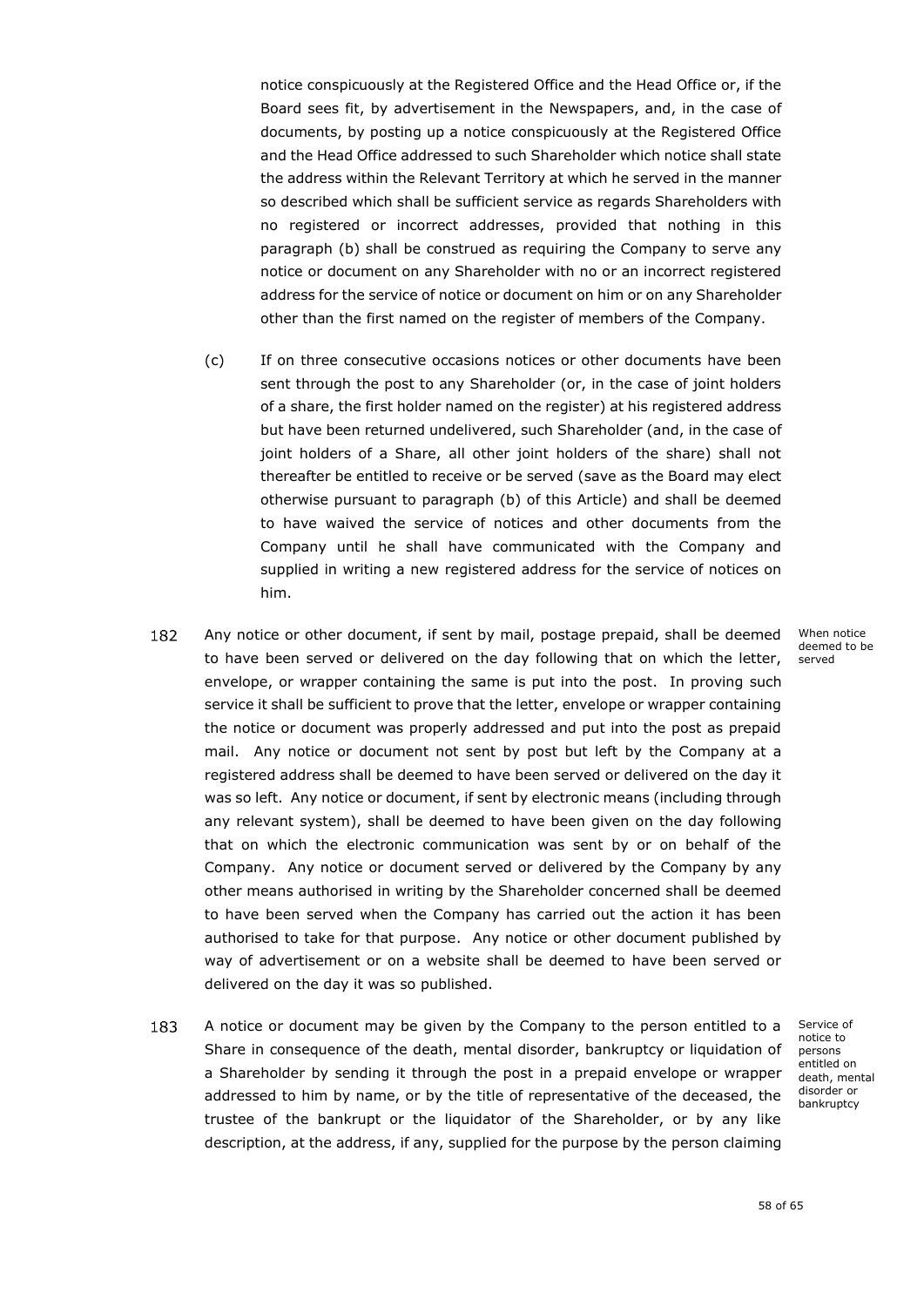to be so entitled, or (until such an address has been so supplied) by giving the notice or document in any manner in which the same might have been given if the death, metal disorder, bankruptcy or winding up had not occurred.

- 184 Any person who by operation of law, transfer or other means whatsoever shall Transferee to be bound by become entitled to any Share shall be bound by every notice in respect of such prior notices share which prior to his name and address being entered on the register shall have been duly served to the person from whom he derives his title to such share.
- 185 Any notice or document delivered or sent by post to, or left at the registered address of any Shareholder in pursuance of these Articles, shall notwithstanding that such Shareholder be then deceased, bankrupt or wound up and whether or not the Company has notice of his death, bankruptcy or winding up, be deemed to have duly served in respect of any registered Shares whether held solely or jointly with other persons by such Shareholder until some other person be registered in his stead as the holder or joint holder thereof, and such service shall for all purposes of these Articles be deemed a sufficient service of such notice or document on his personal representatives and all persons (if any) jointly interested with him in any such Shares.
- 186 The signature to any notice or document to be given by the Company may be be signed written or printed.

# **INFORMATION**

<span id="page-60-0"></span>187 No Shareholder (not being a Director) shall be entitled to require discovery of or x any information respecting any detail of the Company's trading or any matter which is or may be in the nature of a trade secret, mystery of trade or secret process which may relate to the conduct of the business of the Company which in the opinion of the Board will be inexpedient in the interests of the Shareholders of the Company to communicate to the public.

> Modes of winding up

> > Distribution of assets in winding up

Assets may be distributed in specie

59 of 65

Notice valid though shareholder deceased, bankrupt

How notice to

**Shareholders** not entitled to information

App.3 21

<span id="page-60-1"></span>188 Subject to the Companies Act, a resolution that the Company be wound up by the Court or be wound up voluntarily shall be passed by way of a Special Resolution.

**WINDING UP**

- 189 If the Company shall be wound up, the surplus assets remaining after payment to x all creditors shall be divided among the Shareholders in proportion to the capital paid up on the Shares held by them respectively, and if such surplus assets shall be insufficient to repay the whole of the paid up capital, they shall be distributed, subject to the rights of any Shares which may be issued on special terms and conditions, so that, as nearly as may be, the losses shall be borne by the Shareholders in proportion to the capital paid on the Shares held by them respectively.
- 190 If the Company shall be wound up (in whatever manner) the liquidator may, with the sanction of a Special Resolution and any other sanction required by the Companies Act, divide among the Shareholders in specie or kind the whole or any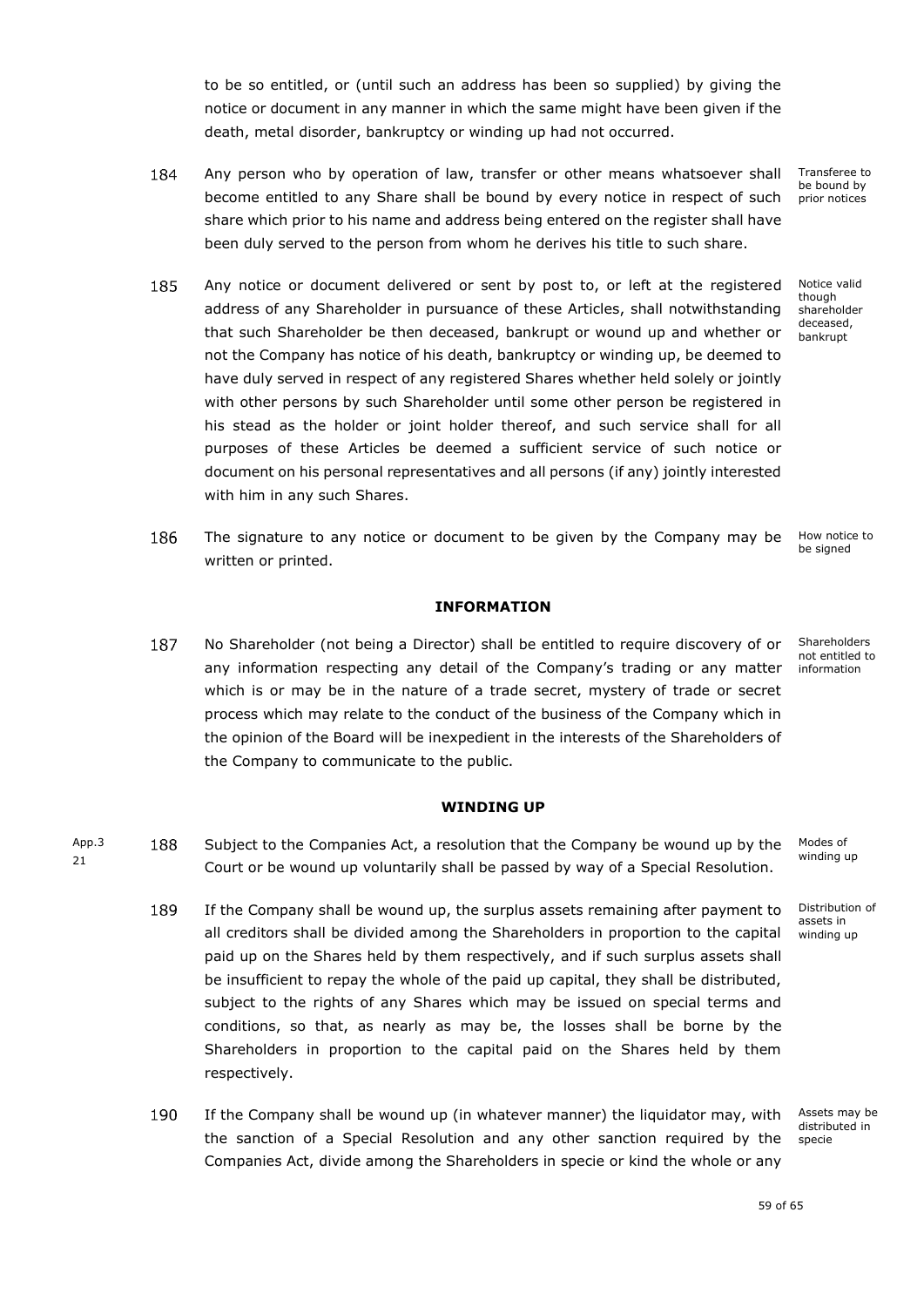part of the assets of the Company whether the assets shall consist of property of one kind or shall consist of properties of different kinds and the liquidator may, for such purpose, set such value as he deems fair upon any one or more class or classes of property to be divided as aforesaid and may determine how such division shall be carried out as between the Shareholders or different classes of Shareholders and the Shareholders within each class. The liquidator may, with the like sanction, vest any part of the assets in trustees upon such trusts for the benefit of Shareholders as the liquidator, with the like sanction, shall think fit, but so that no Shareholder shall be compelled to accept any Shares or other assets upon which there is a liability.

#### **INDEMNITY**

<span id="page-61-0"></span>191 The Directors, managing directors, alternate Directors, Auditors, Secretary and Indemnity other officers for the time being of the Company and the trustees (if any) for the time being acting in relation to any of the affairs of the Company, and their respective executors or administrators, shall be indemnified and secured harmless out of the assets of the Company from and against all actions, costs, charges, losses, damages and expenses which they or any of them, their or any of their executors or administrators, shall or may incur or sustain by reason of any act done, concurred in or omitted in or about the execution of their duty or supposed duty in their respective offices or trusts, except such (if any) as they shall incur or sustain through their own fraud or dishonesty, and none of them shall be answerable for the acts, receipts, neglects or defaults of any other of them, or for joining in any receipt for the sake of conformity, or for any bankers or other persons with whom any moneys or effects of the Company shall be lodged or deposited for safe custody, or for the insufficiency or deficiency of any security upon which any moneys of the Company shall be placed out or invested, or for any other loss, misfortune or damage which may arise in the execution of their respective offices or trusts, or in relation thereto, except as the same shall happen by or through their own fraud, dishonest, or recklessness. The Company may take out and pay the premium and other moneys for the maintenance of insurance, bonds and other instruments for the benefit either of the Company or the Directors (and/or other officers) or any of them to indemnify the Company and/or Directors (and/or other officers) named therein for this purpose against any loss, damage, liability and claim which they may suffer or sustain in connection with any breach by the Directors (and/or other officers) or any of them of their duties to the Company.

#### **FINANCIAL YEAR**

<span id="page-61-1"></span>192 Unless otherwise determined by the Directors, the financial year end of the Financial Year Company shall be 31 of December in each year.

### **UNTRACEABLE SHAREHOLDERS**

<span id="page-61-2"></span>193 The Company may exercise the power to cease sending cheques for Dividend Company ceases entitlements or Dividend warrants by post if such cheques or warrants remain sending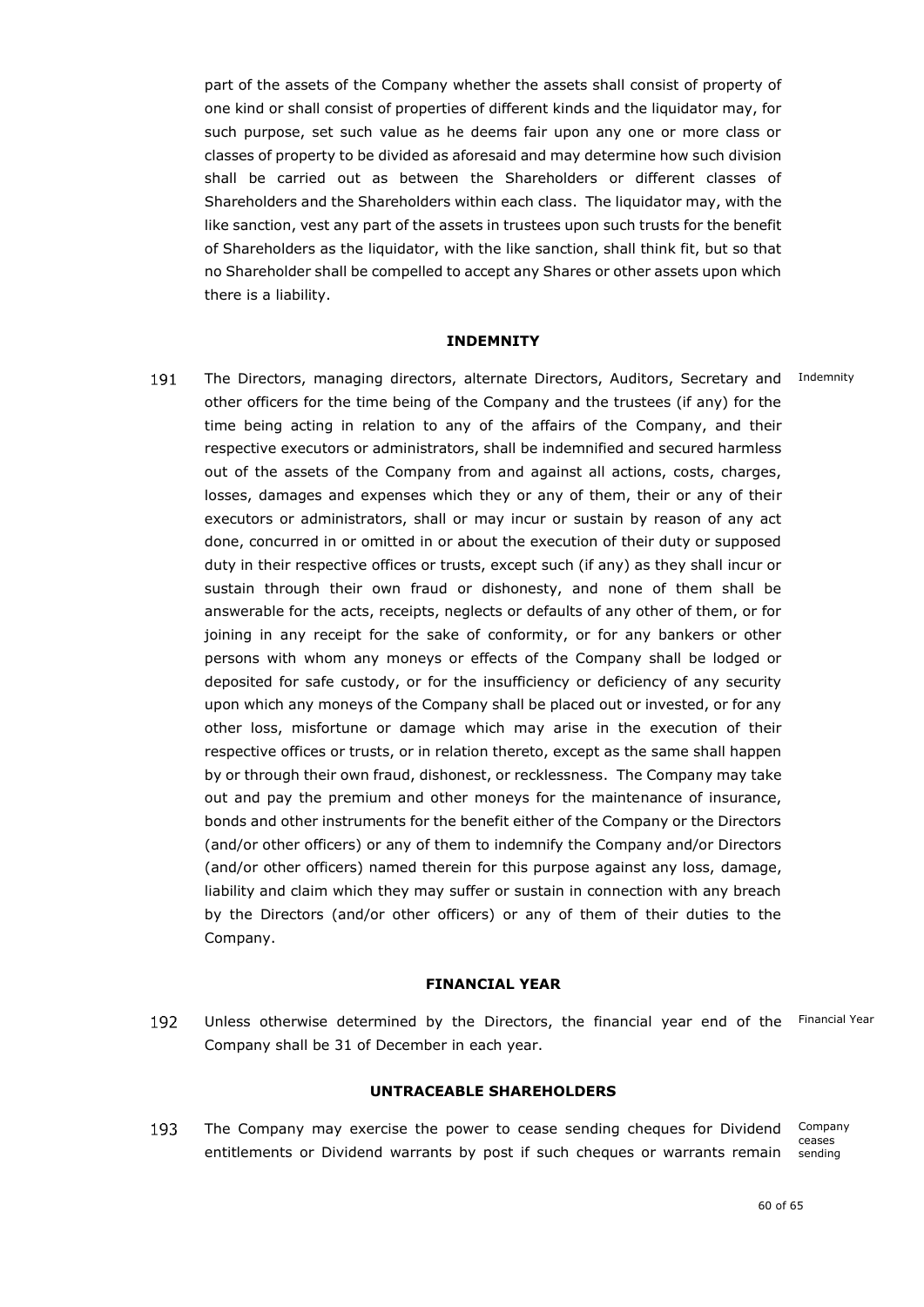uncashed on two consecutive occasions or after the first occasion on which such a cheque or warrant is returned undelivered.

194 (a) x The Company shall have the power to sell, in such manner as the Board thinks fit, any Shares of a Shareholder who is untraceable, but no such sale shall be made unless:

Company may sell shares of untraceable shareholders

- (i) during the period of 12 years prior to the date of the advertisements referred to in sub-paragraph [\(ii\)](#page-62-0) below (or, if published more than once, the first thereof) at least three Dividends or other distributions in respect of the Shares in question have become payable or been made and no Dividend or other distribution in respect of the Shares during that period has been claimed;
- <span id="page-62-0"></span>(ii) the Company has caused an advertisement to be inserted in the Newspapers of its intention to sell such Shares and a period of three months has elapsed since the date of such advertisement (or, if published more than once, the first thereof);
- (iii) the Company has not at any time during the said periods of 12 years and three months received any indication of the existence of the holder of such Shares or of a person entitled to such Shares by death, bankruptcy or operation of law; and
- (iv) the Company has notified the HK Stock Exchange of its intention of such sale.
- (b) To give effect to any such sale the Board may authorise any person to transfer the said Shares and the instrument of transfer signed or otherwise executed by or on behalf of such person shall be as effective as if it had been executed by the registered holder or the person entitled by transmission to such Shares, and the purchaser shall not be bound to see to the application of the purchase money nor shall his title to the Shares be affected by any irregularity or invalidity in the proceedings relating to the sale. The net proceeds of the sale will belong to the Company and upon receipt by the Company of such proceeds it shall become indebted to the former Shareholder for an amount equal to such net proceeds. Notwithstanding any entries made by the Company in any of its books or otherwise howsoever, no trusts shall be created in respect of such debt and no interest shall be payable in respect of it and the Company shall not be required to account for any money earned from the net proceeds which may be employed in the business of the Company or as it thinks fit. Any sale under this Article shall be valid and effective notwithstanding that the Shareholder holding the Shares sold is dead, bankrupt, wound up or otherwise under any legal disability or incapacity.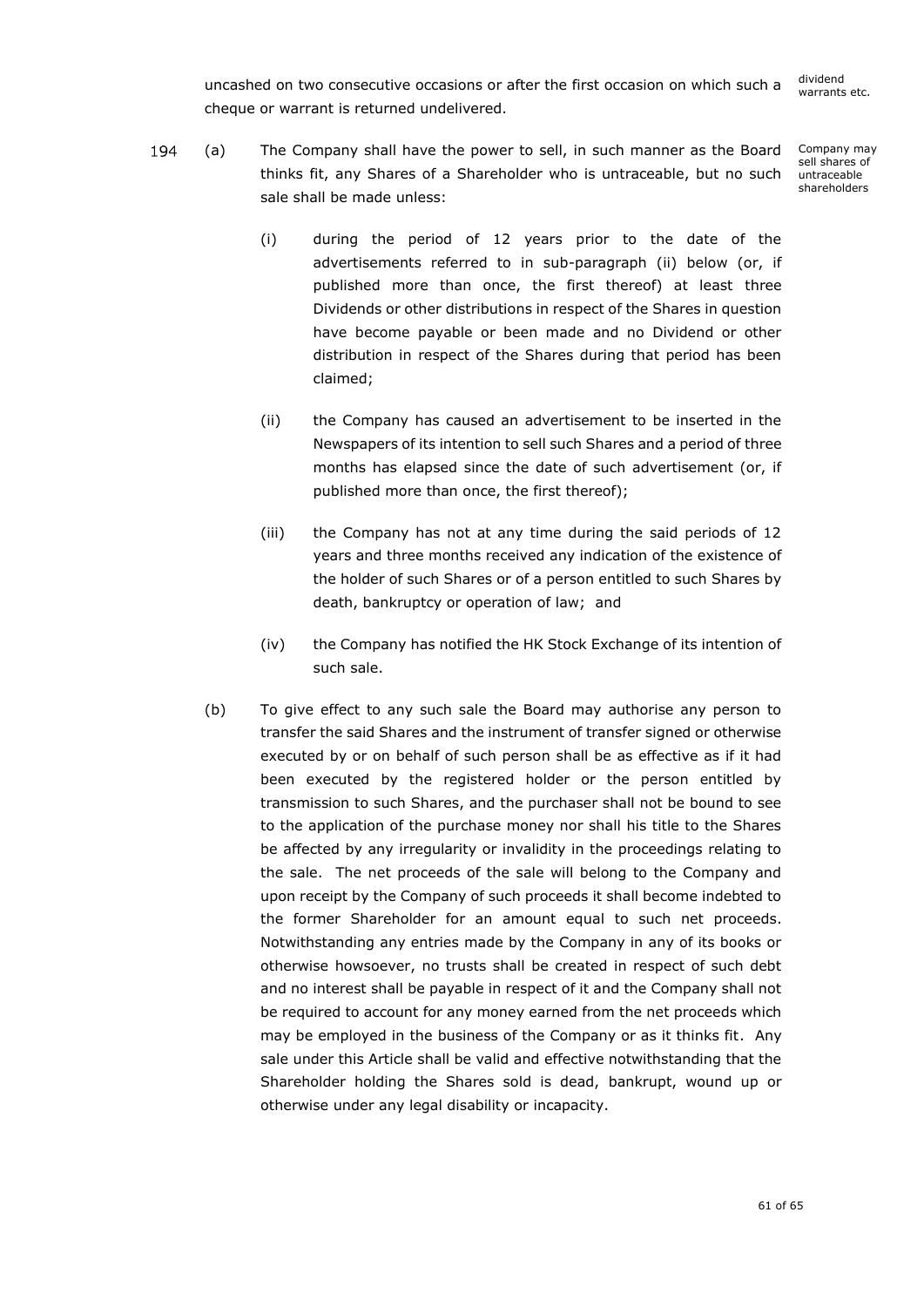# **DESTRUCTION OF DOCUMENTS**

<span id="page-63-0"></span>195 The Company may destroy: The Company may destroy:

- (a) any share certificate which has been cancelled at any time after the expiry of one year from the date of such cancellation;
- (b) any dividend mandate or any variation or cancellation thereof or any notification of change of name or address at any time after the expiry of two years from the date on which such mandate, variation, cancellation or notification was recorded by the Company;
- (c) any instrument of transfer of Shares which has been registered at any time after the expiry of six years from the date of registration;
- (d) any other document, on the basis of which any entry in the Register is made, at any time after the expiry of six years from the date on which an entry in the Register was first made in respect of it;

and it shall conclusively be presumed in favour of the Company that every Share certificate so destroyed was a valid certificate duly and properly cancelled and that every instrument of transfer so destroyed was a valid and effective instrument duly and properly registered and that every other document destroyed hereunder was a valid and effective document in accordance with the recorded particulars thereof in the books or records of the Company provided always that:

- (i) the foregoing provisions of this Article shall apply only to the destruction of a document in good faith and without express notice to the Company that the preservation of such document was relevant to a claim;
- (ii) nothing contained in this Article shall be construed as imposing upon the Company any liability in respect of the destruction of any such document earlier than as aforesaid or in any case where the conditions of proviso (i) above are not fulfilled; and
- (iii) references in this Article to the destruction of any document include reference to its disposal in any manner.

# **SUBSCRIPTION RIGHT RESERVE**

- <span id="page-63-1"></span>196 The following provisions shall have effect to the extent that they are not prohibited by and are in compliance with the Companies Act:
	- (a) If, so long as any of the rights attaching to any warrants issued by the Company to subscribe for Shares shall remain exercisable, the Company does any act or engages in any transaction which, as a result of any adjustments to the subscription price in accordance with the provisions applicable under the terms and conditions of the warrants, would reduce

Subscription right reserve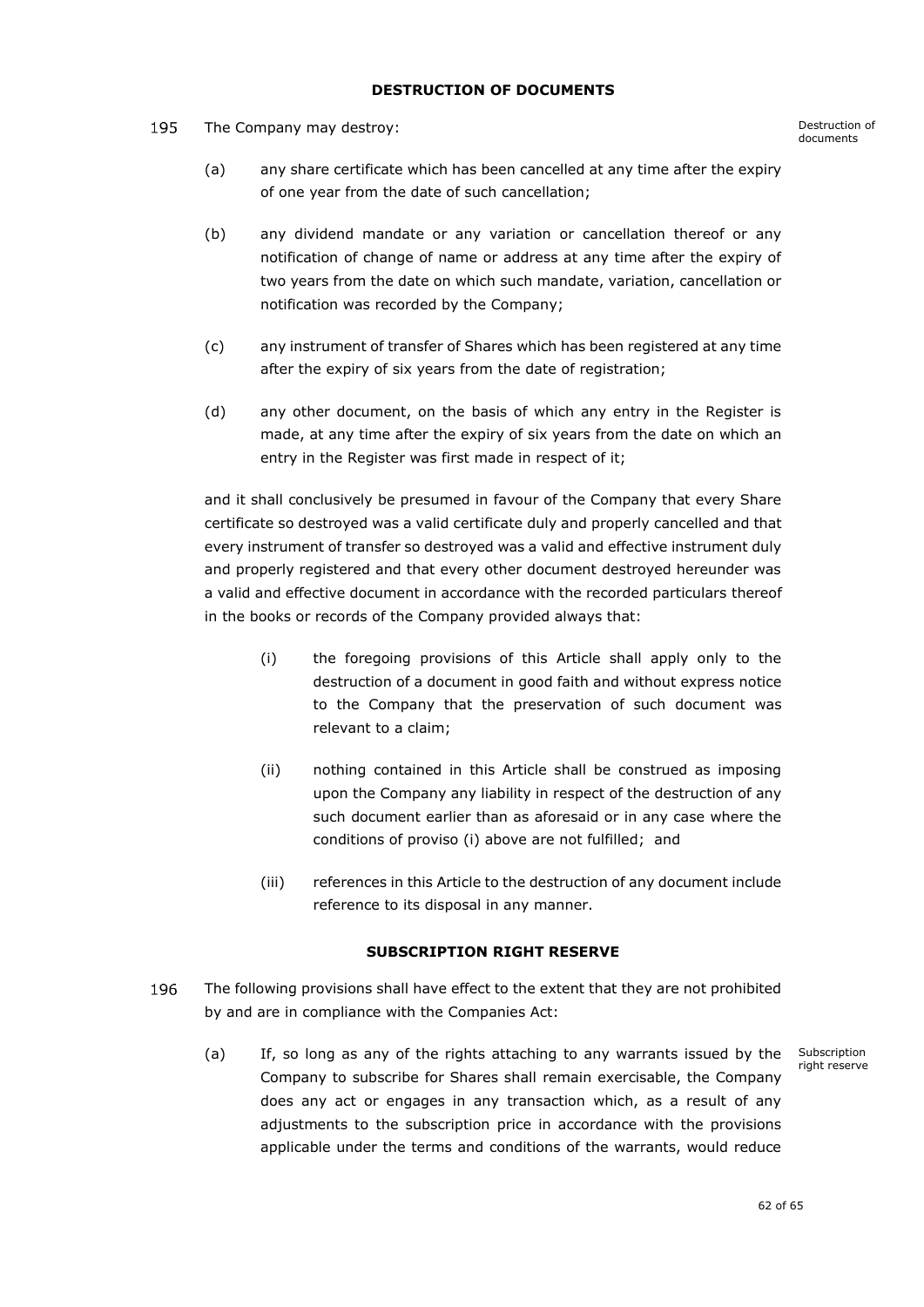the subscription price to below the par value of a Share, then the following provisions shall apply:

- (i) as from the date of such act or transaction the Company shall establish and thereafter (subject as provided in this Article) maintain in accordance with the provisions of this Article a reserve (the "Subscription Right Reserve") the amount of which shall at no time be less than the sum which for the time being would be required to be capitalised and applied in paying up in full the nominal amount of the additional Shares required to be issued and allotted credited as fully paid pursuant to sub-paragraph (iii) below on the exercise in full of all the subscription rights outstanding and shall apply the Subscription Right Reserve in paying up in full the amount of the shortfall referred to in sub-paragraph (iii) in respect of such additional Shares as and when the same are allotted;
- (ii) the Subscription Right Reserve shall not be used for any purpose other than that specified above unless all other reserves of the Company (other than the share premium account) have been extinguished and will then only be used to make good losses of the Company if and so far as is required by law;
- (iii) upon the exercise of all or any of the subscription rights represented by any warrant, the relevant subscription rights shall be exercisable in respect of a nominal amount of Shares equal to the amount in cash which the holder of such warrant is required to pay on exercise of the subscription rights represented thereby (or, as the case may be, the relevant portion thereof in the event of a partial exercise of the subscription rights) and, in addition, there shall be allotted in respect of such subscription rights to the exercising warrant holder, credited as fully paid, such additional nominal amount of Shares as is equal to the shortfall between:
	- (A) the said amount in cash which the holder of such warrant is required to pay on exercise of the subscription rights represented thereby (or, as the case may be, the relevant portion thereof in the event of a partial exercise of the subscription rights); and
	- (B) the nominal amount of Shares in respect of which such subscription rights would have been exercisable having regard to the provisions of the conditions of the warrants, had it been possible for such subscription rights to represent the right to subscribe for Shares at less than par and immediately upon such exercise so much of the sum standing to the credit of the Subscription Right Reserve as is required to pay up in full such additional nominal amount of Shares shall be capitalised and applied in paying up in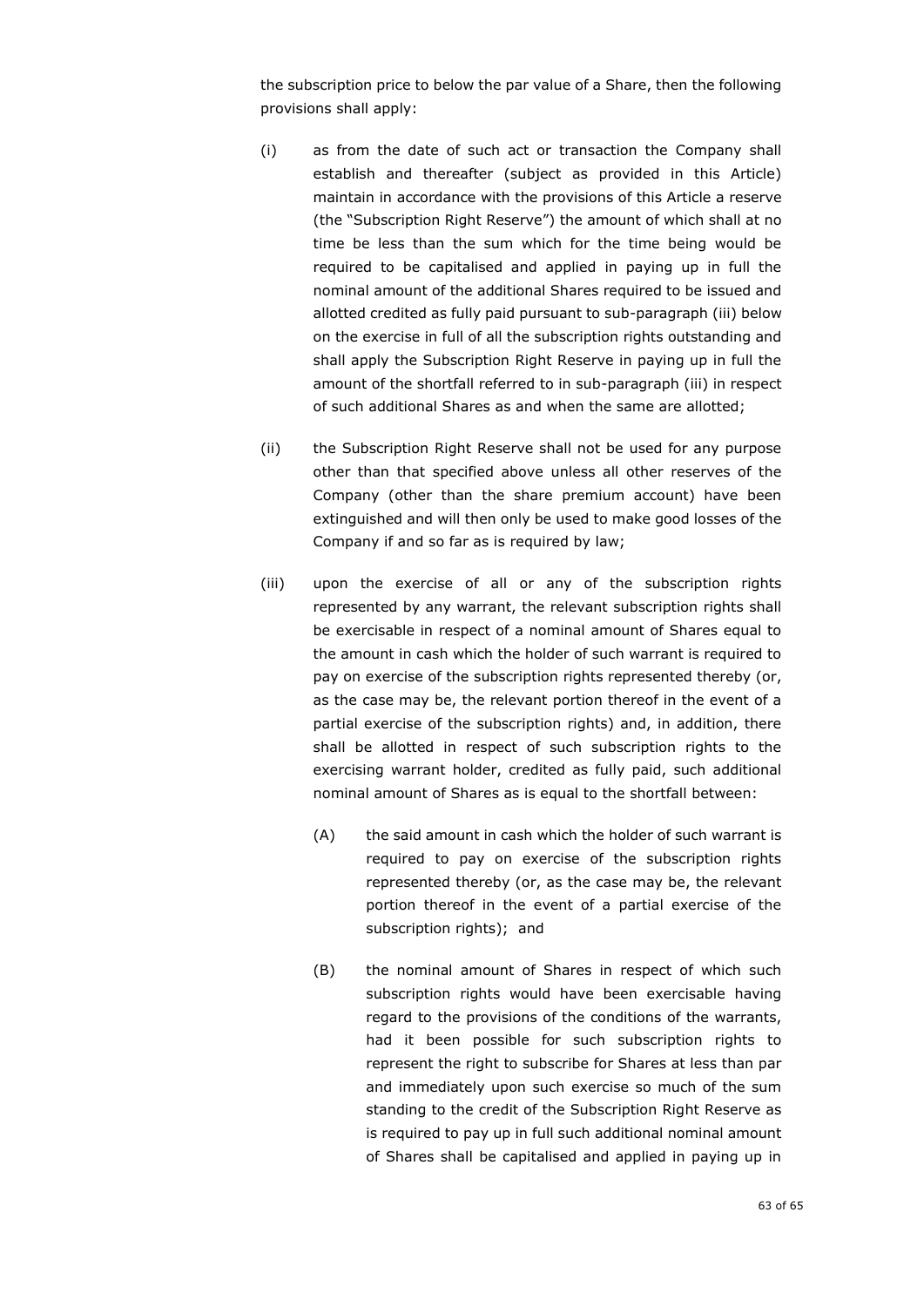full such additional nominal amount of Shares which shall forthwith be allotted credited as fully paid to the exercising warrant holder; and

- (iv) if upon the exercise of the subscription rights represented by any warrant the amount standing to the credit of the Subscription Right Reserve is not sufficient to pay up in full such additional nominal amount of Shares equal to such shortfall as aforesaid to which the exercising warrant holder is entitled, the Board shall apply any profits or reserves then or thereafter becoming available (including, to the extent permitted or not prohibited by law, the share premium account) for such purpose until such additional nominal amount of Shares is paid up and allotted as aforesaid and until then no Dividend or other distribution shall be paid or made on the fully paid Shares then in issue. Pending such payment up and allotment, the exercising warrant holder shall be issued by the Company with a certificate evidencing his right to the allotment of such additional nominal amount of Shares. The rights represented by any such certificate shall be in registered form and shall be transferable in whole or in part in units of one Share in the like manner as the Shares for the time being are transferable, and the Company shall make such arrangements in relation to the maintenance of a register therefor and other matters in relation thereto as the Board may think fit and adequate particulars thereof shall be made known to each relevant exercising warrant holder upon the issue of such certificate.
- (b) Shares allotted pursuant to the provisions of this Article shall rank *pari passu* in all respects with the other Shares allotted or which ought to be allotted on the relevant exercise of the subscription rights represented by the warrant concerned. Notwithstanding anything contained in paragraph (a) of this Article, no fraction of any Share shall be allotted on exercise of the subscription rights.
- (c) The provisions of this Article as to the establishment and maintenance of the Subscription Right Reserve shall not be altered or added to in any way which would vary or abrogate, or which would have the effect of varying or abrogating, the provisions for the benefit of any warrant holder or class of warrant holders under this Article without the sanction of a Special Resolution of such warrant holder(s) or class of warrant holders.
- (d) A certificate or report by the Auditors as to whether or not the Subscription Right Reserve is required to be established and maintained and if so the amount thereof so required to be established and maintained, as to the purpose for which the Subscription Right Reserve has been used, as to the extent to which it has been used to make good losses of the Company, as to the additional nominal amount of Shares required to be allotted to exercising warrant holders credited as fully paid, and as to any other